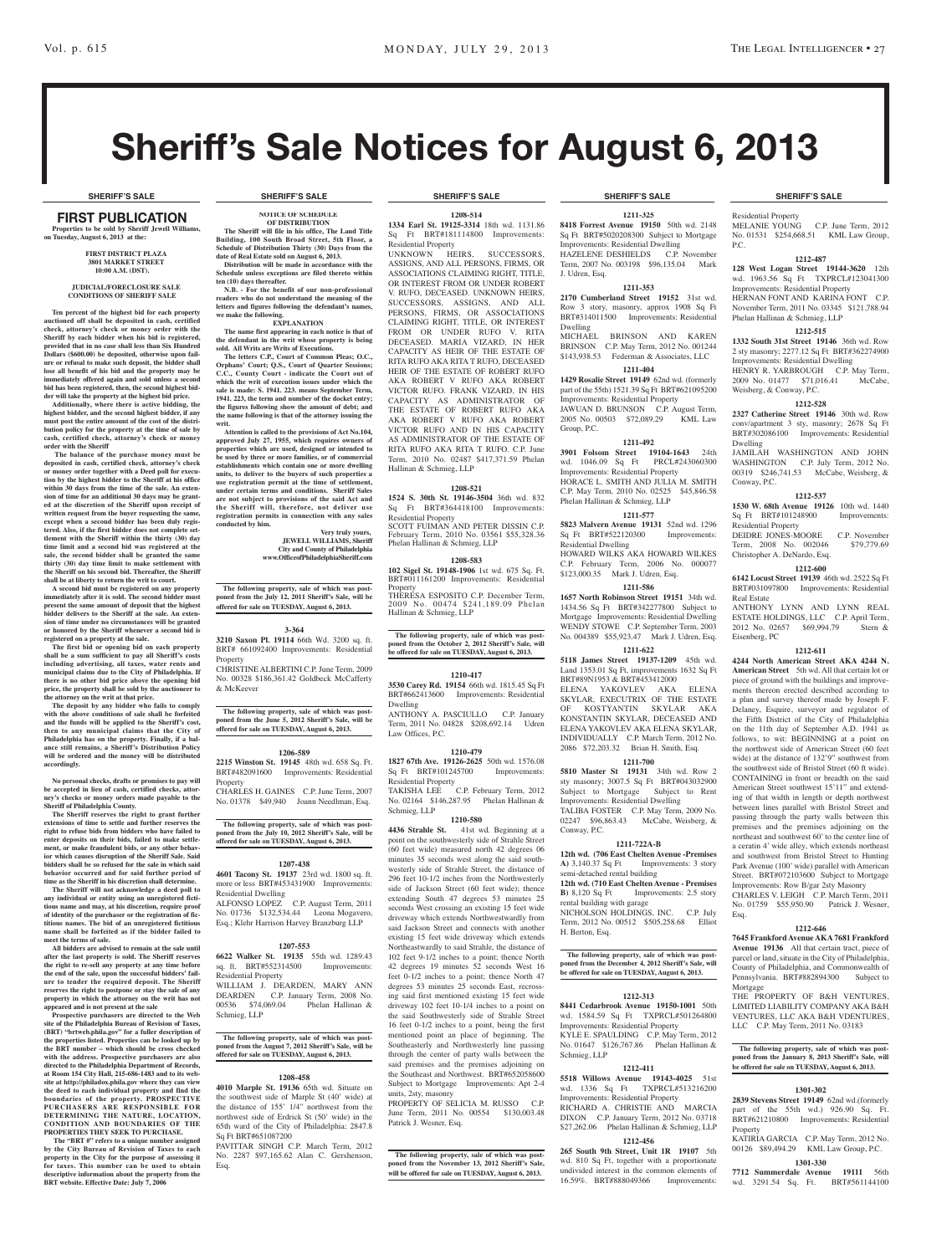Improvements: Residential Property KAREN FULLER C.P. June Term, 2012 No. 00864 \$260,890.31 KML Law Group, P.C.

### **1301-380**

**2313 S. 17th Street 19145** 26th wd. All that certain lot or piece of ground, situate on the east side of Seventeenth Street at the distance of ninety-six feet southward from the south side of Wolf Street in the twenty-sixth ward of the City of Philadelphia. Containing in front or breadth on the said Seventeenth Street sixteen feet and extending of that width in length or depth between line at right angles to the said Seventeenth Street sixty-two feet or a four feet wide alley which extends northward and southward and communicates at each end with another four feet wide alley extending eastward into Chadwick Street. Together with the free and common use, right, liberty, and privilege of the aforesaid alleys as and for passageways and watercourses at all times hereafter forever. Subject to Mortgage Improvements: Single Family Row ROBERT M. EDGAR C.P. August Term, 2011

No. 04375 \$110,235.14 Anthony R. Distasio, Esq.; Linton, DiStasio & Edwards, P.C.

### **1301-390**

# **4033 Dungan Street** 33rd wd. 14'3" x 60'

BRT#332420200 JG REAL ESTATE DEVELOPMENT, LLC C.P. March Term, 2012 No. 02595 \$70,401.77 Jenifer G. Fowler, Esq.

## **1301-391**

**3042 Aramingo Avenue** 25th wd. 14'1" x 75' BRT#251476600 JG REAL ESTATE DEVELOPMENT, LLC C.P. March Term, 2012 No. 02601 \$102,831.37 Jenifer G. Fowler, Esq.

# **1301-392**

**3098 Aramingo Avenue** 25th wd. 15' x 68'6" BRT#251479400

JG REAL ESTATE DEVELOPMENT, LLC C.P. March Term, 2012 No. 02596 \$108,920.10

### Jenifer G. Fowler, Esq.

**1301-393 3157 Aramingo Avenue** 25th wd. 14'4" x 68'

3-3/4" BRT#251465300 JG REAL ESTATE DEVELOPMENT, LLC

C.P. March Term, 2012 No. 02599 \$124,739.37 Jenifer G. Fowler, Esq.

# **1301-394**

**3126 Aramingo Avenue** 25th wd. 14' x 71' x 3-3/4" BRT#251480600 JG REAL ESTATE DEVELOPMENT, LLC C.P. March Term, 2012 No. 02598 \$110,798.62 Jenifer G. Fowler, Esq.

# **1301-395**

**3132 Agate Street** 25th wd. 15'6"x47'6"

BRT#252347500 JG REAL ESTATE DEVELOPMENT LLC C.P. March Term, 2012 No. 02600 \$75,587.21 Jenifer G. Fowler, Esq.

#### **1301-402**

**623 C South American Street 19147-2300**  2nd wd. 230.32 Sq. Ft. BRT#023108010 Improvements: Residential Dwelling SUSAN B. FARRELL C.P. January Term, 2012 No. 01842 \$54,601.57 Udren Law Offices, P.C.

#### **1301-405**

**2322 South Franklin Street 19148** 39th wd. 672 Sq. Ft. BRT#393225800 Improvements: Residential Real Estate JAMES A. PATRICK C.P. July Term, 2012 No.

01037 \$49,171.57 Stern & Eisenberg, PC **1301-490**

**3569 Almond Street 19134** 45th wd. 2555.49 Sq. Ft. BRT#451288700 Improvements: Residential Property

PATRICK O'CONNOR C.P. January Term, 2012 No. 0137 \$200,762.54 Scott A. Dietterick, Esq., Kimberly A. Bonner, Esq., Joel A. Ackerman, Esq., Ashleigh L. Marin, Esq., Ralph M. Salvia, Esq., Jaime R. Ackerman, Esq., Zucker, Goldberg & Ackerman, LLC

#### **1301-564**

**1209 Friel Pl. 19116-4301** 58th wd. 2700 Sq. Ft. TXPRCL#582017470 Improvements: Residential Property

MOSHE COHEN C.P. April Term, 2012 No. 02075 \$191,369.04 Phelan Hallinan & Schmieg, LLP

### **1301-604**

**6334 Sylvester Street 19149** 54th wd. (formerly part of the 35th wd.) 1259.37 Sq. Ft. BRT#541244600 Improvements: Residential Dwelling

DEXTER KUNKEL AND MONIQUE KUNKEL C.P. January Term, 2010 No. 00905 \$164,284.10 Udren Law Offices, P.C.

**The following property, sale of which was post-poned from the February 5, 2013 Sheriff's Sale, will be offered for sale on TUESDAY, August 6, 2013.**

#### **1302-309**

**14 South 61st Street 19139-3007** 3rd

wd. 1350.5 Sq Ft PRCL#031174300 Improvements: Residential Property MAUREEN CRUICKSHANK AND KENROY CRUICKSHANK C.P. July Term, 2012 No. 03184 \$62,330.96 Phelan Hallinan & Schmieg, LLP

#### **1302-312**

**9511 Tulip Street 19114-3011** 65th wd. 10,000 Sq Ft PRCL#652395700 Improvements: Residential Property MICHAEL LECOMPTE C.P. January Term,

#### 2012 No. 04201 \$283,260.44 Phelan Hallinan & Schmieg, LLP

# **1302-328**

**616 Fountain Street 19128-2404** 21st wd. 4128 Sq Ft TXPRCL#213327528 Improvements: Residential Property VERNAL R. VADEN C.P. April Term, 2012

No. 00154 \$173,769.56 Phelan Hallinan & Schmieg, LLP

# **1302-337**

**6298 Kindred Street 19149-2805** 54th wd. 2256 Sq Ft TXPRCL#541199500 Improvements: Residential Property PEDRO BENCOSME C.P. October Term, 2011 No. 04347 \$222,150.08 Phelan Hallinan & Schmieg, LLP

#### **1302-342**

**7011 Montague Street 19135-1703** 55th wd. 2283.30 Sq Ft TXPRCL#552304300 Improvements: Residential Property<br>PATRICIA A. BERGEY C.P. December PATRICIA A. BERGEY Term, 2011 No. 00034 \$129,831.82 Phelan Hallinan & Schmieg, LLP

# **1302-374**

**843 North 66th Street** 34th wd. Situate on the east side of 68th Street at the distance of 321 feet 5-7/8 inches northward from the north side of Lansdowne Avenue Subject to Mortgage Improvements: Row 2sty, Masonry ANGELA M. ROBINSON C.P. January Term, 2012 No. 02327 \$102,089.12 Chandra M.

Arkema, Esq.

**1302-405 2448 North Douglas Street 19132-3318**  28th wd. 756.50 Sq Ft TXPRCL#282227800 Improvements: Residential Property GEORGE KNIGHT IN HIS CAPACITY AS HEIR OF DAVID THOMAS KNIGHT, DECEASED; RASHEB KNIGHT, IN HIS CAPACITY AS HEIR OF DAVID THOMAS KNIGHT, DECEASED; UNKNOWN HEIRS, SUCCESSORS, ASSIGNS, AND ALL PERSONS, FIRMS, OR ASSOCIATIONS CLAIMING RIGHT, TITLE OR INTEREST FROM OR UNDER DAVID THOMAS KNIGHT, DECEASED. C.P. April Term, 2012 No. 03769 \$73,020.43 Phelan Hallinan & Schmieg, LLP

#### **1302-422**

**5313 Walnut Street 19139** 60th wd. 2786.56 Sq Ft; row 2sty, masonry BRT#603023300 Improvements: Residential Dwelling ARNETT ARTHUR WOODALL AKA ARNETT A. WOODALL C.P. April Term, 2009 No. 00107 \$68,616.46 McCabe, Weisberg & Conway, P.C.

#### **1302-460**

**6740 Dorel Street 19142-2607** 40th wd. 1137.50 Sq Ft PRCL#406351000 Improvements: Residential Property JENA THOMAS C.P. April Term, 2012 No. 01948 \$77,116.17 Phelan Hallinan & Schmieg, LLP

# **1302-461**

**4823 North 5th Street 19120-4124** 42nd wd. 1408 Sq Ft PRCL#422499300 Improvements: Residential Property JAMILLA N. ATWELL C.P. March Term, 2012 No. 01555 \$65,510.07 Phelan Hallinan

& Schmieg, LLP **1302-511**

#### **2054 Margaret Street 19124** 23rd wd. 1126.7 Sq Ft BRT#23-2152900 Improvements: Residential Dwelling

CHRISTOPHER O. ALOMAJA C.P. June Term, 2012 No. 01872 \$64,624.96 Gregory Javardian, Esq.; Powers, Kirn & Javardian, LLC

**1302-518 627 South 49th Street 19151** 46th wd. Land area 2185 Sq ft, improvement area 2808 Sq Ft BRT#881711300 Subject to Mortgage Subject o Rent Unknown Improvements: Single Family Row And Twin JOHN C. POINTON AND MATTHEW V. POINTON, 627 S. 49TH STREET, PHILADELPHIA, PA 19151 C.P. April Term,

2012 No. 04096 \$284,406.48 Mark Pfeiffer, Esq.; Buchanan Ingersoll & Rooney, PC **1302-558**

**1435 North Hollywood Street 19121-3606**  29th wd. 755.25 Sq Ft PRCL#3292247600 Improvements: Residential Property

ABIOSE K. MIDDLETON-HEWITT September Term, 2010 No. 03755 \$76,783.55 Phelan Hallinan & Schmieg, LLP

**1302-682 3027 C Street 19134** 7th wd. 1008 Sq Ft BRT#071447000 Improvements: Residential

JULIO HERNANDEZ C.P. July Term, 2009 No. 001837 \$81,772.29 Christopher A.

**1302-688 6216 Torresdale Avenue 19135** 41st wd. 2491.6 Sq Ft BRT#41-1291100 Improvements:

CHARLES B. HOWARD AND APRIL K. HOWARD C.P. January Term, 2012 No. 003280 \$174,948.53 Gregory Javardian, Esq.; Powers, Kirn & Javardian, LLC

#### **SHERIFF'S SALE SHERIFF'S SALE SHERIFF'S SALE SHERIFF'S SALE SHERIFF'S SALE**

**1302-574 142 Linton Street 19120-1932** 61st wd. 1037.40 Sq Ft TXPRCL#612135800 Improvements: Residential Property DEBBIE MCKEIVER, HEIR OF RONALD T. MCKEIVER, SR., DECEASED; NICOLE MCKEIVER HILL, HEIR OF RONALD T. MCKEIVER, SR. DECEASED; ERNEST CHRISTOPHER MCKEIVER, HEIR OF RONALD T. MCKEIVER, SR., DECEASED; RONALD T. MCKEIVER, JR., HEIR OF RONALD T. MCKEIVER, SR., DECEASED; KEVIN MCKEIVER, HEIR OF RONALD T. MCKEIVER, SR., DECEASED; CURTIS MCKEIVER, HEIR OF RONALD T. MCKEIVER, SR., DECEASED, MICHELE MCKEIVER, HEIR OF RONALD T. MCKEIVER, SR,. DECEASED; UNKNOWN HEIRS, SUCCESSORS, ASSIGNS, AND ALL PERSONS, FIRMS, OR ASSOCIATIONS CLAIMING RIGHT, TITLE, OR INTEREST FROM OR UNDER RONALD T. MCKEIVER, SR., DECEASED C.P. April Term, 2009 No. 00214 \$58,293.99 Phelan Hallinan &

**1302-575 9301 Alton Street 19115-3701** 63rd wd. 15150 Sq Ft PRCL#632311300 Improvements:

ROBERT OWEN WHITE AKA ROBERT O WHITE C.P. August Term, 2009 No. 00898 \$367,491.19 Phelan Hallinan & Schmieg,

**1302-581 3425 Reach Street 19134-1222** 33rd wd. 1009.95 Sq Ft PRCL#331320800 Improvements: Residential Property WAYNE BOOKER AND MARCHRISTA BOOKER C.P. July Term, 2010 No. 03035 \$49,180.88 Phelan Hallinan & Schmieg, LLP **1302-596 2228 South 5th Street 19148-5730** 39th wd. 928 Sq Ft PRCL#392290700 Improvements:

ROBERT OGLE C.P. August Term, 2010 No. 03763 \$164,117.84 Phelan Hallinan &

**1302-619 1530 Devereaux Avenue 19149** 54th wd. 1356.3 Sq Ft BRT#54-1058900 Improvements:

QUI XIN PENG AND HIU LING HO C.P. July Term, 2012 No. 02327 \$63,037.01 Gregory Javardian, Esq.; Powers, Kirn & Javardian, LLC **1302-626 3305 North 16th Street 19140** 11th wd. 6420 sq ft; semi/det 3sty masonry BRT#112195100 Subject to Mortgage Improvements: Residential

CO-EXECUTRIX OF THE ESTATE OF ARLENE ALBRITTON AND BRIGITTE GARVIN JOHNSON, CO-EXECUTRIX OF THE ESTATE OF ARLENE ALBRITTON C.P. October Term, 2011 No. 04193 \$89,332.45 McCabe, Weisberg & Conway, P.C. **1302-633 2024 Upland Way 203R 19131** 34th wd. 1325 Sq Ft, res condo 3+ sty loft BRT#888340056 Subject to Rent Improvements: Condominium KERRI A. KONIK AKA KERRI KONIK C.P. June Term, 2012 No. 03110 \$296,522.87

McCabe, Weisberg & Conway, P.C. **1302-638 2345 S Chadwick Street 19145** 26th wd. 1690 Sq Ft; row 2sty, masonry BRT#261316500 Improvements: Residential Dwelling UNITED STATES OF AMERICA AND FRANCES D. PRICE AKA FRANCES PRICE C.P. June Term, 2010 No. 02715 \$233,446.77 McCabe, Weisberg & Conway, P.C. **1302-646 5129 Valley Street 19124** 62nd wd. 2281.62 Sq Ft; Row b/gar, 1sty, masonry BRT#622331900 Improvements: Residential Dwelling DEBORA TAYLOR, EXECUTRIX OF THE ESTATE OF DONALD E. MCEACHIN, DECEASED MORTGAGOR AND REAL OWNER C.P. March Term, 2012 No. 01125 \$104,651.30 McCabe, Weisberg & Conway,

D. ROBERTS-RUFFIN.

Schmieg, LLP

Residential Property

Residential Property

Residential Dwelling

Schmieg, LLP

Dwelling

P.C.

Property

DeNardo, Esq.

Residential Dwelling

LLP

Sq Ft BRT#502293700 Improvements: Residential Property NANCY M. FITZHUGH C.P. August Term, 2012 No. 0550 \$138,601.95 Christopher A. DeNardo, Esq.

BRT#582103100 Improvements: Residential

IPOLITE MUMLADZE C.P. August Term, 2007 No. 00892 \$214,713.92 KML Law

**1303-666 2034 South 6th Street 19148** 39th wd. 1040<br>Sq Ft BRT#392346500 Improvements:

VANNY DUK C.P. July Term, 2012 No. 02094 \$208,152.87 KML Law Group, P.C. **1303-750 2639 South 64th Street 19142** 40th wd. 1100.50 Sq Ft BRT#402135000 Improvements:

SHERRI ANN KING AKA SHERRI PERKINS AND JOSEPH J. KING. JR C.P. September Term, 2012 No. 02103 \$55,378.27 Stern &

**1303-761 1054 E Upsal Street 19150** 10th wd. 2508.78 Sq Ft BRT#102328200 Subject To Rent Improvements: S/d W B/g 25 Masonry MILTON AND GEORGETTA WILLIAMS (H/W) C.P. July Term, 2012 No. 02587 \$39,802.05 Jonathan M. peterson, Esq.

**The following property, sale of which was post-poned from the April 2, 2013 Sheriff's Sale, will be offered for sale on TUESDAY, August 6, 2013.**

**1304-302 1967 West Spencer Street 19141-1305**  17th wd. 1320 Sq Ft PRCL#171262400 Improvements: Residential Property<br>VIRGINIA HAMILTON C.P. December

Term, 2010 No. 01357 \$57,402.35 Phelan

**1304-304 4909 Morris Street 19144-4713** 13th wd. 9035.45 Sq Ft PRCL#133142400 Improvements: Residential Property ASHLEY BERRY IN HER CAPACITY AS HEIR OF MINNIE BERRY, DECEASED, KENNETH A. BERRY AKA KENNY BERRY IN HIS CAPACITY AS HEIR OF MINNIE L. BERYR, DECEASED UNKNOWN HEIRS, SUCCESSORS, ASSIGNS, AND ALL PERSONS, FIRMS, OR ASSOCIATIONS CLAIMING RIGHT, TITLE OR INTEREST FROM OR UNDER MINNIE L. BERRY DECEASED C.P. October Term, 2010 No. 01120 \$23,354.18 Phelan Hallinan, LLP **1304-305 2830 Nightingale Road 19154-1628** 66th wd. 6600 Sq Ft PRCL#662504600 Improvements:

MICHELLE REED C.P. October Term, 2012 No. 00306 \$178,552.52 Phelan Hallinan, LLP **1304-306 1119 Foster Street 19116-3771** 58th wd. 3220.50 Sq Ft PRCL#582175910 Improvements: Residential Property IRINA GODOVANNIK C.P. October Term, 2011 No. 01990 \$239,258.49 Phelan

**1304-307 4612 Fernhill Road 19144-4224** 13th wd. 1184 Sq Ft PRCL#133132400 Improvements:

TERESSA M. POWELL C.P. June Term, 2012 No. 03664 \$38,053.48 Phelan Hallinan, LLP **1304-308 3634 North 19th Street 19140-3946** 38th wd. 1500 Sq Ft PRCL#131277900 Improvements:

JOSEPH KIDD AND DORETHA KIDD C.P. January Term, 2012 No. 03290 \$92,146.20

**1304-309 1611 South Taney Street 19145** 36th wd. 1611 Sq Ft PRCL#364282100 Improvements:

TAMI LEVIN C.P. July Term, 2012 No. 03989 \$69,887.75 Phelan Hallinan, LLP **1304-315 1607 Murdoch Road 19150** 50th wd. 2174.31<br>
Sq Ft BRT#501505300 Improvements:

PIERRE H. MOISE C.P. July Term, 2009 No. 00360 \$196,524.64 Udren Law Offices, P.C. **1304-326 6645 Edmund Street 19135-2801** 41st wd. 1364.40 Sq Ft PRCL#411415800 Improvements: Residential Property MARY J. STUBBS AKA MARY J. GALLAGHER C.P. December Term, 2006 No. 00731 \$74,037.33 Phelan Hallinan, LLP **1304-327 2425 South Warnock Street 19148-3635**  39th wd. 714 Sq Ft PRCL#394148400 Improvements: Residential Property DONALD MADDOX AND JOANNE MADDOX C.P. November Term, 2009 No. 01318 \$201,503.39 Phelan Hallinan, LLP

VIRGINIA HAMILTON

Hallinan, LLP

Residential Property

Hallinan, LLP

Residential Property

Residential Property

Phelan Hallinan, LLP

Residential Property

Sq Ft BRT#501505300 Residential Dwelling

Property

Group, P.C.

Sq Ft BRT#392346500 Residential Property

Residential Real Estate

Eisenberg, PC

**The following property, sale of which was postponed from the March 5, 2013 Sheriff's Sale, will be offered for sale on TUESDAY, August 6, 2013.**

#### **1303-321**

**3233 North Howard Street 19140- 5815** 7th wd. 885 Sq Ft BRT#072031200 Improvements: Residential Property ERNESTO JIMINEZ, JR. IN HIS CAPACITY AS EXECUTOR DEVISEE OF THE ESTATE OF JUANA VELAZQUEZ C.P. July Term, 2010 No. 01468 \$43,772.78 Phelan Hallinan, LLP

#### **1303-379**

**5634 BaltimoreAvenue 19143** 51st wd. (formerly 40th wd.) 1600 Sq Ft BRT#513057600 Subject To Rent Improvements: Residential Dwelling

JOSEPH EDWARDS, SR. C.P. May Term, 2010 No. 04590 \$71,396.28 Udren Law Offices, P.C.

### **1303-383**

**703 South Second Street 19147** 2nd wd. (formerly part of the 4th wd.) 734.85 Sq Ft BRT#023100000 Subject To Rent Improvements: Residential Dwelling ANTHONY J. CONTE, III AKA ANTHONY JOHN CONTE C.P. July Term, 2010 No. 00532 \$534,278.95 Udren Law Offices, P.C.

**1303-428 613 South Clarion Street 19147-1813** 2nd wd.

779 Sq Ft PRCL #023288335 Improvements: Residential Property RYAN FORMAN C.P. July Term, 2010 No.

03440 \$153,684.80 Phelan Hallinan, LLP **1303-467 4410 Higbee Street 19135-3627** 55th wd. 2250

Sq Ft PRCL #552008600 Improvements: Residential Property

TRAN KY NGUYEN, KEVIN THANH NGUYEN, NGOE TUYEN TRONG NGUYEN AKA NGOC TUYEN TRO NGUYEN C.P. June Term, 2012 No. 01134 \$100,724.37 Phelan Hallinan & Schmieg, LLP

#### **1303-475 219 Righter Street 19128-3715** 21st wd. 1716

Sq Ft PRCL #213212900 Improvements: Residential Property JEFFREY M. ULLMAN AND CAROL M. ULLMAN C.P. December Term, 2011 No. 02748 \$204,006.10 Phelan Hallinan &

Schmieg, LLP

# **1303-476**

**1447 West Lycoming Street 19140** 13th wd. (formally the 33rd wd.) 1075.62 Sq Ft PRCL #132270600 Improvements: Residential Property

UNKNOWN HEIRS, SUCCESSORS, ASSIGNS, AND ALL PERSONS, FIRMS, OR ASSOCIATIONS CLAIMING RIGHT, TITLE OR INTEREST FROM OR UNDER ERNESTINE JONES, DECEASED. C.P. December Term, 2011 No. 03626 \$31,687.98 Phelan Hallinan & Schmieg, LLP

# **1303-481**

**3697 Morrell Avenue, Unit D 19114-1945**  66th wd. 4230 Sq Ft PRCL #661146215 Improvements: Residential Property GERARD J. SCHMIDT AKA GERARD SCHMIDT C.P. June Term, 2011 No. 00216 \$299,870.90 Phelan Hallinan, LLP

# **1303-485**

**6037 Lansdowne Avenue 19151** 34th wd. 1520 Sq Ft BRT#342051900 Improvements: Residential Property DOROTHY DAVID AND MICHAEL DAVID C.P. March Term, 2012 No. 00742 \$86,309.26 KML Law Group, P.C.

# **1303-584**

**43 West Johnson Street 19144** 22nd wd. Land area 5000 Sq Ft BRT#223000700 Improvements: Residential Dwelling ARDELLIA JONES AND WILLIAM JONES C.P. July Term, 2012 No. 003620 \$79,376.48 Heather Riloff, Esq.

# **1303-619**

**5839 N 15th Street 19141** 49th wd. 1408 Sq Ft BRT#172051400 Subject To Rent Improvements: Row B/gar 2 Sty<br>EMETHEL ALLEN C.P. February Term. EMETHEL ALLEN 2011 No. 01836 \$68,166.20 Jonathan M. Peterson, Esq.

# **1303-644**

**1917 East Orleans Street 19134** 25th wd. 1541.28 Sq Ft BRT#252169200 Improvements: Residential Property JENAE L. BROWN AND ERIC K. PRITT C.P. August Term, 2010 No. 02624 \$37,029.97 KML Law Group, P.C. **1303-649**

**614 Lawler Place 19116** 58th wd. 4089 Sq Ft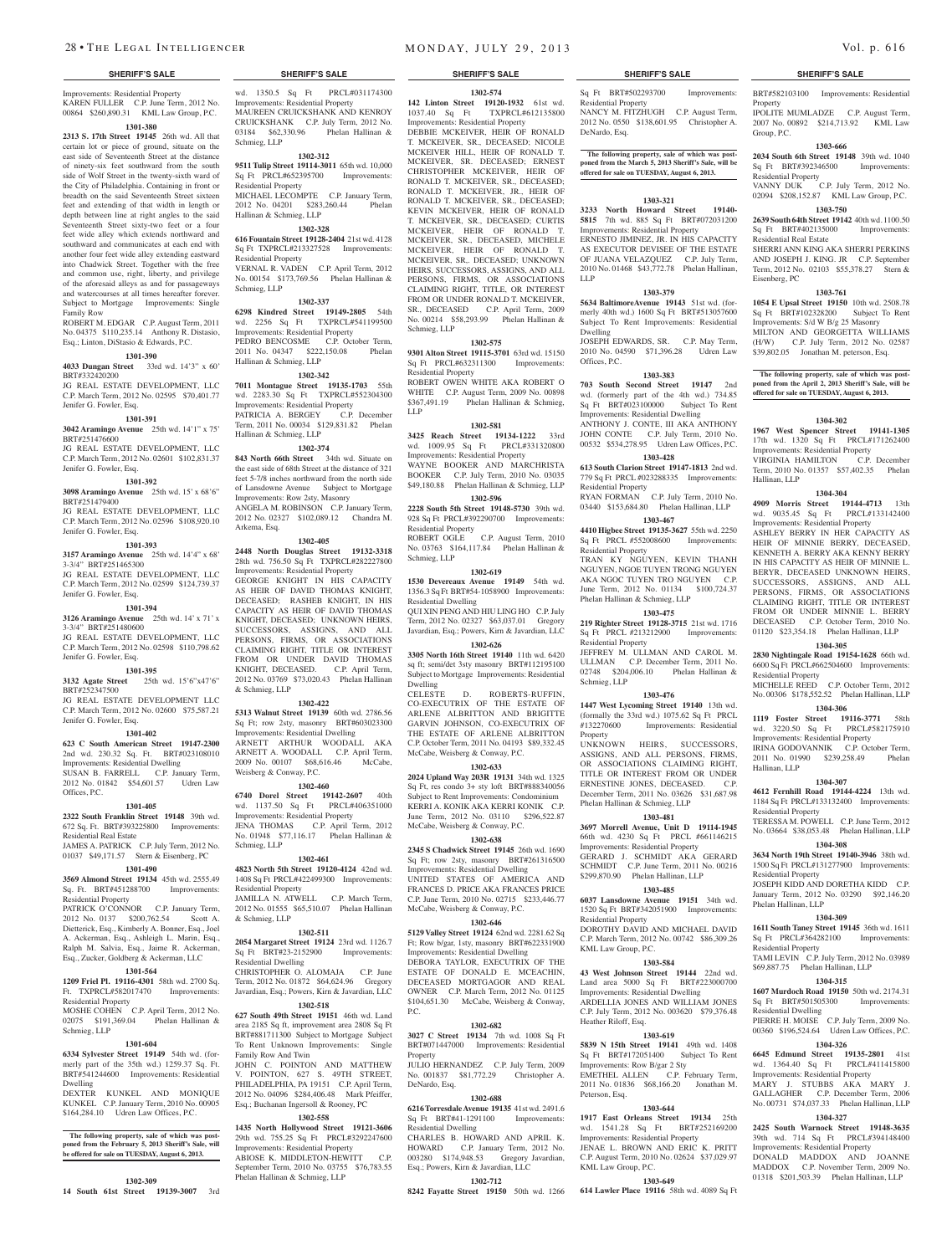#### **1304-329**

**1334 North 60th Street 19151** 34th wd. irregular dimension OPA #871155600 Improvements: Residential Property RUEL P. GREEN AKA RUEL P. GREEN, JR. C.P. December Term, 2012 No. 01333 \$78,042.41 Richard M. Squire & Associates, LLC

#### **1304-332**

**4148 Dungan Street 19124** 33rd wd. 2556.40 Sq Ft BRT#332411800 Improvements: Residential Dwelling; Row B/gar 2 Sty Masonry TUAN NGUYEN AKA TUAN MINH NGUYEN C.P. September Term, 2008 No. 05286 \$89,248.35 McCabe, Weisberg, & Conway, P.C.

#### **1304-335**

**223 West Seymour Street 19144** 13th wd. 4633.26 Sq Ft BRT#133074200 Improvements: Residential Dwelling; S/d Conv/ apt 3sty Masonry

GRANFORD COLLINS AKA GRANFORD L. COLLINS, JR C.P. January Term, 2010 No. 01752 \$155,516.02 McCabe, Weisberg, & Conway, P.C.

#### **1304-337**

**1219 Christian Street 19147** 2nd wd. 2182 Sq Ft BRT#022249510 Subject to Rent Improvements: Residential Dwelling; Row 3

Sty Masonry JANET WILKENS C.P. June Term, 2012 No.

00454 \$134,718.49 McCabe, Weisberg, & Conway, P.C. **1304-353**

**6118 West Columbia Avenue 19151-4503**  34th wd. 3300 Sq Ft PRCL#342109600 Improvements: Residential Property OTIS P. BALL, JR C.P. August Term, 2008

No. 01009 \$263,757.66 Phelan Hallinan, LLP

#### **1304-354**

**1913 Clarence Street AKA 1913 East Clarence Street** 45th wd. 728.53 Sq Ft PRCL#452123900 Improvements: Residential

Property BONNIE R. KUSHNER AND PETER DISSIN C.P. July Term, 2012 No. 01981 \$42,307.19 Phelan Hallinan, LLP

#### **1304-355**

**5047 Walnut Street 19139-4250** 46th wd. 2459.52 Sq Ft PRCL#602044700 Improvements: Residential Property

CECILIA ANN ROBERTS IN HER CAPACITY AS EXECUTRIX AND DEVISEE OF THE ESTATE OF EDNA L. ROBERTS CHERE' CUNNINGHAM, IN HER CAPACITY AS DEVISEE OF THE ESTATE OF EDNA L. ROBERTS PATRICE CUNNINGHAM, IN HER CAPACITY AS DEVISEE OF THE<br>ESTATE OF EDNA L. ROBERTS. C.P. ESTATE OF EDNA L. ROBERTS. October Term, 2011 No. 04291 \$67,590.24 Phelan Hallinan, LLP

#### **1304-361**

**1131 Brill Street 19124-1116** 62nd wd. 2000 Sq Ft PRCL#621038800 Improvements: Residential Property

NADJAHI R. GIVENS AND YVETTE V. GIVENS C.P. March Term, 2009 No. 02136 \$102,335.44 Phelan Hallinan, LLP

#### **1304-362**

**1122 South 56th Street 19143-4042** 51st wd. 1232 Sq Ft PRCL#513022700 Improvements: Residential Property

REGINALD SHARPE, INDIVIDUALLY AND IN HIS CAPACITY AS ADMINISTRATOR OF THE ESTATE OF ERNESTINE PALMER AKA ERNESTINE B. PALMER, DECEASED. UNKNOWN HEIRS, SUCCESSORS, ASSIGNS, AND ALL PERSONS, FIRMS, OR ASSOCIATIONS CLAIMING RIGHT, TITLE OR INTEREST FROM OR UNDER ERNESTINE PALMER AKA ERNESTINE B. PALMER, DECEASED. C.P. October Term, 2011 No. 01539 \$37,834.10 Phelan Hallinan, LLP

# **1304-366**

**5232 Sylvester Street 19124-1816** 62nd wd. 1570.78 Sq Ft PRCL#621363400 Improvements: Residential Property ARCADIO HERNANDEZ C.P. July Term,

2006 No. 00533 \$73,822.44 Phelan Hallinan, LLP

# **1304-371**

**1237 Filmore Street AKA 1237 Fillmore Street 19124** 23rd wd. 1722.82 Sq Ft. BRT#234119200 Improvements: Residential Dwelling HAMALLAH TRAORE C.P. February Term,

2011 No. 02964 \$169,803.65 Udren Law Offices, P.C.

## **1304-375**

**5704 Wyndale Avenue 19131** 52nd wd. 1736.32 Sq Ft BRT#522128400 Improvements: Residential Dwelling LINDA D. CRAYTON C.P. April Term,

2011 No. 01161 \$73,859.28 Udren Law **1304-377**

**2209 South Hemberger Street** 48th wd.

Offices, P.C.

686.76 Sq Ft BRT#32 S 1361 Improvements: Row 2 Story Masonry RATANAK PENH, ORIGINAL MORTGAGOR

AND REAL OWNER AND SAMBATH TEAV, REAL OWNER C.P. February Term, 2012 No. 01253 \$90,070.27 Milstead & Asscoiates, LLC **1304-378**

**4935 Mulberry Street** 23rd wd. 1950 Sq Ft BRT#232326000 Improvements: S/d Con Apartment 3 Story Masonry VASSEL EUELETT C.P. March Term, 2011 No. 03144 \$113,250.71 Patrick J. Wesner, Esq.

#### **1304-390**

**7673 Overbrook Avenue 19151** 34th wd. 1778.16 Sq Ft BRT#343260300 Improvements: Residential Property NICOLE A. KINSEY C.P. May Term, 2011 No. 03037 \$141,041.50 KML Law Group,

#### **1304-408**

P.C.

**3820 North Fairhill Street 19140** 43rd wd. 1164.90 Sq Ft BRT#432254000 Improvements: Residential Property ADRIANA D. MONTIJO C.P. September Term, 2012 No. 03107 \$35,871.39 KML Law Group, P.C.

#### **1304-409**

**6451 Smedley Street 19126** 17th wd. 1280 Sq Ft BRT#172160000 Improvements: Residential Property DIANE R. BRIDGES C.P. May Term, 2012 No. 02778 \$95,532.48 KML Law Group, P.C.

#### **1304-412**

**1328 Palethorp Street 19122** 18th wd. 750 Sq Ft BRT#182097300 Improvements: Residential Property MOHAMED AJAJ C.P. August Term, 2010 No. 04189 \$87,746.63 KML Law Group, P.C.

# **1304-414**

**2904 Poplar Street 19130** 15th wd. 1779.68 Sq Ft BRT#152343800 Improvements: Residential Property ANTHONY PIZZARO C.P. November Term, 2006 No. 00440 \$321,599.71 KML Law

**1304-416**

Group, P.C.

**1335 Barnett Street 19111** 53rd wd. apartment 2-4 units 2 story, masonry, 1116 sq ft BRT#531063600 Improvements: Residential

Dwelling; RANIEH MUSA C.P. April Term, 2012 No. 03140 \$87,994.68 Federman & Associates, LLC

## **1304-420**

**145 West Wyneva Street 19144** 12th wd. (formerly the 22nd) 1746 Sq Ft BRT#123030400 Improvements: Residential Real Estate EARL HAMMOND AND IRMA GARDNER HAMMOND C.P. May Term, 2012 No. 00337 \$117,380.02 Stern & Eisenberg, P.C.

### **1304-421**

**2654 South Franklin Street 19148** 39th wd. 672 Sq Ft BRT#393234900 Improvements: Residential Real Estate

ERNEST WILKIE C.P. October Term, 2012 No. 03313 \$94,713.21 Stern & Eisenberg, P.C.

#### **1304-424**

**6743 North Smedley Street 19126** 10th wd. Irregular dimensions OPA #101036900 Improvements: Residential Property GERALDINE WASHINGTON, DECEASED AND ALL UNKNOWN INDIVIDUALS, HEIRS, SUCCESSORS, ASSIGNS, BUSINESS ENTITIES, NON-PROFIT ENTITIES, AND/ OR CHARITABLE ENTITIES HAVING AND/ OR CLAIMING ANY RIGHT, TITLE, AND/ OR INTEREST IN AND/OR FROM THE DECEDENT. C.P. August Term, 2012 No. 02553 \$21,493.74 Richard M. Squire & Associates, LLC

#### **1304-430**

**3825 North 8th Street 19140** 43rd wd. 1057.50 Sq Ft BRT#432301800 Improvements: Residential Property NATHAN J. BROWN, CO-ADMINISTRATOR OF THE ESTAE OF DELORES CLAYTON AKA DELORES M. CLAYTON, DECEASED, DARLENE G. CARTER AS CO-ADMINISTRATOR OF THE ESTATE OF DELORES CLAYTON AKA DELORES M. CLAYTON, DECASED AND ALPHONSO B. CLAYTON AS CO-ADMINSTRATOR OF THE ESTAET OF DELORES CLAYTON AKA DELORES M. CLAYTON, DECEASED. C.P. July Term, 2005 No. 00686 \$40,190.29 KML

#### **1304-435**

Law Group, P.C.

**1310 Bigler Street 19145** 39th wd. 1275 Sq Ft BRT#395055000 Improvements: Residential Property GREGORY H QUIGLEY C.P. June Term,

2009 No. 03883 \$280,555.61 KML Law Group, P.C.

**1304-445 A-B 13th Wd. (4944 North Broad Street - Premises A – 19141)** Approx 18 ft 7-1/2 inches by 86 ft 11 inches BRT#124 N 1539, TXPRCL#132015100 Subject to Mortgage Improvements: Two Adjoining Mixed-use

**13th Wd.** (**4946 North Broad Street – Premises B – 19141)** Approx 17 ft 5-1/2 inches by 86 ft 11 inches BRT#124 N 1538, TXPRCL#132015200 Subject to Mortgage Improvements: Two Adjoining Mixed-used

FLOYD L. TILLMAN AND MARTHA L. TILLMAN C.P. October Term, 2012 No. 002588 \$317,026.55 Alexander Geiger, Esq. **1304-447 1933 South 22nd Street** 48th wd. Situate on the east side of Twenty-second Street at the distance of two hundred and forty-five feet eleven inches southward from the south side of Mifflin Street Subject to Mortgage Improvements:

Buildings

Buildings

Row 2 Sty Masonry

Property

M. Anthou, Esq.

Residential Property

Residential Dwelling

Residential Dwelling

Residential Property

Law Group, P.C.

W-off Str 2 Sty Masonry

Row B/gar, 2 Sty Masonry

M. Arkema, Esq.

Arkema, Esq.

Anthou, Esq.

Property

Chandra M. Arkema, Esq.

NORMAN WHITE (DECEASED) December Term, 2011 No. 03402 \$84,645.36

**1304-450 2674 Tilton Street 19125** 31st wd. 700 Sq Ft BRT#312179080 Improvements: Residential

THOMAS B. WACHTMANN C.P. September Term, 2012 No. 0480 \$340,797.64 Kristine

**1304-451 2533 South 69th Street 19142** 40th wd. 1328 Sq Ft BRT#406126300 Improvements:

CLARENCE SMART C.P. August Term, 2007 No. 1053 \$65,613.43 Kristine M.

**1304-459 245 Hansberry Street 19144-4017** 12th wd. (formally the 59th) 5182.32 Sq Ft PRCL#123104100 Improvements: Residential

EDWARD MACK C.P. January Term, 2012 No. 04913 \$58,720.32 Phelan Hallinan, LLP **1304-466 5351 Wingohocking Heights 19144** 12th wd. 12890.88 Sq Ft PRCL#122183000 Improvements: Residential Property MARY CASTORIE AND MICHAEL MCKINLEY C.P. December Term, 2006 No. 01484 \$318,912.83 Phelan Hallinan, LLP **1304-471 336 Gladstone Street 19148** 39th wd. 672 Sq Ft BRT#392204600 Improvements:

JENNIFER C. ABRANTE AND JOSE A. ABRANTE, JR C.P. September Term, 2012 No. 03423 \$149,346.12 Udren Law Offices, P.C. **1304-473 34 Ashmead Place South 19144** 12th wd. 1288.80 Sq Ft BRT#123083100 Improvements: Residential Dwelling ALICE LASHLEY AND KELVIN A. LASHLEY C.P. November Term, 2012 No. 02933 \$80,962.26 Udren Law Offices, P.C. **1304-474 6730 Bass Street 19119** 22nd wd. 1004.40 Sq Ft BRT#222196700 Improvements:

KEVIN M. LITTLEJOHN AND PATRICIA L. LITTLEJOHN C.P. July Term, 2012 No. 02645 \$48,105.70 Udren Law Offices, P.C. **1304-480 4229 Markland Street 19124** 33rd wd. 1024.28 Sq Ft BRT#332503700 Improvements:

WANDA L. SOUTHERLAND C.P. October Term, 2012 No. 02187 \$117,310.20 KML

**1304-482 5355 Woodland Avenue** 51st wd. Situate on the northwesterly side of Woodland Avenue at the distance of 377 ft 8-3/8 inches southwestwardly from the southwesterly side of 53rd stret Subject to Mortgage Improvements: Row

STEVEN L. GORDON C.P. January Term, 2012 No. 01351 \$98,840.88 Chandra M.

**1304-483 6650 Blakemore Street** Beginning at a point on the southwesterly side of Blakemore Street (50 feet wide) at the distance of 134 feet, 3-5/8 inches northwestwardly measured along the said southwesterly side of Blakemore Street from the northwesterly side of Hortter Street (50 feet wide). Subject to Mortgage Improvements:

JOSEPH D. JOHNSON, JR. C.P. January Term, 2012 No. 02040 \$189,458.28 Chandra

**1304-484 7027 Andrews Avenue 19138-2109** 10th wd. 2172.06 Sq Ft BRT#101137700 Improvements: Residential Dwelling

# **SHERIFF'S SALE SHERIFF'S SALE SHERIFF'S SALE SHERIFF'S SALE SHERIFF'S SALE**

ROBERT L. JACKSON, JR. AND VENICE JACKSON C.P. August Term, 2012 No. 01523 \$66,932.66 Barbara A. Fein, Esq. **1304-485 1007 Rosalie Street 19149-3625** 35th

Residential Property

Residential Property

Residential Property

Residential Property

Goldberg & Ackerman, LLC

A. DeNardo, Esq.

A. DeNardo, Esq.

Residential Property

Residential Property

A. DeNardo, Esq.

+ Apts - 2 Sty Masonry

Wilson Law Firm

Christopher A. DeNardo, Esq.

Property

**1304-604 936 Ernest street assessed as 936 Ernst Street 19147** 2nd wd. 768 sq ft BRT#021211500 Improvements: Residential Property CONNIE PAULSON C.P. January Term, 2009 No. 002431 \$34,502.68 Christopher

**1304-605 5527 Irving Street 19139** 46th wd. 1350 Sq Ft BRT#604058000 Improvements: Residential

CLINTON WASHINGTON C.P. February Term, 2012 No. 2889 \$88,135.81 Christopher

**1304-607 1817 South 16th Street 19145** 48th wd. 930.35 Sq Ft BRT#481189200 Improvements:

MARCELINA ANGUD AND ANTONIO ANGUD AKA TONY ANGUD C.P. September Term, 2012 No. 003159 \$142,524.51

**1304-610 4019 Stirling Street 19135-3023** 55th wd. 1331.32 Sq Ft PRCL#552052200 Improvements: Residential Property ASHIK AHMED C.P. October Term, 2011 No. 04074 \$115,458.57 Phelan Hallinan, LLP

**The following property, sale of which was post-poned from the May 7, 2013 Sheriff's Sale, will be offered for sale on TUESDAY, August 6, 2013.**

**1305-302 3033 Dowitcher Place 19142** 40th wd. 2506.50 Sq. Ft. BRT#406613913 Improvements:

JAMES J. KAMARAH C.P. September Term, 2012 No. 002006 \$151,798.67 Christopher

**1305-307 4527 Baltimore Avenue 19143** 46th wd. Land area 1406 Sq. Ft.; improvement area 1760 Sq Ft BRT#871211100 Improvements: Store/office

UNKNOWN HEIRS, EXECUTORS, SUCCESSORS, ADMINISTRATORS, AND ASSIGNS OF ANTHONY M. RODRIGUEZ, DECEASED. C.P. April Term, 2012 No. 00007 \$379,896.49 Robert J. Wilson, Esq.,

**1305-308 5909 Charles Street 19135** 62nd wd. (formerly the 41st wd.) 2691.84 Sq. Ft. BRT#622301000 Improvements: Residential Real Estate EARL THORNTON C.P. March Term, 2012

Group, P.C.

LASONYA D. CURTISS AND JAMES G. CURTISS C.P. February Term, 2009 No. 03132 \$51,645.35 KML Law Group, P.C. **1304-582 7138 North Mt. Pleasant Street 19119**  21st wd. 10000 Sq Ft BRT#213259190 Improvements: Residential Property JANICE COFIELD AND RUDOLPH COFIELD C.P. March Term, 2004 No. 02652 \$271,724.16 KML Law Group, P.C. **1304-586 1330 North Hobart Street 19131** 4th wd. 855 Sq Ft BRT#043166700 Improvements:

TESFAYE MEKBEB C.P. September Term, 2012 No. 02868 \$52,995.71 KML Law

**1304-589 6515 North Smedley Street 19126** 17th wd. 1280 Sq Ft BRT#172161400 Improvements:

DARRELL ROBINSON C.P. January Term, 2011 No. 0224 \$65,350.11 Scott A. Dietterick, Esq., Kimberly A. Bonner, Esq., Joel A. Ackerman, Esq., Ashleigh L. Marin, Esq., Ralph M. Salvia, Esq., Jaime R. Ackerman, Esq., Zucker, Goldberg & Ackerman, LLC **1304-593 1753 Roselyn Street 19141** 17th wd. 1391.84 Sq Ft BRT#171226700 Improvements:

TRACEY EDWARDS C.P. October Term, 2011 No. 4068 \$82,351.42 Scott A. Dietterick, Esq., Kimberly A. Bonner, Esq., Joel A. Ackerman, Esq., Ashleigh L. Marin, Esq., Ralph M. Salvia, Esq., Jaime R. Ackerman, Esq., Zucker, Goldberg & Ackerman, LLC **1304-597 1621 South 31st Street 19145-1659**  48th wd. 2913.28 Sq Ft BRT#482405000 Improvements: Residential Property YVONNE DUBOSE AKA YVONNE S. DUBOSE C.P. February Term, 2012 No. 3294 \$126,027.42 Scott A. Dietterick, Esq., Kimberly A. Bonner, Esq., Joel A. Ackerman, Esq., Ashleigh L. Marin, Esq., Ralph M. Salvia, Esq., Jaime R. Ackerman, Esq., Zucker,

#### wd. 1192.72 Sq Ft BRT#352043900 Improvements: Residential Dwelling GRIGORIY YUSUPOV AND IRINA

RUBINOV C.P. August Term, 2012 No. 02156 \$106,754.88 Barbara A. Fein, Esq. **1304-487**

**4446 Salmon Street 19137** 45th wd. 1399.65

Sq Ft BRT#453270300 Subject to Mortgage Improvements: Residential Dwelling ZENIA BENT C.P. May Term, 2012 No. 02410 \$139,839.20 Udren Law Offices, P.C. **1304-489**

**854 East Rittenhouse Street 19138**  59th wd. 3200.40 Sq Ft BRT#591112100 Improvements: Residential Dwelling PAMELA R. PITTS C.P. October Term, 2010 No. 03836 \$163,509.81 Mark J. Udren, Esq.

**1304-493**

**4453 North 4th Street 19140** 7th wd. 716.31 Sq Ft BRT#072147700 Improvements: Residential Property CARMEN G. CARRERO C.P. April Term,

2011 No. 1289 \$17,360.61 Christopher A. DeNardo, Esq. **1304-513**

# **4039 Dungan Street 19124** 33rd wd. Easterly

side of Dungan Street 275 ft 7-1/2 in northward from the northerly side of Luzerne Street; front 14 ft 3 in; depth 60 ft 0 in BRT#332420500 Improvements: HERNONDEZ CROMWELL C.P. August Term, 2012 No. 00518 \$100,184.41 Louis

**1304-514**

P. Vitti, Esq.

**2718 West York Street** 28th wd. Situate on the south side of York Street at the distance of 175 ft 6-7/8 inches westward from the west side of 27th street. Subject to Mortgage Improvements: Row 2 Sty Masonry WILLIE REED (DECEASED) C.P. June Term, 2012 No. 03956 \$28,133.63 Chandra M. Arkema, Esq.

#### **1304-515**

**206 Radburn Road** 63rd wd. 3691.21 Sq Ft BRT#632192000 Improvements: Residential Dwelling JEANNE E. BLACK AND ROY C. BLACK C.P. July Term, 2012 No. 00594 \$243,861.77 Powers, Kirn, & Javardian, LLC

#### **1304-521**

**6520 Kindred Street 19149** 35th wd. 18'3" frontage x 78'4" depth OPA #541200000 Improvements: Residential Property KAREN TAYLOR C.P. January Term, 2007 No. 003389 \$119,368.45 Richard M. Squire & Associates, LLC

# **1304-529**

**6826 Guyer Avenue 19142** 40th wd. 2176 Sq Ft; row b/gar 2sty, masonry BRT#406329500 Improvements: Residential Dwelling ISAAC W. TAYE AND UNITED STATES OF AMERICA C.P. August Term, 2010 No. 05028 \$100,070.48 McCabe, Weisberg, & Conway, P.C.

#### **1304-554**

**24 North Hirst Street 19139-2224** 34th wd. 906.24 Sq Ft PRCL#341236800 Improvements: Residential Property JIMMIE MOORE C.P. September Term, 2012 No. 02236 \$71,094.85 Phelan Hallinan, LLP

**1304-555 5234 Horrocks Street 19124-1812** 62nd wd. 1351.87 Sq Ft PRCL#621340300 Improvements: Residential Property ANN ETHREDGE C.P. July Term, 2012 No. 01174 \$127,635.69 Phelan Hallinan, LLP

#### **1304-565 2648 South Felton Street 19142** 40th wd.

976 Sq Ft BRT#402120400 Improvements: Residential Real Estate RONALD E. FORTUNE AND DAVID COLETTA C.P. July Term, 2012 No. 01838 \$55,250.03 Stern & Eisenberg, P.C.

# **1304-567**

**3142 North 29th Street 19132** 38th wd. 1080 Sq Ft BRT#381284300 Improvements: Residential Real Estate JOSPEHINE P. BOWSER C.P. November Term, 2011 No. 02493 \$33,008.48 Stern &

#### **1304-574**

Eisenberg, P.C.

**1423 Van Kirk Street 19149** 62nd wd. 1534.56 Sq Ft BRT#621114400 Improvements: Residential Dwelling

ESTHER NYESU AKA MATILDA D. NYESUAH AND COLLINGTON N. GARR C.P. April Term, 2012 No. 000504 \$129,281.41 Heather Riloff, Esq.

#### **1304-579**

**569 Warrington Avenue 19143** 51st wd. 1144 Sq Ft BRT#513306200 Improvements: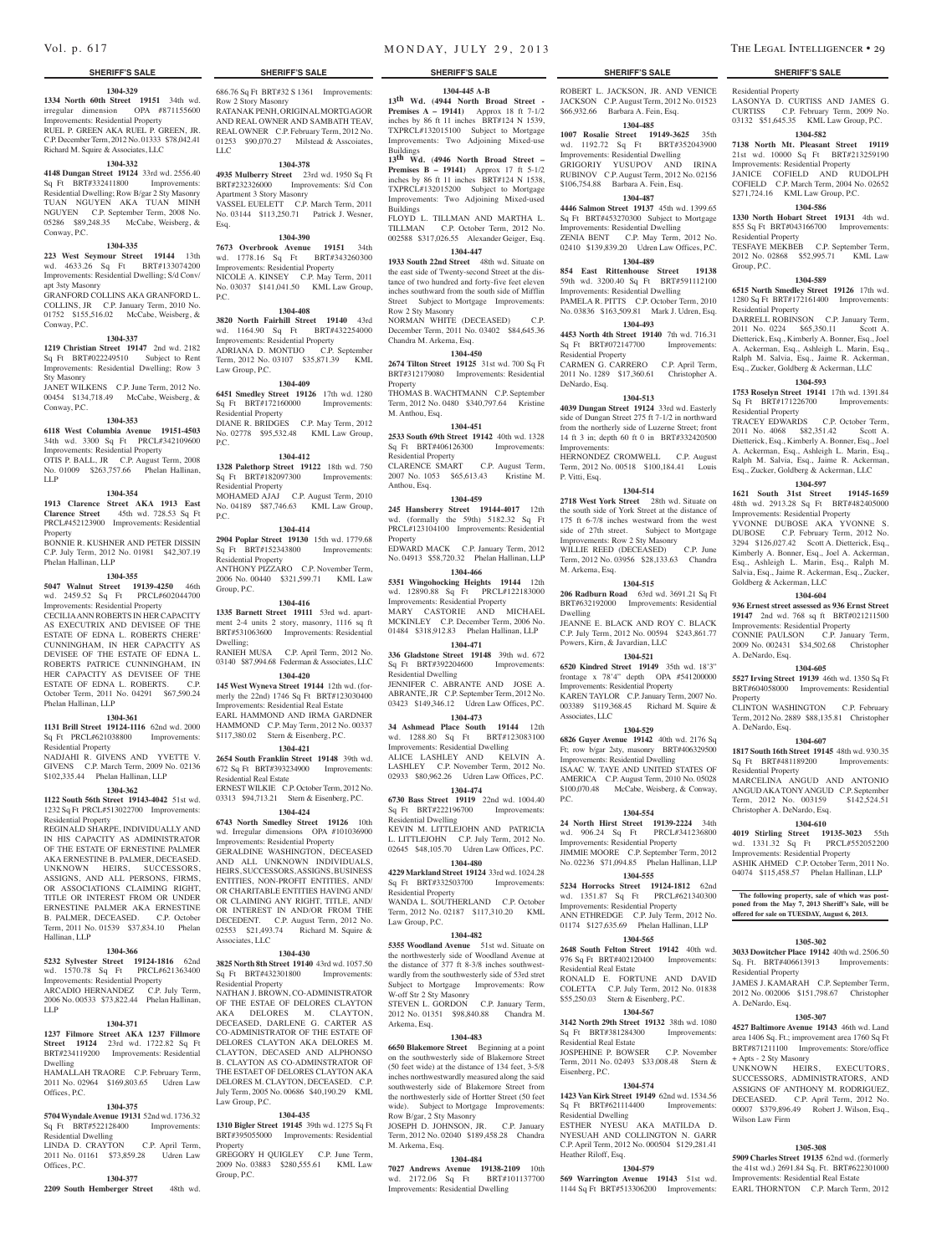No. 02742 \$179,479.88 Stern & Eisenberg, BARBARA A. NAULTY, DECEASED. C.P. PC

#### **1305-317**

**7914 Ridge Avenue 19128** 21st wd. 8000 Sq. Ft. BRT#21-2-517900 Subject to Mortgage Improvements: Residential Dwelling JOSEPH R. HORVAT AND YVONNE HORVAT C.P. December Term, 2009 No. 01028 \$476,066.34 Mark J. Udren, Esq.

# **1305-318**

**1252 South 21st Street 19146** 36th wd. 17' x 74' PRCL#36-1-215400, OPA #361215400 Improvements: Residential Property TITLE TO SAID PREMISES IS VESTED IN ROCCO BENEDETTO BY DEED FROM SUNG CHOEL KIM, DATED APRIL 19, 2006 AND RECORDED MAY 4, 2006 IN THE OFFICE OF THE RECORDER OF DEEDS IN AND FOR PHILADELPHIA COUNTY AS INSTRUMENT #51434640. C.P. June Term,

#### 2012 No. 01786 \$120,811.93 Martin S. Weisberg, Esq.

#### **1305-319**

**2034 Bridge Street 19124** 62nd wd. 1791.90 Sq. Ft. BRT#62-2-1027-00 Improvements: Residential Dwelling ERIC MILLER C.P. May Term, 2011 No.

### 000918 \$26,959.60 Heather Riloff, Esq. **1305-332**

**2351 77th Avenue 19150** 50th wd. 1454.40 Sq. Ft. BRT#50-1-4261-00 Improvements:

Residential Dwelling RAMONA MARTIN AND ROBERT MARTIN C.P. April Term, 2012 No. 03643 \$120,314.80 Udren Law Offices, P.C.

#### **1305-333**

**1227 South 58th Street 19143** 51st wd. 3150 Sq. Ft. BRT#51-3-0475-00 Improvements: Residential Dwelling

CAROLYN RIDER C.P. May Term, 2012 No. 03136 \$162,179.20 Udren Law Offices, P.C. **1305-347**

**852 N 19th Street 19130** 15th wd. 1995.30 Sq. Ft. BRT#15-1055500 Subject to Mortgage Improvements: Residential Dwelling ANGEL L. RODRIGUEZ AND NILSA RODRIGUEZ C.P. February Term, 2010 No. 01468 \$317,250.34 Udren Law Offices, P.C.

#### **1305-354**

**2744 Plover Street 19153-2228** 40th wd. 1798.20 Sq. Ft. PRCL#406712600 Improvements: Residential Property LEO KAMINSKI C.P. February Term, 2012 No. 02694 \$53,126.65 Phelan Hallinan, LLP

# **1305-356**

**5467 Arlington Street 19131** 52nd wd. 1792 Sq. Ft. PRCL#522065200 Improvements: Residential Property

JOSEPH R. ALLSTON AKA JOSEPH RAYMOND ALLSTON AND GENNETHER FERGUSON ALLSTON AKA GENNETHER L. FERGUSON C.P. March Term, 2012 No. 03713 \$96,076.17 Phelan Hallinan, LLP

### **1305-357**

**13022 Townsend Road AKA 13022 Townsend Road Unit B2 19154** 88th wd. Together with a proportionate undivided interest in the Common Elements (as defined in such Declaration) of 1.159%. PRCL#888660103 Improvements: Condominium Unit

LARYVONAU ALIAKSEI AKA ALIAKSEI LARYVONAU C.P. February Term, 2012 No. 03103 \$173,938.46 Phelan Hallinan, LLP

#### **1305-363**

**3107 Custer Street 19134-2408** 33rd wd. 708 Sq. Ft. PRCL#331307400 Improvements: Residential Property YOLANDA KEYS C.P. September Term,

2009 No. 02866 \$39,425.23 Phelan Hallinan, LLP

# **1305-371**

**11704 Joseph Kelly Terrace 19154-1638**  66th wd. 10175 Sq. Ft. PRCL#662000412 Improvements: Residential Property KIMBERLY A. MARTINEZ C.P. September Term, 2010 No. 01735 \$274,277.32 Phelan Hallinan, LLP

#### **1305-377**

**1812 Fox Chase Road 19152** 56th wd. **3529 Jasper Street 19134-2035** 45th **242 West Manheim Street AKA 242 Manheim**  Irregular dimensions OPA #562176100 Improvements: Residential Property JOHN JOSEPH CAPALDI AKA JOHN J.

CAPALDI C.P. October Term, 2011 No. 02253 \$154,622.37 Richard M. Squire & Associates, LLC

#### **1305-392**

**575 Rosalie Street 19120** 35th wd. 1020 Sq. Ft. BRT#352039100 Improvements: Residential Property

UNKNOWN HEIRS, SUCCESSORS, ASSIGNS, AND ALL PERSONS, FIRMS, OR ASSOCIATIONS CLAIMING RIGHT TITLE OR INTEREST FROM OR UNDER

July Term, 2012 No. 002894 \$88,423.76 Christopher A. DeNardo, Esq.

# **1305-399**

**5742 Hazel Avenue 19143** 46th wd. 975.00 Sq. Ft. BRT#463024000 Subject to Mortgage Improvements: Residential Dwelling JAHMAL BROWN C.P. September Term, 2008 No. 01236 \$66,304.49 Udren Law Offices, P.C.

#### **1305-401**

**705 East Passyunk Avenue 19147** 2nd wd. 59' x 18' PRCL#023133000, BRT #023133000 Improvements: Residential Property

TITLE TO SAID PREMISES IS VESTED IN CURTIS SAVORY BY DEED OF CORRECTIONS-STRAW PARTY DATED FEBRUARY 20, 2004 AND RECORDED MARCH 29, 2004 IN THE OFFICE OF THE RECORDER OF DEEDS IN AND FOR PHILADELPHIA COUNTY AS INSTRUMENT #50894086, GRANTED AND CONVEYED UNTO CURTIS SAVORY, AS STRAW PARTY, IN FEE. C.P. January Term, 2012 No. 02007 \$249,552.26 Martin S. Weisberg, Esq.

#### **1305-408 A-C**

**8th Wd.** (**224-226 West Rittenhouse Square, The Dorchester Condominium, Unit 3006 - Premises A - 19103)** 1571 Sq. Ft. BRT#888081477 Subject to Mortgage **8th Wd. (224-226 West Rittenhouse Square, The Dorchester Condominium, Unit 3007 - Premises - B - 19103)** 255 Sq. Ft. BRT#888081478 Subject to Mortgage **8th Wd. (224-226 West Rittenhouse Square,** 

**The Dorchester Condominium, Unit 3008 - Premises C - 19103)** 611 Sq. Ft. BRT#888081479 Subject to Mortgage FREDERIC R. MANN II AND SANDRA MANN C.P. August Term, 2012 No. 00346

\$899,877.45 Walter Weir, Jr. Esquire, Ryan N. Boland, Esquire, Weir & Partners, LLP **1305-435**

**3997 Stevenson Lane AKA 3997 Stevenson Street 19114-2015** 66th wd. 1614.60 Sq. Ft. PRCL#661288063 Improvements: Residential Property YUET-YING CHAN C.P. October Term, 2011

No. 04279 \$149,961.10 Phelan Hallinan, LLP **1305-457**

**2051 Anchor Street 19124** 41st wd. On northeasterly corner of Anchor St 0 ft 0 in, front 14'8", depth 14'8" BRT#41-1-0623-00 Subject to Mortgage NICOLA BARRETT C.P. May Term, 2012 No. 02798 \$65,559.17 Louis P. Vitti, Esq.

**1305-459 6015 Master Street 19151** 34th wd. 2248 Sq. Ft.; row 2sty masonry BRT#342028600

Subject to Mortgage Improvements: Residential Dwelling DAVID BRYANT C.P. August Term, 2010 No. 01135 \$42,189.97 McCabe, Weisberg, & Conway, P.C.

**1305-463**

**1415 Kerper Street 19111** 53rd wd. 3168 Sq. Ft.; row b/gar 2sty masonry BRT#532112100 Improvements: Residential Dwelling CONFESOR R. SIERRA C.P. December Term, 2010 No. 02473 \$89,338.83 McCabe, Weisberg, & Conway, P.C.

#### **1305-478**

**6249 Magnolia Street 19144-1610** 59th wd. 1488 Sq. Ft. PRCL#592250700 Improvements: Residential Property DARREL CAMPBELL C.P. March Term, 2012 No. 03384 \$78,885.91 Phelan Hallinan, LLP

#### **1305-480**

**1006 70th Avenue 19126-2103** 61st wd. 11585 Sq. Ft. PRCL#611444500 Improvements: Residential Property ROCHELLE L. REYNOLDS C.P. August Term, 2012 No. 00611 \$278,345.09 Phelan Hallinan, LLP

#### **1305-483**

wd. 1049.22 Sq. Ft. PRCL#452368000 Improvements: Residential Property TERESA M. MARTELL AKA TERESA MARTEL C.P. August Term, 2011 No. 03898 \$63,533.42 Phelan Hallinan, LLP

#### **1305-488**

**620 Jackson Street 19148-3227** 39th wd. 960 Sq. Ft. PRCL#393078900 Improvements: Residential Property

EUGENE WILSON AND JOANNE BAKER AKA BAKER E. JOANNE C.P. March Term, 2012 No. 03649 \$134,019.96 Phelan Hallinan, LLP

**1305-513 4744 Worth Street 19124-2814** 23rd wd. 1450 Sq. Ft. PRCL#232397800 Improvements: Residential Property JOSUE I. PICHARDO C.P. February Term,

2012 No. 02487 \$83,315.33 Phelan Hallinan, LLP **1305-515**

**5623 Gainor Road 19131-1330** 52nd wd. 2250 Sq. Ft. PRCL#522108500 Improvements: Residential Property

PASHEN SOLOMON C.P. July Term, 2012 No. 01474 \$95,575.12 Phelan Hallinan, LLP **1305-533**

**113 Durfor Street 19148-4007** 39th wd. 658 Sq. Ft. PRCL#391111900 Improvements: Residential Property BRIAN GIFFEAR C.P. May Term, 2012 No. 00263 \$119,278.12 Phelan Hallinan, LLP

**1305-534 146 East Fariston Drive AKA Fariston Drive 19120-1006** 61st wd. 1600 Sq. Ft. PRCL#611387400 Improvements: Residential Property

SOPHIA DAVIS C.P. April Term, 2012 No. 01809 \$113,909.02 Phelan Hallinan, LLP **1305-535**

**3630 Jasper Street 19134-1512** 45th wd. 940.68 Sq. Ft. PRCL#452388200 Improvements: Residential Property ALEKSANDR STIONOV C.P. October Term, 2012 No. 00309 \$53,513.71 Phelan Hallinan, LLP

#### **1305-536**

**2016 East Birch Street 19134-3609** 25th wd. 895.62 Sq. Ft. PRCL#252141600 Improvements: Residential Property ALEKSANDR STIONOV C.P. October Term, 2012 No. 00305 \$49,117.01 Phelan Hallinan, LLP

#### **1305-539**

**2205 South Bonsall Street 19145-3208**  48th wd. 708 Sq. Ft. PRCL#482276800 Improvements: Residential Property GENKEETA C. BISHOP RPA MAYES IN HIS CAPACITY AS ADMINISTRATOR OF THE ESTATE OF LOUISE S. BISHOP. UNKNOWN HEIRS, SUCCESSORS, ASSIGNS, AND ALL PERSONS, FIRMS, OR ASSOCIATIONS CLAIMING RIGHT, TITLE OR INTEREST FROM OR UNDER LOUISE S. BISHOP, DECEASED. C.P. October Term, 2011 No. 03935 \$35,625.92 Phelan Hallinan, LLP

#### **1305-540**

**416 Tyson Avenue 19111-3940** 35th wd. 1991.50 Sq. Ft. PRCL#353164300 Improvements: Residential Property SONJANE KELLY C.P. February Term, 2010 No. 02868 \$173,218.18 Phelan Hallinan, LLP

#### **1305-543**

**1306 Wagner Avenue 19141-2917** 49th wd. 2000 Sq. Ft. PRCL#493017800 Improvements: Residential Property JANET JOHNSON C.P. January Term, 2012 No. 04033 \$70,972.20 Phelan Hallinan, LLP

**1305-546**

**8031 Mars Place 19153-1111** 40th wd. 1620.90 Sq. Ft. PRCL#405882642 Improvements: Residential Property

ANTHONY C. JONES C.P. May Term, 2012 No. 03602 \$159,835.71 Phelan Hallinan, LLP

### **1305-557**

**1526 Marcy Place Unit #B 19115** 56th wd. 1664 Sq. Ft. BRT#888560500 Improvements: Residential Property

ZARGHNOA KAKAR AND AHMAD KARWANI C.P. May Term, 2011 No. 03433 \$61,432.01 KML Law Group, P.C.

# **1305-563**

**2113 Shelmire Avenue 19152** 56th wd. 1 story masonry BRT#561359200 Improvements: Residential Dwelling

BETTY J. MANSON AND JANIS E. MANSON C.P. June Term, 2012 No. 00780 \$224,994.16 Federman & Associates, LLC

#### **1305-577**

**Street 19144** 13th wd. 4761.78 Sq. Ft. BRT#133078600 Improvements: Residential Property

DERRICK DAVIS AND ERIC PONDER C.P. June Term, 2008 No. 002009 \$190,370.56 Christopher A. DeNardo, Esq.

# **1305-579**

**429 Sigel Street 19148** 1st wd. 840 Sq. Ft. BRT#011402200 Improvements: Residential Property

FRANK SANTANGELO C.P. February Term, 2012 No. 001874 \$160,566.63 Christopher A. DeNardo, Esq.

# **SHERIFF'S SALE SHERIFF'S SALE SHERIFF'S SALE SHERIFF'S SALE SHERIFF'S SALE**

VIRGINIA NAZE AND WILLIAM NACE C.P. September Term, 2012 No. 02842 \$103,955.76 Phelan Hallinan, LLP **1306-312 2427 South 8th Street 19148-3713** 39th wd. 854 Sq. Ft. PRCL#393244400 Improvements:

TINA R. WISE AND ANDRE V. WISE C.P. August Term, 2012 No. 01541 \$148,550.82

**1306-314 2635 South 68th Street 19142-2724** 40th wd. 1146.75 Sq. Ft. PRCL#406093300 Improvements: Residential Property ANTHONY R. WILLIAMS C.P. December Term, 2011 No. 02954 \$57,972.61 Phelan

**1306-315 2230 Hoffnagle Street 19152-2512** 56th wd. 3049.77 Sq. Ft. PRCL#562110700 Improvements: Residential Property LORRAINE SQUARES C.P. May Term, 2012 No. 00268 \$184,381.08 Phelan Hallinan,

**1306-316 1204 Longshore Avenue 19111-4533** 35th wd. 9362.25 Sq. Ft. PRCL#532173000 Improvements: Residential Property BE THI HO AND HU JOANNE AKA JOANNE HU C.P. September Term, 2012 No. 03372 \$262,902.75 Phelan Hallinan, LLP **1306-317 120 Greenwich Street 19147-6110** 1st wd. 829.66 Sq. Ft. PRCL#011036000 Improvements: Residential Property ANDREA OTTAVIANO C.P. June Term, 2009 No. 04218 \$258,947.92 Phelan Hallinan,

**1306-328 6042 Hasbrook Avenue 19111** 35th wd. 1728 Sq. Ft. BRT#352255200 Improvements:

PEDRO CASTILLO C.P. January Term, 2012 No. 01951 \$139,840.02 KML Law

**1306-329 4425 Fleming Street 19128** 21st wd. 1750.10 Sq. Ft. BRT#211309900 Improvements:

MARTIN J. OTT, III C.P. January Term, 2013 No. 00708 \$272,180.49 KML Law

**1306-331 2430 South Warnock Street 19148** 39th wd. 714 Sq. Ft. BRT#394161600 Improvements:

RACHEL E. BABCOCK AND JAMES J. HOGAN, JR. C.P. August Term, 2012 No. 00776 \$200,291.34 KML Law Group, P.C. **1306-333 8126 Ditman Street 19136-2813** 65th wd. 1168 Sq. Ft. PRCL#652282700 Improvements:

CARLA M. RISTINE AND JOHN C. GRANDINETTI C.P. June Term, 2012 No. 01128 \$122,417.86 Phelan Hallinan, LLP **1306-334 2901 Teesdale Street 19152-4522** 64th wd. 4450 Sq. Ft. PRCL#641159900 Improvements:

MARTIN HANIS C.P. November Term, 2011 No. 02950 \$218,356.99 Phelan Hallinan,

**1306-335 1811 North 17th Street 19121-3307**  32nd wd. 1683 Sq. Ft. PRCL#321110000 Improvements: Residential Property RAY WALKER C.P. June Term, 2010 No. 02039 \$345,085.70 Phelan Hallinan, LLP **1306-339 2833 South Simpson Street 19142** 40th wd. 1520 Sq. Ft. PRCL#406001247 Improvements: Residential Property LYNNE COLLINS C.P. June Term, 2008 No. 04176 \$128,194.32 Phelan Hallinan, LLP **1306-340 8553 Old Line Road 19128** 21st wd. 14301 Sq. Ft., det w/gar 2 sty frame BRT#214255080 Improvements: Residential Dwelling MARIA PERILLO AND FILOMENA PERILLO C.P. April Term, 2012 No. 03718 \$137,998.68 McCabe, Weisberg, & Conway,

**1306-341 4239 Marple Street 19136** 65th wd. 2025.80 Sq. Ft.; row b/gar 2sty, masonry BRT#651105300 Improvements: Residential

ROBERT J. BREJCHA C.P. September Term, 2012 No. 03239 \$94,424.90 McCabe,

**1306-345 761 North 27th Street 19130** 15th wd. 2988 Sq ft; row 3 sty masonry BRT#151302500 Improvements: Residential Dwelling HELEN WAGNER C.P. November Term, 2010 No. 01702 \$69,895.76 McCabe,

Residential Property

Phelan Hallinan, LLP

Hallinan, LLP

LLP

LLP

Residential Property

Residential Property

Residential Property

Residential Property

Residential Property

LLP

P.C.

Dwelling

Weisberg, & Conway, P.C.

Group, P.C.

Group, P.C.

**Avenue 19126-2766** 10th wd. 1248 Sq. Ft. PRCL#101220500 Improvements:

JUWAN DILL C.P. July Term, 2012 No. 02857 \$159,151.57 Phelan Hallinan, LLP **1305-592 414 West Grange Avenue 19120-1854**  61st wd. 1231.92 Sq. Ft. PRCL#612061200 Improvements: Residential Property ANH H. MAI C.P. April Term, 2012 No. 04290 \$54,590.65 Phelan Hallinan, LLP **1305-596 3505 Mercer Street 19134-5401** 45th wd. 894.836 Sq. Ft. PRCL#451263000 Improvements: Residential Property RICHARD KURTZ C.P. February Term, 2012 No. 02167 \$105,622.99 Phelan Hallinan,

**1305-599 1913 East Pike Street 19124-4431** 45th wd. 1494.90 Sq. Ft. PRCL#452218800 Improvements: Residential Property MICHAEL R. HENCE AND REGINA M. HENCE AKA REGINA M. O'DONNELL C.P. February Term, 2011 No. 03386 \$80,768.04

**1305-626 1134 East Mounty Airy Avenue 19150**  50th wd. 1837.44 Sq. Ft. BRT#502482600 Improvements: Residential Property ANTHONY GONZALEZ C.P. September Term, 2008 No. 02268 \$181,842.02 KML

**1305-627 2557 South Massey Street 19142** 40th wd. 1252.40 Sq. Ft. BRT#406115400 Improvements: Residential Property FOFIE KAMARA C.P. September Term, 2012 No. 02999 \$72,858.57 KML Law

**1305-639 5333 Willows Avenue** 51st wd. Situate on the northwest side of Willows Avenue at the distance of 256 feet southwestward from the southwest side of 53rd Street. Subject to Mortgage Improvements: Row 2 Sty Masonry VERA DELOATCH AND WAYNE GARY DELOATCH C.P. November Term, 2012 No. 00782 \$31,124.72 Chandra M. Arkema, Esq.

**The following property, sale of which was post-poned from the June 4, 2013 Sheriff's Sale, will be offered for sale on TUESDAY, August 6, 2013.**

**1306-301 6030 Lawndale Avenue 19111-5724** 35th wd. 1968.75 Sq. Ft. PRCL#352318300 Improvements: Residential Property MARYANNE GREEN C.P. November Term, 2009 No. 00211 \$62,754.15 Phelan Hallinan,

**1306-303 5002 Ditman Street 19124-2204** 62nd wd. 1875 Sq. Ft. PRCL#622435700 Improvements:

MICHAEL P. CANZONERI AND JOSH GORDON C.P. February Term, 2010 No. 01718 \$137,906.15 Phelan Hallinan, LLP **1306-304 2616 South Massey Street 19142-2124**  40th wd. 1232 Sq. Ft. PRCL#406122600 Improvements: Residential Property LATASHA N JAMES AND MARK WILSON C.P. June Term, 2009 No. 03003 \$125,226.63

**1306-305 9523 James Street AKA 9523 James Street Unit A1 19114-3042** 88th wd. Togther with their proportionate undivded interest 2.6676% in the common elements (as defined in such Declaration). PRCL#888651411 Improvements: Condominium Unit DANIELLE SPEDDING C.P. July Term, 2012 No. 03412 \$113,555.96 Phelan Hallinan, LLP **1306-308 5946 Horrocks Street 19149-3313** 62nd wd. 1475.91 Sq. Ft. PRCL#621344900 Improvements: Residential Property MOSAMMAT A. BEGUM

Term, 2012 No. 00965 \$160,874.72 Phelan

**1306-309 1217A South Street AKA 1217 South Street, Unit A 19147-1820** 88th wd. Together with an undivided 1.54% interest. PRCL#888053172 Improvements: Condominium Unit JOSEPH GERMANOAND TODD ZEITZ C.P. January Term, 2011 No. 03519 \$107,229.68

**1306-311 6712 Tulip Street 19135-2419** 41st wd. 2257.50 Sq. Ft. PRCL#412446800 Improvements:

# **1305-584 1543 66th Avenue AKA 1543 West 66th**

Residential Property

LLP

Phelan Hallinan, LLP

Law Group, P.C.

Group, P.C.

LLP

Residential Property

Phelan Hallinan, LLP

Hallinan, LLP

Phelan Hallinan, LLP

Residential Property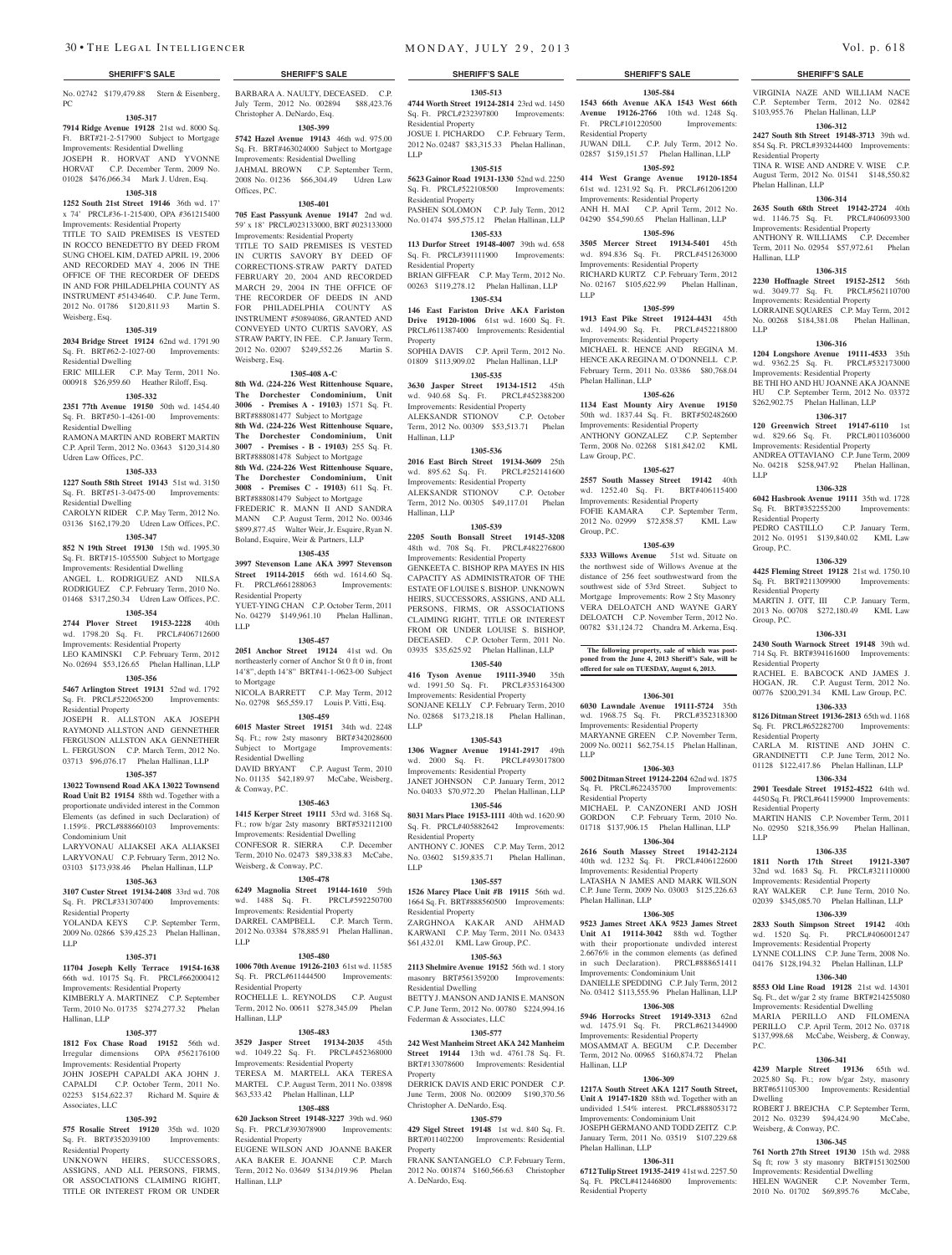# Weisberg, & Conway, P.C.

# **1306-348**

**6511 Bobolink Place 19142** 40th wd. 3156.4 Sq. Ft.; row b/gar 2sty, masonry BRT#406568106 Improvements: Residential Dwelling

DEBORAH FELICE STANCIL AKA DEBORAH F. STANCIL C.P. January Term, 2011 No. 04572 \$76,681.14 McCabe, Weisberg, & Conway, P.C.

#### **1306-351**

**2232 South 10th Street 19148** 39th wd. 1631 Sq. Ft.; row 2 sty, masonry BRT#393503300 Subject to Rent Improvements: Residential Dwelling

XIONG LIN C.P. December Term, 2010 No. 00390 \$84,606.63 McCabe, Weisberg, & Conway, P.C.

#### **1306-356**

**2630 West Seltzer Street 19132** 28th wd. 1607.5 Sq. Ft.; row 2 sty, masonry BRT#281418500 Improvements: Residential Dwelling

GEORGE SIMPKINS, KNOWN SURVIVING HEIR OF VIOLA WILLIAMS, DECEASED MORTGAGOR AND REAL OWNER AND ALL UNKNOWN SURVIGING HEIRS OF VIOLA WILLIAMS, DECEASED MORTGAGOR AND REAL OWNER. C.P. December Term, 2011 No. 00824 \$41,140.93 McCabe, Weisberg, & Conway, P.C.

## **1306-357**

**1817 South 5th Street 19148** 1st wd. 2476 Sq. Ft.; row 2 sty masonry BRT#011452100 Improvements: Residential Dwelling

JOHN J. VACCA AND THE UNITED STATES OF AMERICA C/O UNITED STATES ATTONREY FOR THE EASTERN DISTRICT OF PENNSYLVANIA. C.P. September Term, 2012 No. 03184 \$133,532.07 McCabe, Weisberg, & Conway, P.C.

#### **1306-358**

**4647 Pennhurst Street 19124** 42nd wd. 1365 Sq. Ft. BRT#421620100 Improvements:

Residential Property KENNETH A. MCCALL C.P. August Term, 2012 No. 01657 \$49,015.17 KML Law

Group, P.C.

### **1306-359**

**1910 Dallas Road 19138** 42nd wd. 1288 Sq. Ft. BRT#6042560000 Improvements: Residential Dwelling

DWAYNE BLACKSON AND TRACY R. KENNEDY C.P. February Term, No. 02578 \$118,844.74 Powers, Kirn & Javardian, LLC **1306-360**

**414 South 57th Street 19143** 60th wd. 1232 Sq. Ft. BRT#604256000 Improvements: Residential Dwelling

MARUCS ELAM AND CARLA ELAM C.P. January Term, No. 3286 \$102,314.27 Powers, Kirn & Javardian, LLC

#### **1306-361**

Javardian, LLC

**564 Martin Street 19128** 21st wd. 1507 Sq. Ft. BRT#213173900 Improvements: Residential Dwelling STEPHANIE ROWELY AND DAVID MARKOWITZ C.P. April Term, 2012 No. 02169 \$169,710.71 Powers, Kirn &

### **1306-362**

**5204 Glenloch Street 19124** 62nd wd. 842 Sq. Ft. BRT#116N 2154 Improvements: Residential Dwelling

PETER ROCHFORD C.P. August Term, No. 03597 \$42,520.18 Powers, Kirn & Javardian, LLC

#### **1306-363**

**564 Martin Street 19128** 21st wd. 1507 Sq. Ft. BRT#213173900 Improvements: Residential Dwelling STEPHANIE ROWLEY AND DAVID MARKOWITZ C.P. April Term, 2012 No. 02169 \$169,710.71 Powers, Kirn &

# Javardian, LLC

**1306-364 2115 Disston Street 19149** 35th wd. 1621 Sq. Ft. BRT#5642069500 Improvements: Residential Dwelling

SHARON NESMITH C.P. February Term, 2012 No. 02563 \$84,279.96 Powers, Kirn & Javardian, LLC

#### **1306-367 1426 West Sparks Street 19141** 17th wd.

Law Group, P.C.

1330 Sq. Ft. BRT#171268200 Improvements: Residential Property MARCIANA J. BURRESS C.P. December Term, 2012 No. 00886 \$60,256.31 KML

#### **1306-368**

**6475 Matthews Street 19119** 22nd wd. 3525.60 Sq. Ft. BRT#221291100 Improvements: Residential Property

FREDERICK JEROME C.P. October Term, 2012 No. 00090 \$136,761.13 KML Law Group, P.C.

**1306-374 2408 Federal Street 19146-2432** 36th wd. 900 Sq. Ft. PRCL#361261200 Improvements:

PAUL R. VANGORE C.P. September Term, 2012 No. 03036 \$151,559.19 Phelan

**1306-376 5827 Bustleton Avenue 19149-3405** 62nd wd. 1565.74 Sq. Ft. PRCL#621507300 Improvements: Residential Property EDNA O. MONROE C.P. May Term, 2012 No. 00429 \$33,045.55 Phelan Hallinan, LLP **1306-378 865 Granite Street 19124-1728** 35th wd. 1073.10 Sq. Ft. PRCL#351138200 Improvements: Residential Property NICOLE ENOCH C.P. October Term, 2012 No. 00313 \$90,749.97 Phelan Hallinan, LLP **1306-385 4147 Gilham Street 19135-2512** 55th wd. 975 Sq. Ft. PRCL#552135800 Improvements:

DEBORAH PEIRCE C.P. January Term, 2012 No. 02573 \$76,223.22 Phelan Hallinan, LLP **1306-387 401 North Front Street, 3A AKA 401-11 North Front Street, Unit 3A 19123-4219** 88th wd. Together with a proportionate undivided interest in the Common Elements (as defined in such Declaration) of 11.594%. PRCL#888030035 Improvements: Condominium Unit SRIKAR DORAI C.P. July Term, 2012 No. 02163 \$286,537.35 Phelan Hallinan, LLP **1306-389 6231 Wheeler Street 19142-2913** 40th wd. 885 Sq. Ft. PRCL#402173100 Improvements:

NATALIE ELLIS C.P. July Term, 2012 No. 02850 \$52,216.39 Phelan Hallinan, LLP **1306-390 1034 East Tioga Street 19134-1445** 33rd wd. 1031.76 Sq. Ft. PRCL#331206900 Improvements: Residential Property RENEE JAREFSKY AND ERIC DUA C.P. October Term, 2011 No. 04239 \$77,725.23

**1306-391 3280 Birch Road 19154-1721** 66th wd. 2952.60 Sq. Ft. PRCL#663006600 Improvements:

SCHILLER G. LESTAGE AND LYLE GEORGETTE LESTAGE C.P. March Term, 2009 No. 05530 \$202,551.49 Phelan

**1306-392 5418 Cedar Avenue 19143** 46th wd. 1260 Sq. Ft. PRCL#463046400 Improvements:

DOLORES JOHNSON C.P. March Term, 2012 No. 01737 \$58,891.49 Phelan Hallinan,

**1306-393 4747 Griscom Street 19124-5833** 23rd wd. 967.12 Sq. Ft. PRCL#232451500 Improvements: Residential Property DAVID B. STEINER AND KAREN M. STEINER C.P. August Term, 2012 No. 01365 \$441,331.28 Phelan Hallinan, LLP **1306-396 104 Village Lane 19154-3602** 66th wd. 4397.64 Sq. Ft. PRCL#662290900 Improvements:

KENNETH ALLEN AND DENISE ALLEN AKA DENISE E. FULFORD C.P. December Term, 2011 No. 01740 \$206,334.85 Phelan

**1306-397 11142 Hendrix Street 19116-2326** 58th wd. 3750 Sq. Ft. PRCL#582370800 Improvements: Residential Property PETRU GRATE AND RODICA GRATE C.P. October Term, 2012 No. 00029 \$198,948.05

**1306-398 4308 Old York Road 19140-2030** 43rd wd. 1296 Sq. Ft. PRCL#433402400 Improvements: Residential Property TRUDY MAYS C.P. March Term, 2012 No. 03711 \$55,080.55 Phelan Hallinan, LLP **1306-399 7720 Thouron Avenue 19150-2516** 50th wd. 1336.50 Sq. Ft. PRCL#502142800 Improvements: Residential Property STANLEY WILLIAMS AND VALENCIA WILLIAMS C.P. January Term, 2012 No. 04006 \$112,606.64 Phelan Hallinan, LLP **1306-401 879 Granite Street 19124** 35th wd. 1073.10<br> **Sq. Ft. BRT#351138900** Improvements:

Residential Property

Residential Property

Residential Property

Phelan Hallinan, LLP

Residential Property

Residential Property

Residential Property

Phelan Hallinan, LLP

Sq. Ft. BRT#351138900 Residential Dwelling

Mark J. Udren, Esq.

SHARON L. STEPHENS-ROACH C.P. September Term, 2010 No. 02055 \$137,778.73

**1306-402 2724 Cleltenham Avenue AKA 2724 West Cheltenham Avenue 19150** 50th wd. 2081.04

Hallinan, LLP

Hallinan, LLP

LLP

Hallinan, LLP

Sq. Ft. BRT#501274400 Improvements: Residential Dwelling JEFFREY B. THOMPSON AKA JEFFREY D. THOMPSON C.P. July Term, 2010 No. 03039 \$119,322.33 Udren Law Offices, P.C.

# **1306-406**

**2713 Livingston Street 19134** 25th wd. 1280 Sq. Ft. BRT#312121700 Subject to Mortgage Improvements: Residential Property TERESA SAMANIEGO AND STEPHANIE SAMANIEGO C.P. January Term, 2012 No. 3225 \$141,347.80 Scott A. Dietterick, Esq., Kimberly A. Bonner, Esq., Joel A. Ackerman, Esq., Ashleigh L. Marin, Esq., Ralph M. Salvia, Esq., Jaime R. Ackerman, Esq., Zucker, Goldberg & Ackerman, LLC

#### **1306-408**

**9523 Bustleton Avenue 19115** 58th wd. BRT#882906910 Subject to Mortgage RYBICKI PROPERTY ENTERPRISES, LLC C.P. January Term, 2013 No. 02078 \$816,294.09 Everett K. Sheintoch, Esq., Sheintoch Todd P.C.

#### **1306-409**

**5604 North 10th Street 19141** 49th wd. 1440 Sq. Ft. BRT#492183900 Improvements: Residential Property

THOMAS E. DEBE, INDIVIDUALLY AND AS TRUSTEE FOR GASTON W. DEBE C.P. January Term, 2012 No. 04896 \$22,157.92 Pressman & Doyle, LLC

#### **1306-410**

**3548 North 18th Street 19140** 38th wd. 1935.50 Sq. Ft. BRT#112257800 Improvements: Residential Dwelling RICKY MALLOY C.P. March Term, 2010 No. 05466 \$117,543.73 Udren Law Offices, P.C.

#### **1306-413**

**400 West Hortter Street, Unit 602 19119**  88th wd. 758 Sq. Ft.; all that certain unit in the property known, named, and idnetified as "Germantown Manor, a Condominium", located in the 88th Ward of the City of Philadelphia, Commonwealth of Pennsylvania being designated on said Declaration Plan as Unit 602 together with the proporionate undivided interest in the Common Elements (as defined in the declaration). BRT#888220231 Subject to Mortgage Improvements: Residential Condominium

AUDREY S. MILLER C.P. October Term, 2012 No. 4306 \$11,069.14 Hal A. Barrow, Esq. **1306-418**

**2440 Durfor Street 19145** 48th wd. 757.56 Sq. Ft. BRT#482112900 Improvements: Residential Dwelling

ERIC H. KING C.P. December Term, 2009 No. 01251 \$82,449.21 Gregory Javardian, Esq.

#### **1306-419**

**1722 Dounton Street 19140** 13th wd. 1440 Sq. Ft. BRT#6000210526 Improvements: Residential Dwelling ELIZABETH MCNAIR C.P. June Term, 2012 No. 03463 \$62,261.91 Law Offices of Gregory Javardian

# **1306-421**

**4439 Sherwood Road 19131-1525** 52nd wd. 1640 Sq. Ft. PRCL#521197800 Improvements: Residential Property ANGELA ROBYN NISSEL C.P. September Term, 2012 No. 02831 \$152,150.46 Phelan Hallinan, LLP

#### **1306-422**

**1328 North Alden Street 19131-4114**  4th wd. 1095 Sq. Ft. PRCL#043119900 Improvements: Residential Property ABRAHAM CHESTER C.P. July Term, 2012 No. 04444 \$84,399.27 Phelan Hallinan, LLP

#### **1306-428**

**1729 Wallace Street, Unit 201 19130**  BRT#888151349 Improvements: Residential Dwelling ALEJANDRO F. AGUILAR AND

MARIANELA BOAN C.P. April Term, 2012 No. 001859 \$284,982.51 Powers, Kirn & Javardian, LLC

#### **1306-429 2028 Rosalie Street 19135** 41st wd. 1365.83

Sq. Ft. BRT#411083400 Improvements: Residential Dwelling ORLY GADAYEV AND NATAN GADAYEV

C.P. December Term, 2011 No. 00117 \$55,260.64 Powers, Kirn & Javardian, LLC

#### **1306-433**

**126 North 51st Street 19139** 44th wd. 1705 Sq. Ft. BRT#441100300 Residential Dwelling GERALD MINOR C.P. April Term, 2011 No.

00855 \$58,456.07 Udren Law Offices, P.C. **1306-439**

**2855 Welsh Road 19152** 57th wd. 12801 Sq. Ft. BRT#571047900 Improvements: Residential Dwelling

DAVID PAEZ C.P. May Term, 2009 No. 01998 \$418,049.81 Udren Law Offices, P.C.

# **SHERIFF'S SALE SHERIFF'S SALE SHERIFF'S SALE SHERIFF'S SALE SHERIFF'S SALE**

Eisenberg, PC

Residential Real Estate

Residential Real Estate

Residential Dwelling

Riloff, Esq.

Sty Masonry

Masonry

Residential Dwelling

Residential Property

Javardian, LLC

Ross, Esq.

Property

Residential Property

Goldberg & Ackerman, LLC

A. Elia, Esq.

**1306-458 6926 Grosbeak Place 19142** 14th wd. 1614.60 Sq. Ft. BRT#406588500 Improvements:

EVERLY SHIRER C.P. October Term, 2012 No. 02452 \$96,984.41 Stern & Eisenberg, PC **1306-459 5608 Warrington Avenue 19143** 51st wd. 1248 Sq. Ft. BRT#514061500 Improvements:

JANICE SEPHES C.P. October Term, 2012 No. 01386 \$42,902.63 Stern & Eisenberg, PC **1306-460 3527 Vinton Road 19154** 66th wd. 2000 Sq. Ft. BRT#663130400 Improvements:

TIMOTHY ANDREW WEST C.P. April Term, 2010 No. 001343 \$178,413.57 Heather

**1306-461A-B 1307 Cottman Avenue - Premises A - 19111**  56th wd. 3365.19 Sq. Ft. BRT#871246550 Subject To Mortgage (executing Plaintiff's mortgage) Improvements: Str/off And Apts 2

**1309 Cottman Avenue - Premises B - 19111**  56th wd. 3365.19 Sq. Ft. BRT#882926575 Subject To Mortgage (executing Plaintiff's mortgage) Improvements: School 2 Sty

HOWARD AND MELVYN SCHWARTZ C.P. October Term, 2012 No. 4431 \$145,304.01 Weber Gallagher Simpson Stapleton Fires & Newby, LLP, Kenneth M. Portner, Esq. **1306-462 1106 Cantrell Street 19148** 39th wd. 830 Sq. Ft. BRT#394046000 Improvements:

JOSEPH KOINES C.P. September Term, 2011 No. 2326 \$189,378.46 Weber Gallagher Simpson Stapleton Fires & Newby, LLP, Sarah

**1306-463 2915 Memphis Street 19134** 25th wd. 973 Sq. Ft. BRT#251488400 Improvements:

MELISSA COOKE C.P. July Term, 2012 No. 2141 \$80,440.21 Scott A. Dietterick, Esq., Kimberly A. Bonner, Esq., Joel A. Ackerman, Esq., Ashleigh L. Marin, Esq., Ralph M. Salvia, Esq., Jaime R. Ackerman, Esq., Zucker,

**1306-466 2121 North 22nd Street 19121** 32nd wd. 1950 Sq. Ft. BRT#322087300 Subject to Mortgage Improvements: Residential Dwelling DAVID SULLIVAN C.P. May Term, 2012 No. 0891 \$150,216.54 Powers, Kirn &

**1306-467 9921 Bustleton Avenue, Unit Q-09 19115** 88th wd. 672 Sq. Ft. and .32684% undivided interest in the common elements, as more fully described in the Declaration of Condominium of Pathways Condominium recorded in the Department of Records in and for the County of Philadelphia at the Commonwealth of PA in Deed Book D.C.C. 2065, page 1210 and all amendments thereto. BRT#888580859; PRCL#160N12222 Improvements: Residential Condominium FRANK SUMINSKI, JR. C.P. March Term, 2012 No. 235518 \$11,037.42 Glenn M.

**1306-470 5501 Litchfield Street 19143** 51st wd. Corner formed by intersection of the northwest side of Litchfield Street with the southwest side of 55th Street. Subject to Mortgage Improvements: Row Conv/apartment 2 Sty Masonry WILLIE M. NEAL, JR. AND CLARA H. NEAL C.P. June Term, 2011 No. 00363 \$63,512.05 Chandra M. Arkema, Esq. **1306-473 2640 Mole Street AKA 2640 South Mole Street 19145-4608** 26th wd. 672 Sq. Ft. PRCL#261227300 Improvements: Residential

JOEL B. OREJOLA C.P. June Term, 2012 No. 02228 \$260,640.72 Phelan Hallinan, LLP **1306-474 2017 South Bancroft Street 19145-3025**  48th wd. (formerly in the 26th wd.) 616 Sq. Ft. PRCL#481202600 Improvements:

KATHLEEN FEOLI IN HER CAPACITY AS EXECUTRIX AND DEVISEE OF THE ESTATE OF ALBERT BUSILLO; FRANCIS VITO BUSILLO IN HIS CAPACITY AS DEVISEE OF THE ESTATE OF ALBERT BUSILLO C.P. March Term, 2012 No. 02613 \$99,982.04 Phelan Hallinan, LLP **1306-475 2517 South Ashford Street 19153-1408**  40th wd. 1024 Sq. Ft. PRCL#404135500 Improvements: Residential Property RONALD FARMER C.P. April Term, 2012 No. 02071 \$153,496.38 Phelan Hallinan, LLP

**1306-441 1117 Plane Road 19115-3714** 63rd wd. 6523.50 Sq. Ft. PRCL#632108300 Improvements: Residential Property THOMAS A. SUMMERS AND GAIL M. SUMMERS C.P. August Term, 2008 No. 03120 \$219,778.17 Phelan Hallinan, LLP

# **1306-442**

**13049 Trina Drive 19116-1813** 58th wd. 3203.70 Sq. Ft. PRCL#583163298 Improvements: Residential Property TRACIE EDWARDS AND WARREN EDWARDS C.P. December Term, 2011 No. 00893 \$354,414.53 Phelan Hallinan, LLP

# **1306-443**

**6014 Ogontz Avenue 19141-1312** 17th wd. 1744 Sq. Ft. PRCL#172253800 Improvements: Residential Property ESTATE OF DAMIAN WILSON AKA DAMIAN CHRISTOPHER WILSON; BELLA WILSON, ADMINSTRATRIX AND HEIR OF THE ESTATE OF DAMIAN WILSON AKA DAMIAN WILSON, CHRISTOPHER WILSON. UNKNOWN HEIRS, SUCCESSORS, ASSIGNS, AND ALL PERSONS, FIRMS, OR ASSOCIATIONS CLAIMING RIGHT, TITLE OR INTEREST FROM OR UNDER DAMIAN WILSON AKA DAMIAN CHRISTOPHER WILSON, DECEASED. C.P. May Term, 2009 No. 02851 \$143,011.49 Phelan Hallinan, LLP

#### **1306-444**

**1003 Winton Street 19148-3014** 39th wd. 644 Sq. Ft. PRCL#394049100 Improvements: Residential Property

MICHELLE KERTH AKA MICHELLE R. KERTH C.P. May Term, 2012 No. 00775 \$94,248.70 Phelan Hallinan, LLP

### **1306-445**

**1017-1027 Oak Lane Avenue AKA 1027 Oak Lane Avenue 19126-3339** 61st wd. 9142 Sq. Ft. PRCL#611427805 Improvements: Residential Property RICKY J. MOORS AKA RICKY MOORS AND GOOD LUCK MOORS C.P. February Term, 2012 No. 02165 \$277,764.28 Phelan Hallinan, LLP

# **1306-446**

**2949 Rorer Street 19134-3018** 7th wd. 901 Sq. Ft. PRCL#071529900 Improvements: Residential Property BONNIE R. KUSHNER AND PETER DISSIN C.P. July Term, 2012 No. 01978 \$41,730.92 Phelan Hallinan, LLP

#### **1306-447**

**198 Rosemar Street AKA 198 West Rosemar Street 19120-1943** 61st wd. 1120 Sq. Ft. PRCL#611231300 Improvements: Residential Property

JANEA BAKER C.P. July Term, 2012 No. 00669 \$99,197.86 Phelan Hallinan, LLP **1306-448**

**3026 West Lehigh Avenue 19132-1812**  28th wd. 1216 Sq. Ft. PRCL#282380800 Improvements: Residential Property GORDON T. THOMAS AKA GORD THOMAS C.P. July Term, 2012 No. 01161 \$43,834.95 Phelan Hallinan, LLP

#### **1306-449**

**3248 Knorr Street 19149-2613** 55th wd. 1750.10 Sq. Ft. PRCL#551201100 Improvements: Residential Property APRIL MCGOVERN AKA APRIL L. MCGOVERN C.P. March Term, 2012 No. 02899 \$83,667.86 Phelan Hallinan, LLP

#### **1306-450**

**7266 Mansfield Avenue 19138-1621**  10th wd. 2116 Sq. Ft. PRCL#102357000 Improvements: Residential Property MICHAEL HERBERT C.P. April Term, 2012 No. 03071 \$166,228.75 Phelan Hallinan, LLP

#### **1306-454**

**6022 Kingsessing Avenue 19143** 40th wd. 1200 Sq. Ft. BRT#401259600 Improvements: Residential Real Estate RANDOLPH J. WADDELL, SR. C.P. January

Term, 2013 No. 0104 \$76,210.38 Stern & Eisenberg, PC **1306-455**

### **332 West Zeralda Street 19144** 13th wd. (for-

Residential Real Estate

Residential Real Estate

Eisenberg, PC

merly 22nd wd.) 1414 Sq. Ft. BRT#133022700 Improvements: Residential Real Estate ANTHONY SMITH C.P. January Term No. 00654 \$73,851.35 Stern & Eisenberg, PC **1306-456**

**1906 Lardner Street 19149** 62nd wd. 1880.26 Sq. Ft. BRT#621157600 Improvements:

HARRY M. FIGUEROA C.P. August Term, 2012 No. 03253 \$113,260.76 Stern &

**1306-457 7035 Kindred Street 19149** 54th wd. 1145.67 Sq. Ft. BRT#542286200 Improvements:

GERALD W. SMITH C.P. November Term, 2012 No. 02855 \$92,296.76 Stern &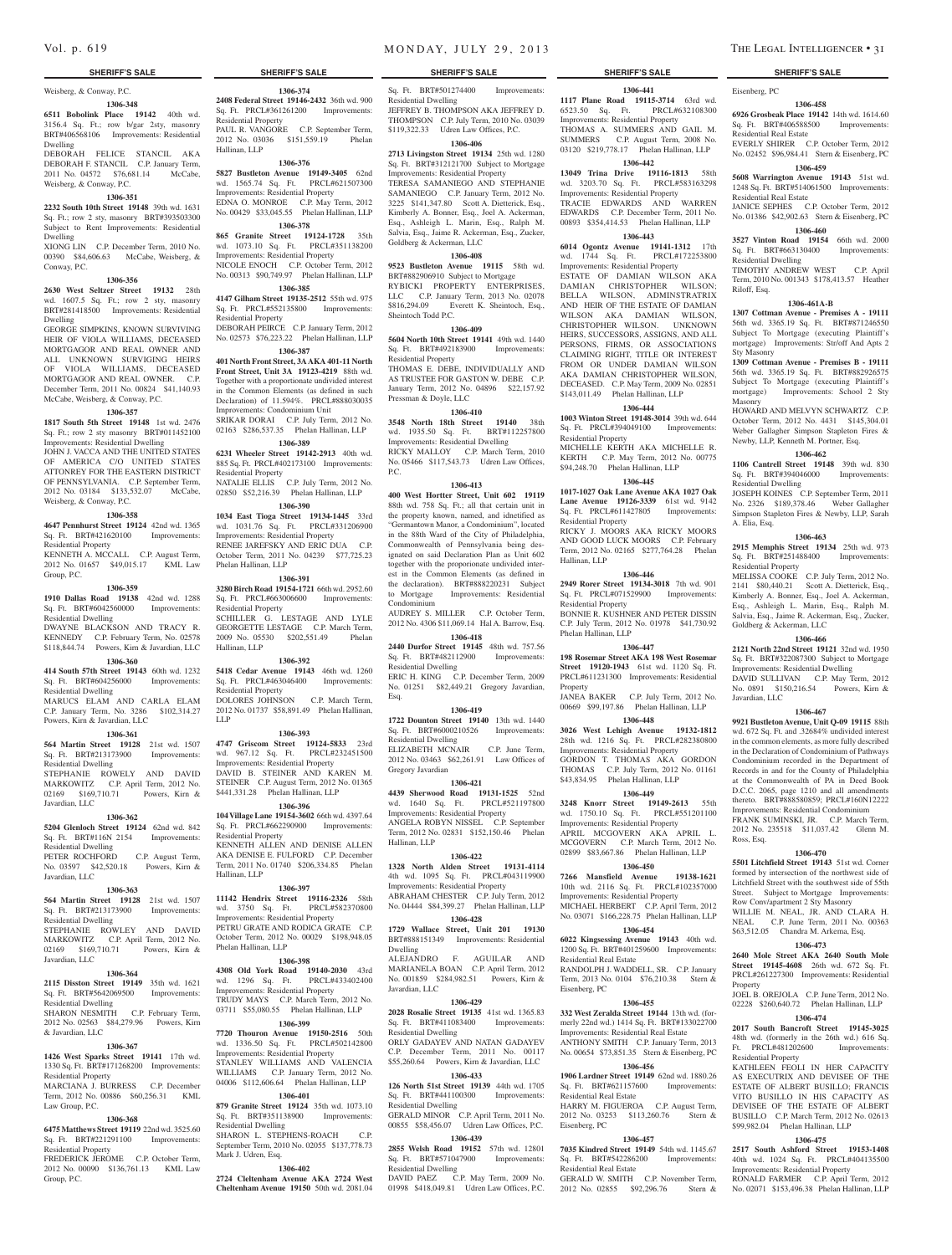#### **1306-478 1334 East Columbia Avenue 19125** 18th wd. 1584 Sq. Ft. BRT#181096200 Improvements:

Residential Real Estate BERNADETTE J. O'BRIEN C.P. May Term, 2012 No. 00697 \$185,724.48 Stern & Eisenberg, PC

#### **1306-481**

**2021 Castor Avenue 19134** 45th wd. 1116.50 Sq. Ft. BRT#452202300 Improvements: Residential Property

MARLENE GUZMAN C.P. November Term, 2011 No. 000607 \$62,307.22 Caitlin M. Donnelly, Esq.

#### **1306-482**

**4162 Gilham Street 19135** 55th wd. 975 Sq. Ft. BRT#552131900 Residential Property

#### MICHAEL C. MCLAUGHLIN C.P. January Term, 2013 No. 002369 \$92,121.94

### Christopher A. DeNardo, Esq. **1306-483**

# **6244 Limekiln Pike 19141** 15th wd. 1212

Sq. Ft. BRT#172314800 Improvements: Residential Property

#### TROY K. GRANT C.P. April Term, 2009 No. 001820 \$51,003.82 Christopher A. DeNardo, Esq.

**1306-486**

#### **4150-4152 Paul Street 19124** 23rd wd. 3545 Sq. Ft. BRT#232510900 & BRT#232511000 Improvements: Residential Property RICHARD SCHLESINGER AND EVAN SCHLESINGER C.P. March Term, 2012 No. 3947 \$106,316.34 Christopher A. DeNardo, Esq.

#### **1306-487**

**2516 South Bellford Street 19153** 40th wd. 1145.90 Sq. Ft. BRT#404146000 Improvements: Residential Property CARMEN JAMES C.P. August Term, 2012 No. 1229 \$131,158.83 Christopher A.

# DeNardo, Esq.

#### **1306-488**

**5829 Larchwood Avenue 19143** 46th<br>wd. 1269.77 Sq. Ft. BRT#604194900 wd. 1269.77 Sq. Ft. Improvements: Residential Property WAYNE D. CARSON, ADMINISTRATOR OF THE ESTATE OF MARIAN CARSON DECEASED. C.P. November Term, 2012 No. 002726 \$57,750.89 Christopher A. DeNardo, Esq.

# **1306-489**

**5917 Turner Street 19151** 34th wd. 1080 Sq. Ft. BRT#342104100 Improvements: Residential Property CARLOS G. BAUTISTA C.P. September Term,

# 2012 No. 003294 \$75,789.92 Christopher A. DeNardo, Esq.

# **1306-490**

**626 Martin Street 19128** 21st wd. 1450 Sq. Ft. BRT#213177000 Improvements: Residential Property GREGORY T. STEELE C.P. October Term,

2012 No. 4198 \$218,547.81 Christopher A. DeNardo, Esq.

### **1306-492**

**6342 Jackson Street 19135-3225** 55th wd. 1620 Sq. Ft. BRT#552463100 Improvements: Residential Property JULIANNA M. CIERI AKA JULIA M. CIERI C.P. January Term, 2012 No. 4943 \$103,811.97 Scott A. Dietterick, Esq., Kimberly A. Bonner, Esq., Joel A. Ackerman, Esq., Ashleigh L. Marin, Esq., Ralph M. Salvia, Esq., Jaime R. Ackerman, Esq., Zucker, Goldberg &

#### **1306-493**

Ackerman, LLC

**4511 Tackawanna Street 19124** 23rd wd. 2000 Sq. Ft. PRCL#232347800 Improvements: Residential Property

JOYCE ANN PRITCHETT, IN HER CAPACITY AS HEIR OF GEORGE PRITCHETT, DECEASED. UNKNOWN HEIRS, SUCCESSORS, ASSIGNS, AND ALL PERSONS, FIRMS, OR ASSOCIATIONS CLAIMING RIGHT, TITLE OR INTEREST FROM OR UNDER GEORGE PRITCHETT DECEASED. C.P. August Term, 2011 No. 03195 \$63,237.65 Phelan Hallinan, LLP

# **1306-494**

**219 North Robinson Street 19139-1123**  wd. 1585.31 Sq. Ft. PRCI Improvements: Residential Property

KRISTIE M. TRICE C.P. August Term, 2012 No. 01361 \$23,002.36 Phelan Hallinan, LLP

# **1306-495**

**152 East Cheltenham Avenue 19120-1001**  61st wd. (formerly in the 50th wd.) 1632 Sq.<br>Ft. PRCL#611468200 Improvements:  $Ft.$  PRCI#611468200 Residential Property

DORIS C. BECK C.P. January Term, 2011 No. 02365 \$64,946.46 Phelan Hallinan, LLP

# **1306-496**

**6139 Shisler Street 19149-3243** 53rd wd. 1592.50 Sq. Ft. PRCL#531291400 Improvements: Residential Property

UNKNOWN HEIRS, SUCCESSORS, ASSIGNS, AND ALL PERSONS, FIRMS, OR ASSOCIATIONS CLAIMING RIGHT, TITLE OR INTEREST FROM OR UNDER NATASHA THOMPSON, DECEASED C.P. June Term, 2012 No. 02412 \$180,611.51 Phelan Hallinan, LLP

#### **1306-500**

**4411 Oakmont Street 19136-3717** 65th wd. 1136 Sq. Ft. PRCL#651078000 Improvements: Residential Property

ERIC MILLER C.P. December Term, 2011 No. 02735 \$25,752.08 Phelan Hallinan, LLP **1306-501 5946 Hammond Avenue 19120-2011**  61st wd. 1742 Sq. Ft. PRCL#612511800 Improvements: Residential Property SHARYN JACKSON IN HER CAPACITY AS HEIR OF STANFORD F. JACKSON, DECEASED; KELLY WHITTIER IN HER CAPACITY AS HEIR OF STANFORD F. JACKSON, DECEASED; TRACY LINACRE, IN HER CAPACITY AS HEIR OF STANFORD F. JACKSON, DECEASED; UNKNOWN HEIRS, SUCCESSORS, ASSIGNS, AND ALL PERSONS, FIRMS, OR ASSOCIATIONS CLAIMING RIGHT, TITLE OR INTEREST FROM OR UNDER STANFORD F. JACKSON,

DECEASED. C.P. December Term, 2011 No. 00718 \$93,109.79 Phelan Hallinan, LLP **1306-503**

**2716 North Hollywood Street 19132-1807**  28th wd. (formerly in the 38th wd.) 756 Sq. Ft. PRCL#282037200 Improvements: Residential Property FRED BAKER C.P. December Term, 2012

No. 03329 \$58,325.76 Phelan Hallinan, LLP **1306-504 613 Edison Avenue, Unit 613A AKA 613** 

**Edison Avenue, Unit A 19116-1263** 58th wd. 1040 Sq. Ft. PRCL#888581386 Improvements: Condomininum Unit; Undivided Interest In The Common Elements (as Defined In Such Declaration) Of 1.0526%. UNKNOWN HEIRS, SUCCESSORS, ASSIGNS, AND ALL PERSONS, FIRMS, OR ASSOCIATIONS CLAIMING RIGHT, TITLE OR INTEREST FROM OR UNDER NORMA L. DAVIS, DECEASED. C.P. May Term, 2010

No. 04159 \$97,092.48 Phelan Hallinan, LLP **1306-509**

**1703 Montrose Street 19146-1911** 30th wd. 540 Sq. Ft. PRCL#301202000 Improvements: Residential Property MICHAEL P. CANZONERI C.P. April Term, 2010 No. 00262 \$376,214.74 Phelan Hallinan, LLP

#### **1306-512**

**3724 Frankford Avenue 19124-5626** 45th wd. 1646.83 Sq. Ft. PRCL#452286700 Improvements: Residential Property UNKNOWN HEIRS, SUCCESSORS, ASSIGNS, AND ALL PERSONS, FIRMS, OR ASSOCIATIONS CLAIMING RIGHT, TITLE OR INTEREST FROM OR UNDER DOLORES MAYER AKA DOLORES M. MAYER, DECEASED C.P. July Term, 2012 No. 02527 \$53,384.44 Phelan Hallinan, LLP

#### **1306-515**

**45 West Rockland Street 19144-6020** 12th wd. 1409.04 Sq. Ft. PRCL#123038000 Improvements: Residential Property<br>ANANIY BURSHTEYN C.P. December ANANIY BURSHTEYN Term, 2012 No. 03120 \$97,024.99 Phelan Hallinan, LLP

#### **1306-516**

**2306 Stanwood Street 19152-2915** 56th<br>wd. 6344 Sq. Ft. PRCL#562050300 wd. 6344 Sq. Ft. Improvements: Residential Property KENNETH MARINER AND DEBRA MARINER C.P. December Term, 2011 No. 01548 \$286,180.18 Phelan Hallinan, LLP

#### **1306-517 3514 Vinton Road 19154-1506** 66th wd. 2000

Hallinan, LLP

Sq. Ft. PRCL#663126400 Improvements: Residential Property PATRICIA L. KOLTONUK C.P. September Term, 2012 No. 03356 \$128,251.33 Phelan

#### **1306-518**

**8240 Frankford Avenue 19136-2306** 64th wd. 2382.64 Sq. Ft. PRCL#642084900 Improvements: Residential Property CLEATUS W. SANTEE C.P. June Term, 2011 No. 01596 \$161,806.84 Phelan Hallinan, LLP

#### **1306-519**

**3816 Palmetto Street 19124-5416** 33rd wd. 1064.05 Sq. Ft. PRCL#332179500 Improvements: Residential Property STEVEN LEON IN HIS CAPACITY AS HEIR OF RICHARD LEON, DECEASED; DESTINY LEON IN HER CAPACITY AS HEIR OF RICHARD LEON, DECEASED; RICARDO LEON, JR., IN HIS CAPACITY AS HEIR OF RICHARD LEON, DECEASED; KRYSTAL LEON, IN HER CAPACITY AS HEIR OF RICHARD LEON, DECEASED; UNKNOWN HEIRS, SUCCESSORS, ASSIGNS, AND ALL

32 • THE LEGAL INTELLIGENCER MONDAY, JULY 29, 2013 Vol. p. 620

#### **SHERIFF'S SALE SHERIFF'S SALE SHERIFF'S SALE SHERIFF'S SALE SHERIFF'S SALE**

PERSONS, FIRMS, OR ASSOCIATIONS CLAIMING RIGHT, TITLE OR INTEREST FROM OR UNDER RICARDO LEON, DECEASED. C.P. June Term, 2009 No. 02069 \$67,340.19 Phelan Hallinan, LLP

### **1306-521 12729 Medford Road 19154-1417** 66th wd. 2000 Sq. Ft. PRCL#663261700 Improvements:

Residential Property SILVIO M. IANNUZZI, III AND NANCY L.<br>BOSSERT C.P. February Term. 2012 No. C.P. February Term, 2012 No. 03096 \$169,344.55 Phelan Hallinan, LLP

# **1306-522**

**2209 Reed Street 19146** 36th wd. 1372 Sq. Ft. BRT#361318800 Improvements: Residential Property

BRIDGETTE Y. GRIMES C.P. December<br>Term. 2009 No. 000870 \$51.693.61 Term, 2009 No. 000870 Christopher A. DeNardo, Esq.

### **1306-524**

**5108 Roosevelt Boulevard 19124** 35th wd. 6500 Sq. Ft. BRT#351028400 Improvements: Residential Real Estate WILTON JEAN FRANCOIS C.P. November Term, 2012 No. 01984 \$420,226.23 Stern & Eisenberg, PC

# **1306-526**

**3014 Emerald Street 19134** 25th wd. 1138.8 Sq. Ft. BRT#252508300 Improvements: Residential Dwelling INGA AZVOLINSKY C.P. April Term, 2010 No. 03714 \$32,299.72 Powers, Kirn & Javardian, LLC

# **1306-531**

**228 Monastery Avenue 19128** row b/ gar 2 story masonry BRT#211132910 Improvements: Residential Dwelling CLARA HARDISON C.P. June Term, 2011<br>No. 2201 \$170,938.88 Federman & No. 2201 \$170,938.88 Associates, LLC

### **1306-533**

**4134 Cambridge Street 19104** 6th wd. Land area 1245.50 Sq. Ft. BRT#062159700 Improvements: Residential Dwelling CRAIG OVERTON C.P. February Term, 2009 No. 3899 \$127,891.67 Martha E. Von Rosenstiel, Esq.

### **1306-534**

**6230 North Mascher Street 19120** 61st wd. 1800 Sq ft BRT#611025200 Improvements: Residential Property RICHARD K. OHLIGER C.P. June Term,

2012 No. 3076 \$38,076.08 Christopher A. DeNardo, Esq. **1306-536**

**1828 Griffith Street 19111** 56th wd. 5387.50 Sq. Ft. BRT#561530600 Improvements: Residential Property JERRY MCCORMAC AND DAWNE

MCCORMAC C.P. November Term, 2012 No. 1551 \$166,242.51 Christopher A. DeNardo, Esq.

# **1306-537**

**3871 Frankford Avenue 19124** 45th wd. 1136 Sq. Ft. Improvements: Residential Property YRIS TAVAREZ C.P. October Term, 2012 No. 0275 \$82,031.34 Scott A. Dietterick, Esq., Kimberly A. Bonner, Esq., Joel A. Ackerman, Esq., Ashleigh L. Marin, Esq., Ralph M. Salvia, Esq., Jaime R. Ackerman, Esq., Zucker, Goldberg & Ackerman, LLC

#### **1306-538 1147 South Clifton Street 19147-4616** 2nd wd.

910 Sq. Ft. BRT#021567000 Improvements: Residential Property C.P. December Term, 2011 No. 3782

\$148,459.90 Scott A. Dietterick, Esq., Kimberly A. Bonner, Esq., Joel A. Ackerman, Esq., Ashleigh L. Marin, Esq., Ralph M. Salvia, Esq., Jaime R. Ackerman, Esq., Zucker, Goldberg & Ackerman, LLC

#### **1306-540**

**4725 Shelmire Avenue 19136** 65th wd. 280 Sq. Ft. BRT#651054600 Improvements: Residential Property

LEROY BROWN; SUZANNE N BROWN C.P. September Term, 2011 No. 2336 \$84,278.76 Scott A. Dietterick, Esq., Kimberly A. Bonner, Esq., Joel A. Ackerman, Esq., Ashleigh L. Marin, Esq., Ralph M. Salvia, Esq., Jaime R. Ackerman, Esq., Zucker, Goldberg & Ackerman, LLC

#### **1306-544**

**4819 North 10th Street 19141-3929** 49th wd. 1290 Sq. Ft. BRT#491337300 Improvements: Residential Property

BRENDA ROBERSON C.P. March Term, 2011 No. 2430 \$73,876.45 Scott A. Dietterick, Esq., Kimberly A. Bonner, Esq., Joel A. Ackerman, Esq., Ashleigh L. Marin, Esq., Ralph M. Salvia, Esq., Jaime R. Ackerman, Esq., Zucker, Goldberg & Ackerman, LLC

#### **1306-545**

**4226 North Franklin Street 19140-2223**  43rd wd. 1222 Sq. Ft. BRT#433339200 Improvements: Residential Property ROLDON JEFFREY C.P. May Term, 2012

**1306-593 4605 Oakmont Street 19136** 65th wd. 1136 Sq. Ft. BRT#651083100 Improvements:

MARILYN FREEMAN C.P. November Term, 2012 No. 00675 \$117,788.28 KML Law

**1306-603 4143 Gilham Street 19135** 55th wd. 1935 Sq. Ft.; row b/gar 2 sty masonry BRT#552135600 Improvements: Residential Dwelling SALMA A. KARIM C.P. February Term, 2010 No. 02684 \$112,769.30 McCabe, Weisberg,

**1306-604 4653 Mulberry Street 19124** 23rd wd. 1215 Sq. Ft.; row 2 sty masonry BRT#232318400 Improvements: Residential Dwelling LINEINA FELDER C.P. January Term, 2011 No. 04881 \$34,808.80 McCabe, Weisberg,

**1306-607 1030 Wagner Avenue 19141** 49th wd. 3731.1 Sq. Ft.; row b/gar 2sty masonry BRT#492012300 Improvements: Residential

MARRAE G. DARGAN C.P. February Term, 2010 No. 00970 \$99,187.40 McCabe,

**1306-608 5141 North Sydenham Street 19141** 17th wd. 2850 Sq. Ft.; row b/gar 2sty masonry BRT#172080800 Improvements: Residential

RODERICK WALKER AKA RODERICK T. WALKER C.P. December Term, 2008 No. 00390 \$23,662.01 McCabe, Weisberg, &

**1306-609 5924 North 7th Street 19120** 61st wd. 1357.5<br> **Sq. Ft. BRT#612241700** Improvements:

SUSAN R. ALTORK C.P. May Term, 2012 No. 04004 \$66,187.32 Law Offices of

**1306-610 1737 North Aberdeen Street 19131-3612** 52nd wd. 1138 Sq. Ft. BRT#521324000 Subject to Mortgage Improvements: Residential Property CLINTON GARIBALDI C.P. May Term, 2012 No. 2920 \$27,176.81 Scott A. Dietterick, Esq., Kimberly A. Bonner, Esq., Joel A. Ackerman, Esq., Ashleigh L. Marin, Esq., Ralph M. Salvia, Esq., Jaime R. Ackerman, Esq., Zucker, Goldberg & Ackerman, LLC **1306-613 1409 Alcott Street 19149** 62nd wd. 3174.71 Sq. Ft. BRT#621103800 Improvements:

GREGG BOYD C.P. May Term, 2012 No. 01547 \$118,496.72 McCabe, Weisberg, &

**1306-614 1303 North 32nd Street, Unit #34 19121**  29th wd. 1367 Sq. Ft.; res condo 3.5 sty, masonry BRT#888290170 Improvements:

CHRISTINE CREIGHTON C.P. October Term, 2010 No. 00770 \$280,670.40 McCabe,

**1306-615 1728 North 28th Street 19121** 32nd wd. 2314.6 Sq. Ft. BRT#324148300 Subject to Mortgage Improvements: Residential Dwelling ROSALYN N HUGHES C.P. May Term, 2009 No. 03826 \$82,242.06 McCabe, Weisberg,

**1306-619 249 Hansberry Street 19144** 12th wd.

JASON SEVILLE C.P. January Term, 2011 No. 01469 \$177,198.36 Sarah E. Ehasz, Esq. **1306-620 1010 North America Street 19123** 4th wd.

ERIC MIDGETT AND KAIT MIDGETT AKA KATHERINE MIDGETT C.P. January Term, 2011 No. 01484 \$338,673.04 Sarah E.

**1306-621 1521 Clearview Street 19141-2303** 17th wd. 1318.12 Sq. Ft. PRCL#171110700 Improvements: Residential Property ROBIN JOHNSON AKA R. JOHNSON, INDIVIDUALLY AND IN HER CAPACITY AS HEIR OF LEROY JOHNSON, DECEASED. UNKNOWN HEIRS, SUCCESSORS, ASSIGNS, AND ALL PERSONS, FIRMS, OR ASSOCIATIONS CLAIMING RIGHT, TITLE OR INTEREST FROM OR UNDER LEROY JOHNSON, DECEASED. C.P. January Term, 2012 No. 00408 \$69,655.07 Phelan Hallinan,

**1306-624 63101 Delaire Landing Road, AKA 63101 Delaire Landing 7-C AKA 63101 Delaire Landing Road Unit 101 19114-5411** 88th

Residential Property

Group, P.C.

& Conway, P.C.

& Conway, P.C.

Weisberg, & Conway, P.C.

Sq. Ft. BRT#612241700 Residential Dwelling

Dwelling

Dwelling

Conway, P.C.

Gregory Javardian

Residential Dwelling

Conway, P.C.

Condominium

& Conway, P.C.

Subject to Mortgage

Subject to Mortgage

Ehasz, Esq.

LLP

Weisberg, & Conway, P.C.

No. 0009 \$73,618.63 Scott A. Dietterick, Esq., Kimberly A. Bonner, Esq., Joel A. Ackerman, Esq., Ashleigh L. Marin, Esq., Ralph M. Salvia, Esq., Jaime R. Ackerman, Esq., Zucker, Goldberg & Ackerman, LLC **1306-546**

**5937 Palmetto Street AKA 5937 Palmetto Avenue 19120** 35th wd. 1064 Sq. Ft. BRT#352294100 Improvements: Residential

DIANE N. HARRISON AKA DIANE HARRISON C.P. August Term, 2009 No. 00450 \$46,897.69 Scott A. Dietterick, Esq., Kimberly A. Bonner, Esq., Joel A. Ackerman, Esq., Ashleigh L. Marin, Esq., Ralph M. Salvia, Esq., Jaime R. Ackerman, Esq., Zucker,

**1306-547 5316 North 12th Street 19141** 49th wd. 1749.72 Sq. Ft. BRT#493135800 Improvements:

KEASHA PAULHILL C.P. November Term, 2008 No. 03200 \$85,288.06 Scott A. Dietterick, Esq., Kimberly A. Bonner, Esq., Joel A. Ackerman, Esq., Ashleigh L. Marin, Esq., Ralph M. Salvia, Esq., Jaime R. Ackerman, Esq., Zucker, Goldberg & Ackerman, LLC **1306-549 5007 Pennway Street AKA 5007 Pennway Avenue 19124-3507** 23rd wd. 1632 Sq. Ft. BRT#233110800 Subject to Mortgage Improvements: Residential Property JEAN F. FORTUREY AKA JEAN FORTUREY C.P. June Term, 2012 No. 0659 \$65,308.25 Scott A. Dietterick, Esq., Kimberly A. Bonner, Esq., Joel A. Ackerman, Esq., Ashleigh L. Marin, Esq., Ralph M. Salvia, Esq., Jaime R. Ackerman, Esq., Zucker, Goldberg &

**1306-551 1011 Lorraine Street 19116** 35th wd. 7900<br>Sq. Ft. BRT#582213000 Improvements:

KRISTIN SANCHEZ AND MICAHEL J. SANCHEZ C.P. August Term, 2012 No. 2337 \$267,570.44 Christopher A. DeNardo, Esq. **1306-553 537 North 33rd Street 19104** 24th wd. 840 Sq. Ft. BRT#242140300 Improvements:

DAVID E PLAYER, FLORA D. PLAYER AND UNKNOWN HEIRS, SUCCESSORS, ASSIGNS, AND ALL PERSONS, FIRMS, OR ASSOCIATIONS CLAIMING RIGHT, TITLE OR INTEREST FROM OR UNDER LOUISE PLAYER, DECEASED. C.P. August Term, 2012 No. 3399 \$63,991.79 Christopher A.

**1306-558 2673 Cedar Street 19125** 31st wd. 709.68 Sq. Ft. BRT#312050700 Improvements:

JUNG E. LEE C.P. February Term, 2009 No. 02366 \$160,814.84 KML Law Group, P.C. **1306-565 2968 East Thomspon Street 19134** 25th wd. 1315 Sq. Ft. BRT#251257300 Improvements:

BRYAN MCLAUGHLIN AND FELICIA MCLAUGHLIN C.P. July Term, 2012 No. 03271 \$169,758.07 KML Law Group, P.C. **1306-585 2821 Knorr Street 19149-2518** 55th wd. 1757.40 Sq. Ft. PRCL#551203300 Improvements: Residential Property JAIME L. SONNEBORN AND NICHOLAS KECK C.P. May Term, 2012 No. 00768 \$140,967.99 Phelan Hallinan, LLP **1306-586 235 Winona Street 19144-3923** 22nd wd. 5013.44 Sq. Ft. PRCL#124063900 Improvements: Residential Property LINZIE BROWN C.P. December Term, 2012 No. 02952 \$296,862.08 Phelan Hallinan,

**1306-588 1528 North 54th Street 19131-3918** 4th wd. 2600 Sq. Ft. PRCL#041288200 Improvements: Residential Property ROBERT THOMAS, JR. C.P. July Term, 2009 No. 01434 \$60,382.91 Phelan Hallinan, LLP **1306-589 6812 Chester Avenue 19142-1207** 40th wd. 1677.92 Sq. Ft. PRCL#403239400 Improvements: Residential Property AWAD AHMED, FATHI H. ABDELGADIR AND ASMERET GEBERAMARIAM AKA ELSA HABTEMARIAM C.P. March Term, 2009 No. 00646 \$42,417.77 Phelan Hallinan,

**1306-590 1746 North 3rd Street 19122-3005** 18th wd. 1537.50 Sq. Ft. PRCL#183139600 Improvements: Residential Property MAMADOU SYLLA C.P. October Term, 2011 No. 01547 \$205,864.44 Phelan

Goldberg & Ackerman, LLC

Residential Property

Ackerman, LLC

Sq. Ft. BRT#582213000 Residential Property

Residential Property

DeNardo, Esq.

Residential Property

Residential Property

LLP

LLP

Hallinan, LLP

Property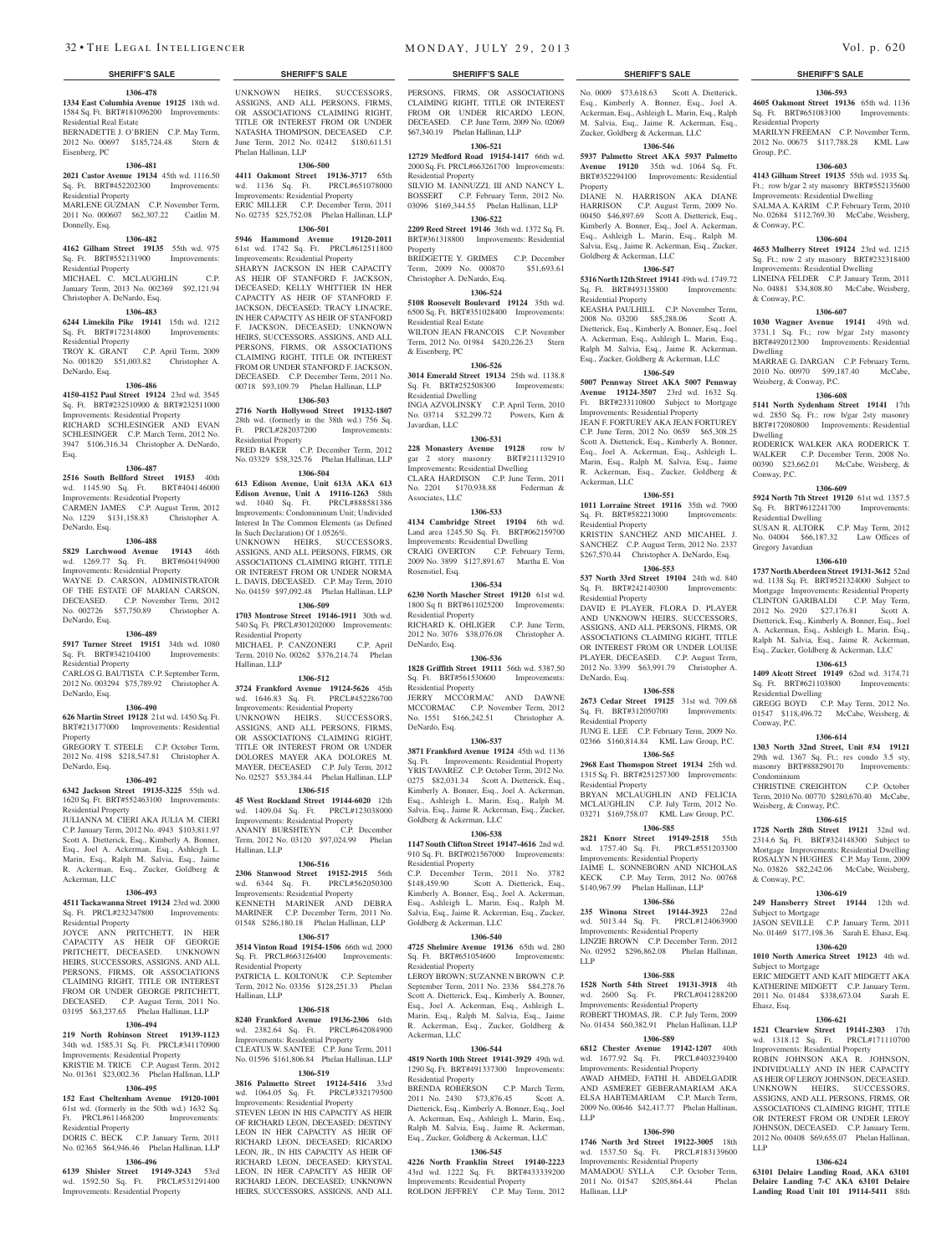wd. PRCL#888650860 Improvements: Condominium SETH A. DEFULGENTIS C.P. January Term, 2012 No. 03054 \$70,384.53 Phelan

03874 \$201,254.08 Phelan Hallinan, LLP

**1306-650 4714 Sansom Street 19139-4632** 60th wd. 1099.80 Sq. Ft. PRCL#601034100 Improvements: Residential Property CHRISTOPHER WOLFINGTON C.P. May Term, 2012 No. 02699 \$229,582.43 Phelan

**1306-653A-E 3000 North Broad Street - Premises A - 19132-2403** 11th wd. 1343.79 Sq. Ft. BRT#111138900 Improvements: 2-4 Unit

**3002 North Broad Street - Premises B - 19132-2403** 11th wd. 1290.56 Sq. Ft. BRT#111139000 Improvements: 2-4 Unit

**3004 North Broad Street - Premises C - 19132-2403** 11th wd. 1290.56 Sq. Ft. BRT#111139100 Improvements: 2-4 Unit

**3006 North Broad Street - Premises D - 19132-2403** 11th wd. 1290.56 Sq. Ft. BRT#111139200 Improvements: 2-4 Unit

**3008 North Broad Street - Premises E - 19132-2403** 11th wd. 1290.56 Sq. Ft.<br>BRT#111139300 Improvements: 2-4 Unit

URBAN RENAISSANCE I, LP C.P. April Term, 2009 No. 00636 \$2,023,910.98

**1306-654 2537 South Warnock Street 19148-4428**  39th wd. 672 Sq. Ft. PRCL#394151300 Improvements: Residential Property MALEK ABDULBAKI C.P. May Term, 2012 No. 03836 \$114,823.99 Phelan Hallinan,

**The following property, sale of which was postponed from the July 2, 2013 Sheriff's Sale, will be offered for sale on TUESDAY, August 6, 2013.**

**1307-311 457 East Vernon Road 19119-1951** 22nd wd. 2258.75 Sq. Ft. BRT#222037757 Improvements: A Residential Dwelling DARNELL RUSSELL C.P. September Term, 2008 No. 05069 \$131,791.16 Scott A. Dietterick, Esq., Kimberly A. Bonner, Esq., Joel A. Ackerman, Esq., Ashleigh L. Marin, Esq., Ralph M. Salvia, Esq., Jaime R. Ackerman, Esq., Zucker, Goldberg & Ackerman, LLC **1307-315 1606 West Susquehanna Avenue 19121-1620**  32nd wd. South side of Susquehanna Avenue, 47'10" west of 16th Street, front 15'0" depth 67'0" Subject To Mortgage of beneficial Subject To Mortgage of beneficial

SHAVOY MURRAY C.P. September Term, 2012 No. 000865 \$166,527.58 Phillip D.

**1307-317 6512 Linmore Avenue 19142** row conv/ apartment 2story masonry BRT#403180900 Improvements: Residential Dwelling PAUL NJOKU C.P. May Term, 2012 No. 001155 \$47,632.21 Federman & Associates,

**1307-337 3549 Tudor Street 19136-3814** 64th wd. 1616 Sq. Ft. PRCL#642138300 Improvements:

SCOTT FRIEDMAN C.P. August Term, 2011 No. 03114 \$139,177.73 Phelan Hallinan,

**1307-342 364 Daly Street 19148-3307** 39th wd. 700 Sq. Ft. PRCL#392148500 Improvements:

CYNTHIA C. CROSS AKA CYNTHIA CROSS C.P. August Term, 2011 No. 01952 \$85,009.42

**1307-348 3228 Comly Road 19154-3324** 66th wd. 1803 Sq. Ft. PRCL#662475400 Improvements:

PAMELA A. STEWART AKA PAMELA STEWART AND FRANK A. STEWART, IV AKA FRANK STEWART, IV C.P. October Term, 2010 No. 02293 \$66,058.76 Phelan

**1307-355 1936 Harrison Street 19124-2838** 23rd wd. 2100 Sq. Ft. BRT#232205100 Improvements:

JEFFREY WHITE C.P. August Term, 2012 No. 162 \$57,833.49 Weber Gallagher Simpson Stapleton Fires & Newby, LLP, Sarah

**1307-356 1123 E Montgomery Avenue 19125** 18th wd. All that certain lot of ground with the buildings and improvements thereon erected situate on the easterly side of Montgomery Avenue at the

Improvements: 2-4 Unit

Hallinan, LLP

Residential Dwelling

Residential Dwelling

Residential Dwelling

Residential Dwelling

Residential Dwelling

Barbara A. Fein, Esq.

mutual savings bank

Residential Property

Residential Property

Phelan Hallinan, LLP

Residential Property

Residential Dwelling

Hallinan, LLP

A. Elia, Esq.

Berger, Esq.,

LLC

LLP

LLP

# Hallinan, LLP **1306-627**

# **4550 Wilde Street 19127-1227** 21st wd. 891.91

Sq. Ft. PRCL#211511500 Improvements:

Residential Property JOHN J. ANGIOLILLO C.P. December Term, 2012 No. 03323 \$158,686.02 Phelan Hallinan, LLP

#### **1306-628**

#### **3333 Comily Road Unit 56 AKA 3301 Comly Road Unit 56 19154-3319** 88th wd. Together with a proportionate undivided interest in the Common Elements (as defined in such Declaration) of 1.7857%. PRCL#888660711

Improvements: Condominium CHRISTINA ORTIZ AKA CHRISTINA J. ORTIZ C.P. August Term, 2012 No. 02671 \$145,223.70 Phelan Hallinan, LLP

# **1306-632**

**7823 Loretto Avenue 19111** 56th wd. 2875

Sq. Ft. BRT#561194600 Improvements: Residential Property JENNIFER LABONSKI C.P. June Term, 2012 No. 02294 \$153,267.16 Pressman &

Doyle, LLC **1306-633**

**1114 East Stafford Street 19138** 59th wd. 1208.52 Sq. Ft. BRT#591035700 Mu. 1200.32 5q. 1. 200.32 BERNARD J. MCGRATH C.P. December Term, 2012 No. 00653 \$59,638.63 Pressman & Doyle, LLC

#### **1306-637**

**7513 North 21st Street 19138-2210**  10th wd. 1856 Sq. Ft. PRCL#101184200 Improvements: Residential Property BRENDA J. MATTHEWS IN HER CAPACITY AS ADMINISTRATRIX AND HEIR OF THE ESTATE OF CURTIS MATTHEWS, AKA CURTIS P. MATTHEWS AKA CURTIS P. MATHEWS, MATTHEW ST. PATRICK IN HIS CAPACITY AS HEIR OF THE ESTATE OF CURTIS P. MATTHEWS AKA CURITS P. MATHEWS, CURTIS DAVIS, IN HIS CAPACITY AS HEIR OF THE ESTATE OF CURTIS P. MATTHEWS AKA CURTIS P. MATHEWS UNKNOWN HEIRS, SUCCESSORS, ASSIGNS, AND ALL PERSONS, FIRMS, OR ASSOCIATIONS CLAIMING RIGHT, TITLE OR INTEREST FROM OR UNDER CURTIS P. MATTHEWS AKA CURTIS P. MATHEWS, DECEASED. C.P. November Term, 2011 No. 02278 \$79,226.03 Phelan Hallinan, LLP

#### **1306-638**

**3222 West Diamond Street 19121-1114**  32nd wd. 2134 Sq. Ft. PRCL#323122700 Improvements: Residential Property

IRVIN VAUGHN, JR, ALIYMA AL-SAADHL, SOLELY IN HER CAPACITY AS HEIR OF BADER AL-SAADHL, DECEASED, DOUGLAS AL-SAADHL, SOLELY IN HIS CAPACITY AS HEIR OF BADER AL-SAADHL, DECEASED. UNKNOWN HEIRS, SUCCESSORS, ASSIGNS, AND ALL PERSONS, FIRMS, OR ASSOCIATIONS CLAIMING RIGHT, TITLE OR INTEREST FROM OR UNDER BADER AL-SAADHL, DECEASED. C.P. October Term, 2010 No. 01609 \$33,306.68 Phelan Hallinan, LLP

### **1306-639**

**1416 Levick Street 19149-2753** 54th wd. 1725.86 Sq. Ft. PRCL#541095200 Improvements: Residential Property RITA ARMENIO C.P. September Term, 2012 No. 03024 \$129,155.34 Phelan Hallinan,

#### **1306-640**

LLP

**4805 North Marshall Street 19120-3741**  49th wd. 1126.80 Sq. Ft. PRCL#491190800

Improvements: Residential Property GREGORY STANISLAUS C.P. September Term, 2012 No. 03023 \$47,551.05 Phelan Hallinan, LLP

#### **1306-641**

**7118 Oakland Street 19149-1211** 54th wd. 1291.87 Sq. Ft. PRCL#542381900 Improvements: Residential Property ANTONIO PEREZ AND CARMEN PEREZ

C.P. December Term, 2011 No. 00027 \$141,224.86 Phelan Hallinan, LLP

# **1306-647**

**1146 South 7th Street 19147-4832** 2nd wd. 686 Sq. Ft. PRCL#021478300 Improvements: Residential Property PAU L. HO AND HUONG T LE AKA HUONG THUY LE C.P. May Term, 2012 No. 02696

### \$178,041.12 Phelan Hallinan, LLP **1306-649**

**7923-31 Ridge Avenue, Unit #39, AKA 7925 Ridge Avenue, Unit #39 19128** 21st wd. PRCL#888210839 Condominium Unit

POLA M. YU C.P. February Term, 2012 No.

#### **SHERIFF'S SALE SHERIFF'S SALE SHERIFF'S SALE SHERIFF'S SALE SHERIFF'S SALE**

distance of one hundred thirty-seven feet six inches southward from the southeast corner of Girard Avenue and Montgomery Avenue in the Eighteenth Ward of the City of Philadelphia. Containing in front or breadth on Montgomery Avenue twelve feet six inches and extending in length or depth easterly-fifth-eight feet. RICHARD E. HORAN C.P. September Term,

2012 No. 00216 \$119,392.65 Anthony R. Distasio, Esq., LINTON, DISTASIO, & EDWARDS, P.C. **1307-371**

**4344 Mitchell Street 19128-3412** 21st wd. 2200 Sq. Ft. PRCL#212195300 Improvements: Residential Property MATTHEW PESOT C.P. February Term, 2012 No. 03884 \$94,596.80 Phelan Hallinan, LLP

#### **1307-379**

**1054 North 67th Street 19151-3002** 34th wd. 1356.08 Sq. Ft. PRCL#344409700 Improvements: Residential Property MONICA LYNN WILSON C.P. October

Term, 2008 No. 01239 \$98,068.51 Phelan Hallinan, LLP **1307-391**

**1136 West Ritner Street 19148** 39th wd. 1024 Sq. Ft. PRCL#394108200 Improvements: Residential Property MICHAEL LANCELLOTTI C.P. October

Term, 2009 No. 00917 \$205,585.84 Phelan Hallinan, LLP **1307-396**

**5955 Chester Avenue 19143-5517** 40th wd. 1448.75 Sq. Ft. PRCL#401118200 Improvements: Residential Property CHRISTIAN DIAZ C.P. May Term, 2009 No. 02774 \$51,102.44 Phelan Hallinan, LLP

# **1307-400**

**3431 North Water Street 19134** 7th wd. 938 Sq. Ft. BRT#073046500 Improvements: Residential Property

EZQUIEL NAZARIO AND OLGA M. PEREIRA C.P. September Term, 2011 No. 02174 \$13,940.83 KML Law Group, P.C. **1307-427**

**8937 Turton Drive 19115** 63rd wd. 2910

Sq. Ft. BRT#632304100 Improvements: Residential Property CLIFFORD HILL AND WARREN SALLEY C.P. September Term, 2012 No. 00851 \$291,181.33 Leonard J. Mucci, III, Esq.

#### **1307-434**

**6537 Ditman Street 19135** 41st wd. 1182.22 Sq. Ft. BRT#411241100 Subject to Mortgage Improvements: Residential Property LOUIS BAYLOR C.P. November Term, 2010 No. 2906 \$58,629.93 Scott A. Dietterick, Esq., Kimberly A. Bonner, Esq., Joel A. Ackerman, Esq., Ashleigh L. Marin, Esq., Ralph M. Salvia, Esq., Jaime R. Ackerman, Esq., Zucker, Goldberg & Ackerman, LLC

### **1307-436**

**5123 Wynnefield Avenue 19131-2419**  52nd wd. 7954 Sq. Ft. BRT#521177800 Improvements: Residential Dwelling DONNA L. RODERICK C.P. August Term, 2012 No. 01525 \$334,701.02 Barbara A. Fein, Esq.

#### **1307-440**

**2213 North Uber Street 19132-4840** 16th wd. Situate on the east side of Uber Street at the distance of 95 feet northward from the north side of Susquehanna Avenue Subject to Mortgage Improvements: Row 3 Sty Masonry CHARLES BROWN C.P. December Term, 2012 No. 03665 \$109,091.61 Chandra M. Arkema, Esq.

#### **1307-442**

**3900 Ford Road Unit 8D 19131** 52nd wd. Together with a proportionate undivided interest in the Common Elements of .354595%, Appx Size 1526 Sq. Ft. BRT#888520110 Improvements: Residential Property CONARD K. KING, JR. AS ADMINISTRATOR OF THE ESTATE OF BEATRICE L. KING, DECEASED. C.P. December Term, 2012 No. 00907 \$187,924.80 KML Law Group, P.C.

#### **1307-445**

**3242 Jasper Street aka 1885 East Madison Street 19134** 45th wd. 3420 Sq. Ft. BRT#452017100 Improvements: Residential Property

GEORGE CAPEWELL C.P. September Term, 2008 No. 003504 \$20,185.38 Leonard J. Mucci, III, Esq.

#### **1307-454**

**2001-2015 North 6th Street 19122-1413**  18th wd. 4915 Sq. Ft. BRT#884344041 Improvements: Residential Dwelling JULIO E. AGOSTO C.P. November Term, 2012 No. 001058 \$53,435.16 Law Offices of Gregory Javardian

### **1307-463**

**3505 Brookview Road 19154** 66th wd. 1360 Sq. Ft. BRT#662380500 Improvements: Residential Real Estate

RAUCHEISEN C.P. October Term, 2012 No.

# MICHELLE RAUCHEISEN AND JOHN M.

04436 \$133,853.55 Stern & Eisenberg, P.C. **1307-469 205 West Champlost Street 19120** 61st wd. 1200 Sq. Ft. BRT#612167100 Improvements: Residential Property

GAIL HELEN MUNROE C.P. February Term, 2013 No. 000910 \$78,692.29 Leonard J. Mucci, III, Esq. **1307-480**

**2321 Federal Street 19146** 36th wd. 1600<br>Sq. Ft. BRT#361253900 Improvements: Sq. Ft. BRT#361253900 Residential Property THOMAS THANG LE AKA THOMAS T. LE C.P. May 2012 Term, No. 01318 \$79,569.10 Kristine M. Anthou, Esq.

# **1307-482**

**4219 North 8th Street 19140-2212** 43rd wd. 1067.98 Sq. Ft. BRT#433351200 Improvements: Residential Dwelling BRIDGET GRAHAM C.P. April Term, 2012 No. 01860 \$58,288.04 Powers, Kirn & Javardian, LLC

#### **1307-485**

**1407 East Cliveden Street 19150** 10th wd. 6210 Sq. Ft.; det w/gar 2 sty masonry BRT#102314500 Improvements: Residential Dwelling

CLARENCE L. CLARK, III AND IDELIA CLARK AKA IDALIA CLARK C.P. June Term, 2012 No. 03973 \$199,548.55 McCabe, Weisberg, & Conway, P.C.

# **1307-486**

**2815 Normandy Drive 19154** 66th wd. 7100 Sq. Ft.; det 1-1/2 sty frame BRT#662495900 Subject to Mortgage Improvements: Residential Dwelling PROPERTY OF JORGE L. OYOLA, JR C.P. September Term, 2009 No. 02910 \$331,501.59 McCabe, Weisberg, & Conway, P.C.

# **1307-488**

**535 Arthur Street 19111** 63rd wd. 3148 Sq. Ft.; row 2 sty masonry BRT#631343900 Improvements: Residential Dwelling PATRICIA ELLIOT AKA PATRICIA A. MEREDITH AND FRANCIS ELLIOT C.P. June Term, 2009 No. 03161 \$163,244.76 McCabe, Weisberg, & Conway, P.C.

# **1307-490**

**110 Mifflin Street 19148** 39th wd. 1924.2 Sq. Ft.; row 2 sty masonry BRT#391008200 Improvements: Residential Dwelling MEREDITH O'DONNELL AND MICHAEL O'DONNELL C.P. February Term, 2010 No. 01702 \$164,044.87 McCabe, Weisberg, & Conway, P.C.

### **1307-494**

**9235 Academy Road 19114** 57th wd. 8700 Sq. Ft.; det w/d gar 1.5 sty frame BRT#572341500 Subject to Mortgage Improvements: Residential Dwelling

LORI LOBIONDO, KNOWN SURVIVING HEIR OF ROSE STEINKE, DECEASED MORTGAGOR AND REAL OWNER, DIANE L. LOBIONDO, KNOWN SURVIVING HEIR OF ROSE STEINKE, DECEASED MORTGAGOR AND REAL OWNER, RICHARD M. LOBIONDO, KNOWN SURVIVING HEIR OF ROSE STEINKE, DECEASED MORTGAGOR AND REAL OWNER, CHARLES S. LOBIONDO, KNOWN SURVIVING HEIR OF ROSE STEINKE, DECEASED MORTGAGOR AND REAL OWNER AND ALL UNKNOWN SURVIVING HEIRS OF ROSE STEINKE, DECEASED MORTGAGOR AND REAL OWNER. C.P. November Term, 2011 No. 01105 \$202,413.23 McCabe, Weisberg, & Conway, P.C.

#### **1307-513**

**2226 North Melvin Street 19131** 52nd wd. NO Sq. Ft. BRT#522253000 Subject To Mortgage 1297.60 Improvements: Residential

Dwelling WILLIE MAE POWELL C.P. August Term, 2011 No. 04284 \$78,958.96 Udren Law Offices, P.C.

#### **1307-524**

**5857 Woodcrest Avenue 19131-2214** 52nd wd. 1565.28 Sq. Ft. PRCL#522159900 Improvements: Residential Property DONALD W. FINCH C.P. September Term, 2011 No. 03050 \$79,711.27 Phelan Hallinan, LLP

#### **1307-527**

**1916 68th Avenue 19138-3122** 50th wd. 960 Sq. Ft. PRCL#102436000 Improvements: Residential Property<br>FRIC MARTIN (

ERIC MARTIN C.P. December Term, 2011 No. 01123 \$87,783.49 Phelan Hallinan, LLP **1307-548**

**3750 Clarendon Avenue, #11 19114-1936**  88th wd. Together with all right, title and interest, being 1.0829 undivided interest of, in and to the Common Elements as defined by the Unit Property Act of Pennsylvania, and as more fully set forth in the aforementioned Declaration

of Condominium and Plan. PRCL#88866011 Improvements: Condominium Unit PAMELA L. RENNINGER C.P. January Term, 2012 No. 00892 \$63,873.62 Phelan Hallinan, LLP

#### **1307-557**

Javardian, LLC

Goldberg & Ackerman, LLC

Residential Property

Residential Property

Ackerman, LLC

Residential Property

Ackerman, LLC

Residential Property

Residential Property<br>UNKNOWN

Residential Property

Dwelling

**7945 Michener Street 19150-1320** 50th wd. 1612 Sq. Ft. BRT#501151700 Improvements: Residential Dwelling PATRICIA E. GREEN C.P. April Term, 2012

No. 01852 \$51,211.21 Powers, Kirn &

**1307-560 861 East Westmoreland Street 19134-1924**  33rd wd. 1350 Sq. Ft. BRT#331108600 Improvements: Residential Property MARIA RODRIGUEZ AKA MARIA J. RODRIGUEZ C.P. March Term, 2012 No. 0982 \$29,092.32 Scott A. Dietterick, Esq., Kimberly A. Bonner, Esq., Joel A. Ackerman, Esq., Ashleigh L. Marin, Esq., Ralph M. Salvia, Esq., Jaime R. Ackerman, Esq., Zucker,

**1307-562 2402 South Lee Street 19148** 39th wd. 948 Sq. Ft. BRT#391214900 Improvements:

DEBRA J. O'ROURKE C.P. January Term, 2008 No. 3922 \$140,441.34 Scott A. Dietterick, Esq., Kimberly A. Bonner, Esq., Joel A. Ackerman, Esq., Ashleigh L. Marin, Esq., Ralph M. Salvia, Esq., Jaime R. Ackerman, Esq., Zucker, Goldberg & Ackerman, LLC **1307-566 4135 East Roosevelt Boulevard aka 4135 Roosevelt Boulevard 19124** 23rd wd. 1728 Sq. Ft. BRT#233017300 Improvements:

JUDYTH SLOAN; THOMAS SLOAN C.P. February Term, 2010 No. 0902 \$81,900.41 Scott A. Dietterick, Esq., Kimberly A. Bonner, Esq., Joel A. Ackerman, Esq., Ashleigh L. Marin, Esq., Ralph M. Salvia, Esq., Jaime R. Ackerman, Esq., Zucker, Goldberg &

**1307-568 5525 Whitby Avenue 19143** 51st wd. 1444 Sq. Ft. BRT#513119500 Improvements:

DAVID TONEY; HORKAN PROPERTIES LP C.P. October Term, 2008 No. 01317 \$40,261.00 Scott A. Dietterick, Esq., Kimberly A. Bonner, Esq., Joel A. Ackerman, Esq., Ashleigh L. Marin, Esq., Ralph M. Salvia, Esq., Jaime R. Ackerman, Esq., Zucker, Goldberg &

**1307-569 6831 North Franklin Street 19126** 61st wd. 201161.80 Sq. Ft. BRT#776142000 Improvements: Residential Property JASMINE WILLIAMS C.P. August Term,<br>2011 No. 0038 \$181.550.67 Scott A. 2011 No. 0038 \$181,550.67 Dietterick, Esq., Kimberly A. Bonner, Esq., Joel A. Ackerman, Esq., Ashleigh L. Marin, Esq., Ralph M. Salvia, Esq., Jaime R. Ackerman, Esq., Zucker, Goldberg & Ackerman, LLC **1307-574 4537 North Carlisle Street 19140** 13th wd. 1599 Sq. Ft. BRT#132018400 Improvements:

JUSTIN A. WILSON C.P. November Term, 2009 No. 4239 \$75,832.54 Scott A. Dietterick, Esq., Kimberly A. Bonner, Esq., Joel A. Ackerman, Esq., Ashleigh L. Marin, Esq., Ralph M. Salvia, Esq., Jaime R. Ackerman, Esq., Zucker, Goldberg & Ackerman, LLC **1307-575 105 Wentz Street 19120** 61st wd. 2311.20 Sq. Ft. BRT#612023100 Improvements:

UNKNOWN HEIRS AND ADMINISTRATORS OF THE ESTATE OF JAMAL HENDERSON C.P. November Term, 2010 No. 4279 \$146,034.44 Scott A. Dietterick, Esq., Kimberly A. Bonner, Esq., Joel A. Ackerman, Esq., Ashleigh L. Marin, Esq., Ralph M. Salvia, Esq., Jaime R. Ackerman, Esq., Zucker, Goldberg & Ackerman, LLC **1307-577 621 Fitzgerald Street 19148** 39th wd. 904 Sq. Ft. BRT#393109300 Improvements:

CHRISTOPHER ROSATO C.P. February Term, 2009 No. 02981 \$103,646.36 Scott A. Dietterick, Esq., Kimberly A. Bonner, Esq., Joel A. Ackerman, Esq., Ashleigh L. Marin, Esq., Ralph M. Salvia, Esq., Jaime R. Ackerman, Esq., Zucker, Goldberg & Ackerman, LLC **1307-581 3526 Welsh Road 19136** 56th wd. 1110 Sq. Ft. BRT#642308901 Improvements: Residential

SAFAA DEEB C.P. February Term, 2013 No. 00356 \$142,488.14 Heather Riloff, Esq. **1307-584 5942 Spruce Street 19139** row b/gar 2sty masonry BRT#032002000 Improvements:

masonry BRT#032002000 Residential Dwelling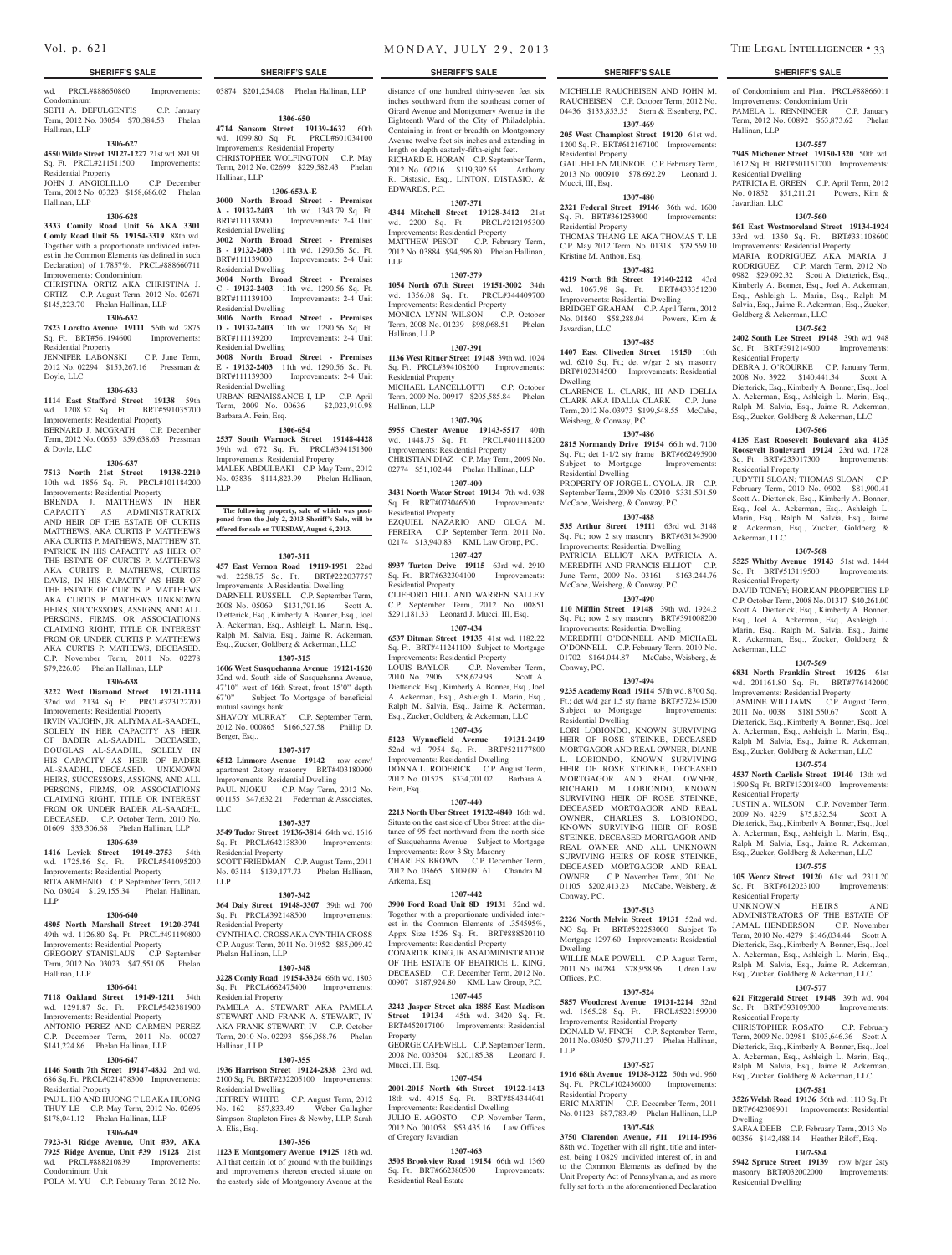DAWN R. ROBINSON C.P. November Term, 2011 No. 003135 \$26,550.42 Federman & Associates, LLC

#### **1307-587**

**2049 Pierce Street 19145** 36th wd. 658 Sq. Ft. BRT#363151000 Improvements: Residential

Property RICHARD A. CURRO, JR C.P. December Term, 2012 No. 02339 \$59,457.75 KML Law Group, P.C.

#### **1307-592**

**5942 Callowhill Street 19151** 4th wd. 1440

# Sq. Ft. BRT#042184300 Improvements: Residential Property

EDWARD A. FENDERSON, JR. C.P. December Term, 2009 No. 03295 \$39,757.06 KML Law Group, P.C.

#### **1307-598**

**5233 Roosevelt Boulevard 19124** 23rd wd. 1911.74 Sq. Ft. BRT#233026600 Improvements: Residential Property CLARK E. MCCAULEY C.P. December Term, 2008 No. 03210 \$45,155.94 KML Law Group, P.C.

# **1307-599**

**7223 Lawndale Avenue 19111** 53rd wd. 3162.50 Sq. Ft. BRT#532391700 Improvements: Residential Property ARTHUR CARROLL AND PATRICIA CARROLL C.P. May Term, 2010 No. 00065 \$166,647.08 KML Law Group, P.C.

#### **1307-605**

**3575 Emerald Street 19134** 45th wd. 1149.61 Sq. Ft. BRT#452329800 Improvements: Residential Property

TERESA DERR C.P. December Term, 2012 No. 00911 \$71,899.31 KML Law Group, **1307-610**

P.C.

**1209 Spruce Street 19107** 8th wd. 2520 Sq. Ft. BRT#881518110 Improvements: Commercial Real Estate BENJAMIN HOLDINGS, LLC C.P.

December Term, 2012 No. 03950 \$437,148.70 Stern & Eisenberg, P.C. **1307-617**

**1439 East Cheltenham Avenue 19124-1101**  62nd wd. 1265.75 Sq. Ft. PRCL#621081300 Improvements: Residential Property ALEXANDER JAVIER AND VIDAL JAVIER

C.P. June Term, 2012 No. 00923 \$108,273.07 Phelan Hallinan, LLP

#### **1307-621**

**2521 Bonaffon Street 19142-2715** 40th wd. 1108.52 Sq. Ft. PRCL#406069000 Improvements: Residential Property THOMAS MOORE AND JAMES MOORE C.P. January Term, 2012 No. 00559 \$21,266.42 Phelan Hallinan, LLP

# **1307-626**

Phelan Hallinan, LLP

**3471 Eden Street 19114-3605** 57th wd. 3373.50 Sq. Ft. PRCL#572163143 Improvements: esidential Property WILLIAM B. JENKINS AKA WILLIAM JENKINS AND JUNE M. JENKINS C.P. December Term, 2012 No. 00962 \$72,722.95

# **1307-644**

**1989 Plymouth Street 19138-2721** 10th wd. 1127 Sq. Ft. BRT#101322700 Subject to Mortgage Improvements: Residential Dwelling CHARLES A.J. HALPIN, III, ESQUIRE ADMINSTRATOR OF THE ESTATE OF JAMES E. JACKSON, JR., AKA JAMES EMBRA JACKSON, JR. C.P. November Term, 2012 No. 01119 \$120952.02 Powers, Kirn & Javardian, LLC

#### **1307-646**

**1309 South 17th Street 19146-4712** 36th wd. 992 Sq. Ft. BRT#365190000 Improvements: Residential Dwelling

ANTHONY M. BUONOMO C.P. January Term, 2012 No. 03282 \$170,365.54 Powers, Kirn & Javardian, LLC

### **1307-647**

**1720 North Marshall Street 19122-2924** 10th wd. 1486 Sq. Ft. BRT#201145200 Subject to Mortgage Improvements: Residential Dwelling JAMES L. DEVINE C.P. August Term, 2012 No. 2933 \$133,368.52 Powers, Kirn & Javardian, LLC

# **1307-648**

**563 North Judson Street 19130-3122** 15th wd. 510 Sq. Ft. BRT#151179400 Improvements: Residential Dwelling MALCOLM CLENDENIN C.P. September

Term, 2012 No. 00479 \$191,633.40 Powers, Kirn & Javardian, LLC

# **SHERIFF'S SALE SHERIFF'S SALE SHERIFF'S SALE SHERIFF'S SALE SHERIFF'S SALE SHERIFF'S SALE OF TUESDAY, August 6, 2013**

### **1212-646**

**7645 Frankford Avenue AKA 7681 Frankford Avenue 19136** All that certain tract, piece of parcel or land, situate in the City of Philadelphia, County of Philadelphia, and Commonwealth of Pennsylvania. BRT#882894300 Subject to Mortgage THE PROPERTY OF B&H VENTURES LIMITED LIABILITY COMPANY AKA B&H

#### VENTURES, LLC AKA B&H VDENTURES, LLC C.P. May Term, 2011 No. 03183

**1308-301 4522 Bleigh Avenue aka 4522 Bleigh Street 19136-4006** 41st wd. 1455.44 Sq. Ft. PRCL#412148600 Improvements: Residential Property PATRICIA M. DUFFY AND JAMES P DUFFY C.P. January Term, 2013 No. 00875 \$94,201.50 Phelan Hallinan, LLP

#### **1308-302**

**304 Unruh Avenue 19111-4630** 35th wd. 2500 Sq. Ft. PRCL#353120600 Improvements: Residential Property EDWIN GIBSON AND DAWN GIBSON C.P. October Term, 2009 No. 04119 \$160,403.12 Phelan Hallinan, LLP

#### **1308-303**

**148 Mercy Street 19148-2614** 39th wd. 598 Sq. Ft. PRCL#391058100 Improvements: Residential Property PHILIP J. MARKER C.P. May Term, 2009 No. 00135 \$130,787.72 Phelan Hallinan, LLP

#### **1308-304**

**2848 Walnut Hill Street, Unit A 19152-1503**  57th wd. 2524.48 Sq. Ft. PRCL#571073319 Improvements: Residential Property YONG HANG WANG C.P. April Term, 2012 No. 01443 \$188,353.90 Phelan Hallinan, LLP

#### **1308-305**

**7510 Henry Avenue 19128-3101** 21st wd. 8821 Sq. Ft. PRCL#214244700 Improvements: Residential Property DAVID BOYLE C.P. November Term, 2009

No. 03707 \$245,392.87 Phelan Hallinan, LLP **1308-306**

**1469 North Wannamaker Street 19131- 3825** 4th wd. 780 Sq. Ft. PRCL#043148500 Improvements: Residential Property

ESTATE OF IDA MAE BLOODWORTH SYLIVA A. WATSON, ADMINSTRATRIX AND HEIR OF THE ESTATE OF IDA MAE BLOODWORTH, BERNARD TYLOR, HEIR OF THE ESTATE OF IDA MAE BLOODWORTH ODELL TYLOER, HEIR OF THE ESTATE OF IDA MAE BLOODWORTH CYNTHIA TYLER, HEIR OF THE ESTAE OF IDA MAE BLOODWORTH UNKNOWN HEIRS, SUCCESSORS, ASSIGNS, AND ALL PERSONS, FIRMS, OR ASSOCIATIONS CLAIMING RIGHT, TITLE, OR INTEREST FROM OR UNDER IDA BLOODWORTH, DECEASED. ESTATE OF LOUIS BLOODWORTH AKA LEWIS BLOODWORTH, UNKNOWN SUCCESSORS ADMINISTRATOR OF ESTATE OF LOUIS BLOODWORTH AKA LEWIS BLOODWORTH JUANITA BLOODWORTH, HEIR OF THE ESTATE OF LOUIS BLOODWORTH AKA LEWIS BLOODWORTH AKA LEWIS JUANITA BLOODWORTH, HEIR OF THE ESTATE OF LOUIS BLOODWORTH AKA LEWIS BLOODWORTH UNKNOWN HEIRS, SUCCESSORS, ASSIGNS, AND ALL PERSONS, FIRMS, OR ASSOCIATIONS CLAIMING RIGHT, TITLE OR INTEREST FROM OR UNDER LOUIS BLOODWORTH, DECEASED. C.P. May Term, 2009 No. 02683 \$57,810.79 Phelan Hallinan, LLP **1308-307**

**863 North Taney Street 19130-1830**  15th wd. 6800 Sq. Ft. PRCL#151294900 Improvements: Residential Property TRICIA A. BRUNING C.P. February Term, 2012 No. 03648 \$179,409.19 Phelan Hallinan, LLP

#### **1308-308**

**3340 Englewood Street 19149-1608** 55th wd. 1424 Sq. Ft. TXPRCL#551487700 Improvements: Residential Property THOMAS A. NORRIS C.P. December Term, 2010 No. 00544 \$150,854.30 Phelan Hallinan, LLP

#### **1308-309**

**6505 Buist Avenue 19142-2803** 40th wd. 1236.62 Sq. Ft. PRCL#406250400 Improvements: Residential Property FRANK BRENNAN C.P. October Term, 2011

No. 00041 \$41,650.02 Phelan Hallinan, LLP **1308-310 5956 Shisler Street aka 5956 North Shisler Street 19149-3727** 53rd wd. 1350 Sq. Ft. PRCL#531277900 Improvements: Residential

RENE PEACE, IN HER CAPACITY AS HEIR OF LINDA A. PEACE, DECEASED UNKNOWN HEIRS, SUCCESSORS, ASSIGNS, AND ALL PERSONS, FIRMS, OR ASSOCIATIONS CLAIMING RIGHT, TITLE, OR INTEREST FROM OR UNDER LINDA A. PEACE, DECEASED. C.P. August Term, 2012 No. 01381 \$70,850.72 Phelan Hallinan,

**1308-311 5324 Akron Street 19124-1220** 62nd wd. 1344.75 Sq. Ft. PRCL#621419500 Improvements: Residential Property SONIA GARCIA C.P. December Term, 2012 No. 00969 \$67,376.25 Phelan Hallinan, LLP **1308-312 6731 Leeds Street 19151-3019** 34th wd. 1500 Sq. Ft. PRCL#344039300 Improvements:

DEBORAH M. BAKER C.P. December Term, 2011 No. 02745 \$110,032.28 Phelan

**1308-313 1503 Frankford Avenue 19125-4411** 18th wd. 1192.82 Sq. Ft. PRCL#181007900 Improvements: Residential Property NARCISCO R. RODRIGUEZ AKA NARCISCO R. RODRIGUEZ C.P. November Term, 2004 No. 04151 \$37,614.25 Phelan

**1308-314 1518 North Alden Street 19131-3815**  4th wd. 1125 Sq. Ft. PRCL#043295400 Improvements: Residential Property ANTOINE WILLIAMS C.P. September Term, 2008 No. 01147 \$105,840.21 Phelan

**1308-315 2712 Tasker Street 19145-1242** 36th wd. 1035 Sq. Ft. PRCL#364254300 Improvements:

CHASITY S. LANCASTER AKA CASTITY S. LANCASTER C.P. September Term, 2012 No. 00395 \$79,291.68 Phelan Hallinan, LLP **1308-316 3944 Elsinore Street 19124-5412** 33rd wd. 1102.27 Sq. Ft. PRCL#332208500 Improvements: Residential Property EDDIE ORTIZ, JR. C.P. December Term, 2012 No. 03588 \$86,024.55 Phelan Hallinan,

**1308-317 5416 Larchwood Avenue 19143-1956**  46th wd. 1122 Sq. Ft. PRCL#3463001000 Improvements: Residential Property ERVIN CORBIN AND DEBORAH TORRENCE C.P. December Term, 2011 No. 00898 \$40,457.38 Phelan Hallinan, LLP **1308-318 1825 West Ashdale Street 19141-1006**  17th wd. 900 Sq. Ft. PRCL#171054800 Improvements: Residential Property GUY M. SCHOOLFIELD AND MELISSA V SCHOOLFIELD C.P. March Term, 2012 No. 02611 \$35,966.01 Phelan Hallinan, LLP **1308-319 2620 South Massey Street 19142-2124**  40th wd. 1232 Sq. Ft. PRCL#406122800 Improvements: Residential Property ANNIE DENNIS AND KARMON REED C.P. December Term, 2010 No. 02984 \$82,114.05

**1308-320 1849 East Cambria Street 19134-3549**  25th wd. 1605.45 Sq. Ft. PRCL#252098900 Improvements: Residential Property JOEL CAMILO AND VANESSA VEGA C.P. February Term, 2011 No. 03243 \$57,683.80

**1308-321 44 East Price Street 19144-2144** 59th wd. (formerly part of the 22nd wd.) 925.82 Sq. Ft. PRCL#591055600 Improvements:

OWNERS: THE FRANKLIN JARLETT TRUST, UNKNOWN TRUSTEE OF THE FRANKLIN JARLETT TRUST, UNKNOWN BENEIFICIAIRIES OF THE FRANKLIN JARLETT TRUST, UNKNOWN TRUSTEE OF THAT CERTAIN TRUST AGREEMENT MADE BY FRANKLIN STEPHEN JARLETT, DATED OCTOBER 12, 2006, UNKNOWN BENIFICIAIRIES OF THAT CERTAIN TRUST AGREEMENT MADE BY FRANKLIN STEPHEN JARLETT DATED OCTOBER 12, 2006, UNKNOWN TRUSTEE OF ANY TRUST AGREEEMENT MADE BY FRANKLIN STEPHEN JARLETT FOR THE BENEFIT OF PETER JARLETT, STEVEN C. SCARPA, ESQUIRE, SOLELY IN HIS CAPACITY AS INITIAL TRUSTEE OF THAT CERTAIN TRUST AGREEMENT MADE BY

Property

LLP

Residential Property

Hallinan, LLP

Hallinan, LLP

Hallinan, LLP

LLP

Residential Property

Phelan Hallinan, LLP

Phelan Hallinan, LLP

Residential Property

FRANKLIN STEPHEN JARLETT DATED OCTOBER 12, 2006 OR ANY LATER MADE TRUST BY FRANKLIN STEPHEN JARLETT FOR THE BENEFIT OF PETER JARI FTT C.P. June Term, 2012 No. 01842 \$39,984.03 Phelan Hallinan, LLP

# **1308-322**

**617 East Hilton Street 19134-1804** 33rd wd. 932.34 Sq. Ft. PRCL#331056300 Improvements: Residential Property ANTONIO RODRIGUEZ AND JEANNIE RODRIGUEZ C.P. July Term, 2010 No. 03436 \$44,926.27 Phelan Hallinan, LLP

# **1308-323**

**2850 B Street 19134-3327** 7th wd. 1102 Sq. Ft. PRCL#071393100 Improvements: Residential Property YAFFA YAKUBOV C.P. February Term, 2013

No. 00224 \$32,743.76 Phelan Hallinan, LLP **1308-324**

**1130 East Cheltenham Avenue 19124-1030**  35th wd. 1125.60 Sq. Ft. PRCL#351303600 Improvements: Residential Property MARILYN RIVRA C.P. August Term, 2012 No. 03169 \$123,065.10 Phelan Hallinan, LLP

# **1308-325**

**6104 Gardenia Street 19144-1017** 59th wd. (formerly part of the 22nd wd.) 1270 Sq. Ft. PRCL#592214200 Improvements: Residential Property EMMETT D. ROSS AND MARCIA ROSS C.P. November Term, 2011 No. 01747 \$115,276.64 Phelan Hallinan, LLP

# **1308-326**

**8334 Michener Avenue 19150-1709** 50th wd. 1535.20 Sq. Ft. PRCL#501135000 Improvements: Residential Property ROBERT T. NEGRON C.P. January Term,<br>2013 No. 00874 \$163.736.66 Phelan 2013 No. 00874 \$163,736.66 Hallinna, LLP

**1308-327**

**7054 Lincoln Drive 19119-2542** 22nd wd. 2874.19 Sq. Ft. PRCL#223279500 Improvements: Residential Property TIMOTHY E. ROWE AND BRIAN M. GREEN C.P. August Term, 2012 No. 00033 \$351,223.70 Phelan Hallinan, LLP

#### **1308-328**

**2754 Lardner Street 19149** 62nd wd. 1283.20 Sq. Ft. PRCL#1 621169200, PRCL#2<br>621169210 Improvements: Residential Improvements: Residential Property FRANCES B. VASSALLO C.P. February

Term, 2009 No. 01180 \$110,456.14 Phelan Hallinan, LLP

#### **1308-329 3950 North Smedley Street 19140-3421**  13th wd. 1333.65 Sq. Ft. PRCL131200800

Improvements: Residential Property LOUISE E. PARKER IN HER CAPACITY AS ADMINISTRATRIX AND HEIR OF THE ESTATE OF GEORGE J. HATTEN. UNKNOWN HEIRS, SUCCESSORS, ASSIGNS, AND ALL PERSONS, FIRMS, OR ASSOCIATIONS CLAIMING RIGHT, TITLE, OR INTEREST FROM OR UNDER GEORGE J. HATTEN, DECEASED. C.P. December Term, 2012 No. 00963 \$55,062.60 Phelan Hallinan, LLP

### **1308-330**

**5816 Tulip Street 19135-4208** 41st wd. 2000 Sq. Ft. PRCL#411420800 Improvements: Residential Property

ANGELIC VIERA C.P. January Term, 2012 No. 00482 \$145,385.96 Phelan Hallinan, LLP

#### **1308-331**

**914-918 West Girard Avenue 19123-1240**  14th wd. Southwest corner of Girard Avenue and Percy Street front 117 ft 7 in, depth 42 ft, 0 in.

YIP YAN WONG, LLC C.P. January Term, 2011 No. 02169 \$272,999.92 Philip D. Berger, Esq

# **1308-332**

**4514 Baltimore Avenue 19143** str/off + apts 3 story masonry BRT#461089000 Improvements: Residential Dwelling

SHEZANN H. SYED AND UNITED STATES OF AMERICA C/O US ATTORNEY FOR THE EASTERN DISTRICT OF PENNSYLVANIA

#### C.P. April Term, 2011 No. 000021 \$218,315.96 Federman & Associates, LLC

#### **1308-333**

**12603 Dunks Ferry Road 19154** 66th wd. 1825.42 Sq. Ft. BRT#663148800 Improvements: Residential Property

 C.P. January Term, 2011 No. 3697 \$209,242.19 Scott A. Dietterick, Esq., Kimberly A. Bonner, Esq., Joel A. Ackerman, Esq., Ashleigh L. Marin, Esq., Ralph M. Salvia, Esq., Jaime R. Ackerman, Esq., Zucker, Goldberg & Ackerman, LLC

# **1308-334**

**2236 West Snyder Avenue 19145** 48th wd. 1100 Sq. Ft. BRT#482073900 Improvements:

# Residential Property

HAROLD BLACKSON C.P. May Term, 2010 No. 00789 \$86,706.99 Scott A. Dietterick, Esq., Kimberly A. Bonner, Esq., Joel A. Ackerman, Esq., Ashleigh L. Marin, Esq., Ralph M. Salvia, Esq., Jaime R. Ackerman, Esq., Zucker, Goldberg & Ackerman, LLC

#### **1308-335**

**1929 East Somerset Street 19134** 25th wd. 908 Sq. Ft. BRT#022N9030159 Subject to Mortgage Improvements: Residential Property PEDRO MONTANEZ C.P. August Term, 2007 No. 03577 \$25,314.22 Scott A. Dietterick, Esq., Kimberly A. Bonner, Esq., Joel A. Ackerman, Esq., Ashleigh L. Marin, Esq., Ralph M. Salvia, Esq., Jaime R. Ackerman, Esq., Zucker, Goldberg & Ackerman, LLC

**1308-336 303 Sparks Street 19120-1420** 61st wd. 1092 Sq. Ft. BRT#611261400 Improvements:

2012 No. 3024 \$83,633.66 Scott A. Dietterick, Esq., Kimberly A. Bonner, Esq., Joel A. Ackerman, Esq., Ashleigh L. Marin, Esq., Ralph M. Salvia, Esq., Jaime R. Ackerman, Esq., Zucker, Goldberg & Ackerman, LLC **1308-337 5545 West Jefferson Street 19131-3537**  4th wd. 1840.02 Sq. Ft. BRT#041275200 Improvements: Residential Property

C.P. December Term, 2011 No. 0929<br>\$60,388.62 Scott A. Dietterick, Esq.,

Kimberly A. Bonner, Esq., Joel A. Ackerman, Esq., Ashleigh L. Marin, Esq., Ralph M. Salvia, Esq., Jaime R. Ackerman, Esq., Zucker,

**1308-338 521 West Mermaid Lane aka 521 Mermaid Lane 19118-4205** 9th wd. 19649.15 Sq. Ft. BRT#092143700 Improvements: Residential

EDGAR BRIDGES JR. AND LUEVENNIE BRIDGES C.P. December Term, 2011 No. 3219 \$1,002,341.71 Scott A. Dietterick, Esq., Kimberly A. Bonner, Esq., Joel A. Ackerman, Esq., Ashleigh L. Marin, Esq., Ralph M. Salvia, Esq., Jaime R. Ackerman, Esq., Zucker, Goldberg & Ackerman, LLC **1308-339 1505 South Broad Street 19147-6224** 1st wd. Situate on the east side of Broad Street at the distance of thirty six (36) feet, five (5) inches southward from the south side of Dickinson Street Subject to Mortgage Improvements:

ROSEMARIE RAO C.P. April Term, 2012 No. 00290 \$457,306.99 Chandra M. Arkema,

**1308-340 1926 Gerritt Street 19146-4632** 36th wd. Situate on the south side of Garritt Street commencing at the distance of one hundred and eighty-four feet westward from the west side of nineteenth street Subject to Mortgage Improvements: Row 2 Sty Masonry SHIRLEY WHITAKER (DECEASED) C.P. February Term, 2013 No. 02013 \$60,426.01

**1308-341 3339 Water Street aka 3339 N Water Street 19134** 7th wd. Approximate size 14'10" frontage x 72' depth OPA#073044200 Improvements: Residential Property CARMEN SANTIAGO, DECEASED, AND ALL KNOWN AND UNKNOWN INDIVIDUALS, HEIRS, SUCCESSORS, ASSIGNS, BUSINESS ENTITITIES, NON-PROFIT ENTITIES, AND/OR CHARITABLE ENTITITES HAVING AND/OR CLAIMING ANY RIGHT, TITLE, AND/OR INTEREST THEREIN, THEREFROM, AND/OR THEREUNDER AND JULIO A. RODRIGUEZ C.P. May Term, 2011 No. 03827 \$22,908.35 Richard M. Squire & Associates, LLC **1308-342 4649 Penn Street 19124-5836** 23rd wd. 29'9- 1/2" frontage x 118'6" depth OPA#232419700 Improvements: Residential Property DOLORES A. CARR AKA DOLORES ANNE CARR AND FRANCIS CARR AKA FRANCIS R. CARR C.P. March Term, 2013 No. 07167 \$94,985.20 Richard M. Squire & Associates,

**1308-343A-B 863 North Uber Street, Unit A 19130-2033**  29th wd. 905 Sq. Ft. +/- BRT#888154168 (Unit A) Subject to Mortgage Improvements: Residential Building/Condominium Units **863 North Uber Street Unit B 19130-2033**  29th wd. 905 Sq. Ft. +/- BRT#888154170 (Unit B) Subject to Mortgage Improvements: Residential Building/Condominium Units THE THOMAS COLE GROUP, INC C.P. February Term, 2012 No. 00291 \$34,720.60

**1308-344 7415 Thouron Avenue 19138** 50th wd. 4950

Richard J. Weitzman, Esq.

Sq. Ft. BRT#502160400

Goldberg & Ackerman, LLC

Row W-off/str 3sty Masonry

Chandra M. Arkema, Esq.

Property

Esq.

LLC

Scott A. Dietterick, Esq.,

C.P. January Term,

Residential Property<br>NADINE CORREA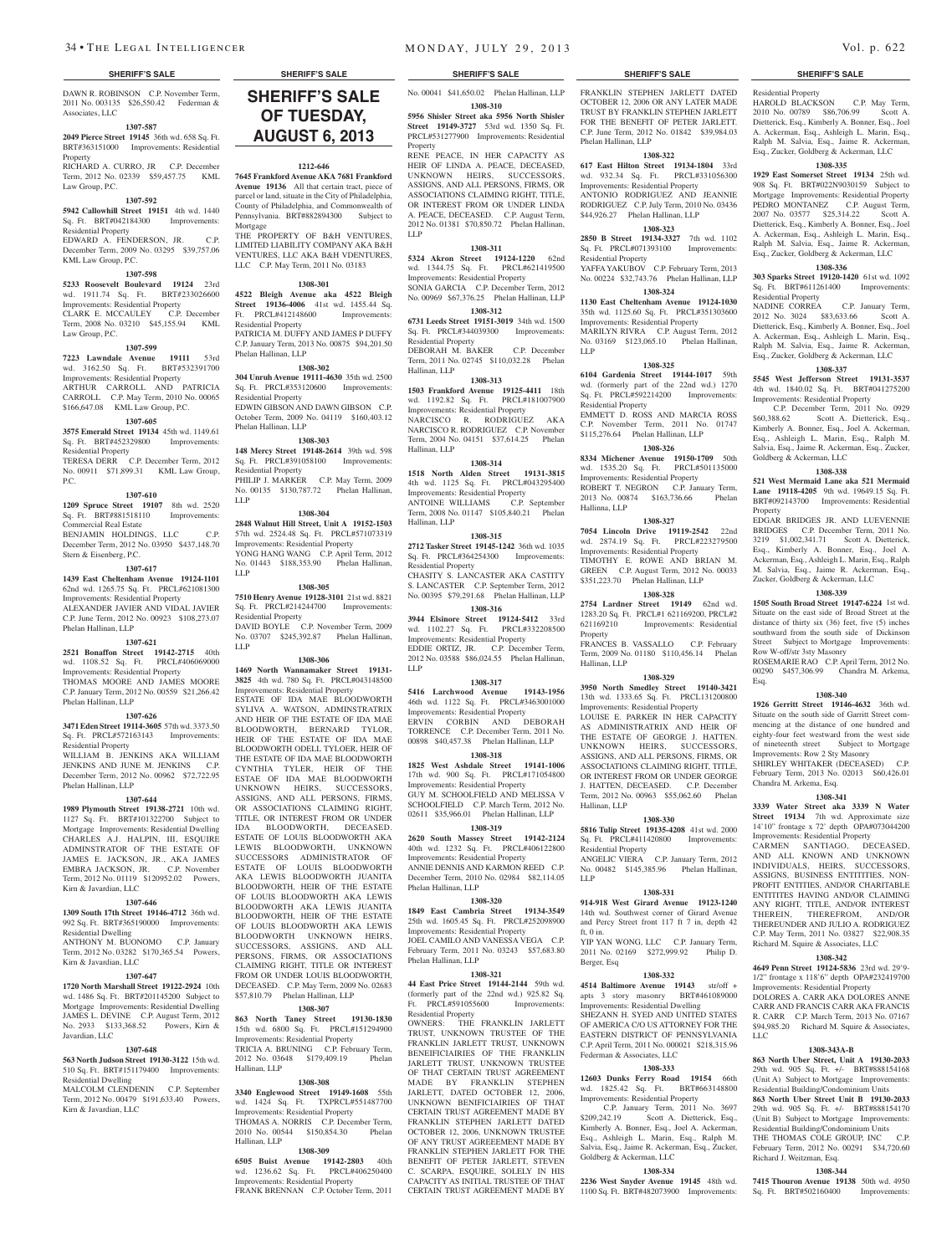#### Residential Real Estate

GERALD GUITEAU, INDIVIDAULLY AND IN HIS CAPACITY AS EXECUTIRO OF TH ESTATE OF MONA CONSEILLANT AND MANIA JEAN-CHARLES GUITEAU C.P. January Term, 2013 No. 01405 \$144,163.59 Stern & Eisenberg, PC

#### **1308-345**

**5473 Houghton Place 19128** 21st wd. 2117.49 Sq. Ft. BRT#213221784 Improvements: Residential Dwelling SUSAN A. TICKNER AND RICHARD J.

TICKNER C.P. February Term, 2013 No. 03047 \$249,997.48 Heather Riloff, Esq. **1308-346** Residential Property EDWIN RODRIGUEZ C.P. January Term, 2013 No. 00408 \$65,412.55 KML Law Group, P.C.

Law Group, P.C.

Group, P.C.

Residential Property

Residential Property

KML Law Group, P.C.

Residential Property

KML Law Group, P.C.

Residential Property

Residential Property

KML Law Group, P.C.

Residential Property

Residential Property

Residential Property

esidential Property

Group, P.C.

Group, P.C.

Group, P.C.

Residential Property

Law Group, P.C.

Group, P.C.

Group, P.C.

**1308-358 6232 Mershon Street 19149** 62nd wd. 1104.12 Sq. Ft. BRT#621576600 Improvements:

MARIBEL SOSA C.P. November Term, 2012 No. 00160 \$137,158.69 KML Law

**1308-359 710 Kingston Street 19134** 7th wd. 1057.88 Sq. Ft. BRT#073284601 Improvements:

**1308-360 202 South Quince Street 19107** 5th wd. 1497 Sq. Ft. BRT#882918010 Improvements:

UNKNOWN HEIRS OF DUNG QUOC BUI, DECEASED MYNUONG BUI, KNOWN HIER TO THE ESTATE OF DUNG OUOC. BUI, DECEASED, AN BUI, KNOWN TO THE ESTATE OF DUNG QUOC BUI, DECEASED AND VIET BUI, KNOWN HEIR TO THE HEIR OF DUNG QUOC BUI, DECEASED. C.P. March Term, 2012 No. 02452 \$390,798.53

**1308-361 328 Cantrell Street 19148** 39th wd. 656.18 Sq. Ft. BRT#392083900 Improvements:

JOHN UHL AND ROBERT JOHN UHL C.P. January Term, 2012 No. 00300 \$98,027.84

**1308-362 7507 East Tuplehocken Street 19138** 50th wd. 1512 Sq. Ft. BRT#501371500 Improvements:

ROBERT C. SMITH C.P. November Term, 2012 No. 02425 \$198,610.91 KML Law

**1308-363 6625 North 12th Street 19126** 61st wd. 7380 Sq. Ft. BRT#611188600 Improvements:

DEBORAH K. FISHER AND JENNIFER K. NATALINI C.P. August Term, 2012 No. 01270 \$229,097.00 Nolan G. Schenai, Esq. **1308-364 214 West Clapier Street 19144** 13th wd. 1271.10 Sq. Ft. BRT#133052900 Improvements: Residential Property BRENDNETTA WILLIAMS AND FRANK L. WILLIAMS AKA FRANKIE WILLIAMS C.P. February Term, 2013 No. 01976 \$48,760.26

**1308-365 1509 South Newkirk Street 19146** 36th wd. 708 Sq. Ft. BRT#364356700 Improvements:

LUCILLE MOOREHEAD C.P. January Term, 2013 No. 02473 \$36,295.09 KML Law

**1308-366 2611 Roberts Avenue 19129** 38th wd. 854 Sq. Ft. BRT#382042600 Improvements:

VICTORIA RENEE ALLEN C.P. November Term, 2012 No. 00676 \$73,959.94 KML

**1308-367 3330 Gurley Road 19154** 66th wd. 2000 Sq. Ft. BRT#663116300 Improvements:

KATHLEEN A. JORDAN C.P. January Term, 2013 No. 00948 \$115,675.21 KML Law

**1308-368 4102 Magee Avenue 19135** 55th wd. 1120 Sq. Ft. BRT#552137800 Improvements:

KIMBERLY MONTANYA C.P. January Term, 2013 No. 00716 \$119,726.29 KML Law

**1308-369 2813 Longshore Avenue 19149** 55th wd. 1482.81 Sq. Ft. BRT#551269600 Improvements: Residential Property SEAN M. NEEDHAM C.P. December Term, 2012 No. 00868 \$163,218.60 KML Law

**1308-370 7850 Michener Avenue 19150** 50th wd. 1409.94 Sq. Ft. BRT#501120215 Improvements: Residential Property BARRIE CRAWFORD, SOLELY IN HER CAPACITY HAS ADMINSTRATRIX TO THE ESTATE OF GEORGE S. MONTS, JR., DECEASED. C.P. August Term, 2012 No. 00017 \$113,484.41 KML Law Group, P.C. **1308-371 4122 Claridge Street 19124** 33rd wd. 999.17 Sq. Ft. BRT#332340500 Improvements:

WAYNE J. HUSBANDS C.P. November

# **1030 East Durham Street 19150** 50th

wd. 4687.50 Sq. Ft. BRT#502452500 Improvements: Residential Property ANGELIA CURTIS C.P. February Term, 2013 No. 001800 \$177,077.02 Leonard J. Mucci, III, Esq.

#### **1308-347**

**610 West Chew Street 19120** 61st wd. 2475 Sq. Ft. BRT#612033500 Improvements: Residential Real Estate

DORENE NORTHINGTON-MCNEILL AKA DORENE NORTHINGTON, INDIVIDUALLY AND ADMINISTRATRIX OF THE ESTATE OF MICHAEL MCNEILL C.P. March Term, 2013 No. 00103 \$96,224.49 Stern & Eisenberg, PC

#### **1308-348**

**2950 Richmond Street 19134** 25th wd. 1791 Sq. Ft. BRT#251163500 Improvements: Commercial Real Estate MARGARET PETACCIO C.P. March Term,

2013 No. 00345 \$62,722.44 Stern & Eisenberg, PC

#### **1308-349**

**5323 West Berks Street 19131** 52nd wd. (formerly 34th wd.) 1662.15 Sq. Ft. BRT#521116300 Improvements: Residential Real Estate

DORETTA HOLNESS C.P. October Term, 2012 No. 02999 \$142,562.57 Stern & Eisenberg, PC

#### **1308-350**

**1443 Creston Street 19149** 54th wd. 1274.45 Sq. Ft. BRT#541009300 Improvements: Residential Dwelling

NINEL BANIN C.P. March Term, 2013 No. 01432 \$56,443.74 Martha E. Von Rosenstiel, Esq.

#### **1308-351**

**2103 Federal 19147** 36th wd. 2509.95 Sq. Ft. BRT#361035715 Improvements: Residential Property

HORACE R. WEAVER C.P. August Term, 2012 No. 1704 \$16,312.05 Leonard J. Mucci, III, Esq.

#### **1308-352**

**938 Strahle Street 19111** 63rd wd. 5512.50 Sq. Ft. BRT#631408700 Improvements: Residential Property

KEVIN KELLY AND NICOLE KELLY C.P. August Term, 2012 No. 2772 \$228,964.41 Caitlin M. Donnelly, Esq.

#### **1308-353**

**4309 Bennington Street 19124** 33rd wd. 1393.56 Sq. Ft. BRT#332305400 Improvements: Residential Property UNKNOWN HEIRS, SUCCESSORS, ASSIGNS, AND ALL PERSONS, FIRMS, OR ASSOCIATIONS CLAIMING RIGHT, TITLE, OR INTEREST FROM OR UNDER SARAH CHAPMAN, DECEASED. C.P. June Term, 2012 No. 1225 \$65,386.66 Leonard J. Mucci, III, Esq.

#### **1308-354**

**5605 Rosehill Street 19120** 61st wd. 1296 Sq. Ft. BRT#612520600 Improvements:

Residential Property ELAINE SPENCER AKAYELENA ANVFRIK SHOKH AKA YELENA SHOKH AKA ELAINE SHOKH AKA ELAINA SPENCER C.P. February Term, 2013 No. 002761 \$124,629.41 Leonard J. Mucci, III, Esq.

# **1308-355**

**6112 Newton Avenue 19111** 35th wd. 1588.32 Sq. Ft. OPA#352208100 Subject to Mortgage Improvements: Residential Dwelling DEBORAH A. CANUSO, DECEASED C.P. July Term, 2012 No. 001679 \$40,439.17 Mitchell B. Klein, Esq.

#### **1308-356**

**1107 Glenview Street 19111** 53rd wd. 2765.58 Sq. Ft. BRT#531258900 Improvements: Residential Property

THERESA BLACKWELL C.P. December Term, 2012 No. 01451 \$151,511.92 KML Law Group, P.C.

#### **1308-357**

**184 West Sparks Street 19120** 61st wd. 900 Sq. Ft. BRT#611254400 Improvements: Residential Property

LORRIENA I. ROBERTS C.P. December Term, 2012 No. 03172 \$111,666.99 KML

### **SHERIFF'S SALE SHERIFF'S SALE SHERIFF'S SALE SHERIFF'S SALE SHERIFF'S SALE**

Term, 2009 No. 00975 \$44,083.45 KML Law Group, P.C.

**1308-372 117 North Yewdall Street 19139** 4th wd. 1132 Sq. Ft. BRT#041115300 Subject to Mortgage **Improvements: Residential Property<br>THE UNKNOWN HEIRS** UNKNOWN HEIRS AND

ADMINISTRATORS OF THE ESTATE OF RODNEY SMITH C.P. November Term, 2009 No. 1439 \$59,307.22 Scott A. Dietterick, Esq., Kimberly A. Bonner, Esq., Joel A. Ackerman, Esq., Ashleigh L. Marin, Esq., Ralph M. Salvia, Esq., Jaime R. Ackerman, Esq., Zucker, Goldberg & Ackerman, LLC **1308-373**

**2600 Cedar Street 19125** 31st wd. 1388 Sq. Ft. BRT#312038100 Improvements: Residential Real Estate AMY A. AZORANDIA C.P. January Term, 2011 No. 0325 \$153,391.03 Stern & Eisenberg, PC

# **1308-374**

**2704 South 70th Street 19142** 40th wd. 1118.08 Sq. Ft. BRT#406143700 Improvements: Residential Real Estate REBEKAH WILLIAMS C.P. November

Term, 2012 No. 00909 \$49,282.37 Stern & Eisenberg, PC **1308-375**

**2512 Gaul Street 19125** 31st wd. 840 Sq. Ft. BRT#312064700 Improvements: Residential Real Estate ROBERT WORKMAN AND MICHELLE C. WORKMAN C.P. June Term, 2012 No. 01691 \$20,515.52 Stern & Eisenberg, PC

### **1308-376**

**9301 Dietrich Street aka 9265 East Roosevelt Bldvd aka 9265R East Roosevelt Blvd 19114**  57th wd. all that certain lot or piece of ground with the buildings and improvements thereon erected, being known as 9301 Dietrich Street aka 9265 East Roosevelt Blvd aka 9265R East Roosevelt Blvd, Philadelphia, Pensylvania BRT#882093600; BRT#882093601 Subject

To Mortgage (prior mortgage) Improvements: Commerical Real Estate CAR WASH AMERICA, LLC C.P. April Term, 2013 No. 02520 \$287,922.89 Charles

#### **1308-377**

N. Shurr, Jr., Esq.

**4130 Manayunk Avenue 19128** 21st wd. Row 3 sty stone; 4020.21 Sq. Ft. BRT#211342700 Improvements: Residential Dwelling MICAHEL BEALER C.P. July Term, 2012 No. 04797 \$244,048.51 McCabe, Weisberg & Conway, P.C.

#### **1308-378**

**2453 79th Avenue 19150** 50th wd. row b/gar 2sty, masonry; 3686.4 Sq. Ft. BRT#501459200 Improvements: Residential Dwelling EMMA J. BRYANT C.P. September Term, 2010 No. 00501 \$175,515.43 McCabe, Weisberg & Conway, P.C.

#### **1308-379**

**7518 East Roosevelt Blvd 19152** 56th wd. Apartment 2-4 units 2sty, masonry; 5456.04<br>Sq. Ft. BRT#561257765 Improvements:  $\overline{Sq}$ . Ft. BRT#561257765 Residential Dwelling DENNIS C. SMITH, SR. C.P. October Term, 2012 No. 00151 \$203,830.82 McCabe, Weisberg & Conway, P.C.

### **1308-380**

**10037 Bridle Road 19116** 58th wd. Apartment 2-4 units 2sty mas +0; 4986.40 Sq. Ft. BRT#582468700 Improvements: Residential Dwelling STANISLAV ENTUS C.P. March Term, 2012

No. 01231 \$229,502.34 McCabe, Weisberg & Conway, P.C.

# **1308-381**

**1309 Fanshawe Street 19111** 53rd wd. Row b/gar 2sty, masonry; 2416.9 Sq. Ft. BRT#532047200 Subject to Mortgage Improvements: Single Family Residence ALFONZO CLARKE C.P. August Term, 2012 No. 00992 \$128,784.77 McCabe, Weisberg & Conway, P.C.

#### **1308-382**

**10037 Bridle Road 19116** 58th wd. Apartment 2-4 units; 2 sty mas+0; 4986.4 Sq. Ft. BRT#582468700 Improvements: Residential Dwelling STANISLAV ENTUS C.P. March Term, 2012

No. 01231 \$229,502.34 McCabe, Weisberg & Conway, P.C.

#### **1308-383**

**2213 Bainbridge Street 19146** 30th wd. Row 3 sty masonry; 3022 Sq. Ft. BRT#302022700 Improvements: Residential Dwelling GENESIS LAWRENCE C.P. April Term, 2012 No. 02583 \$155,025.40 McCabe, Weisberg & Conway, P.C.

#### **1308-384**

**4232 Shelmire Avenue 19136** 41st wd. Row b/gar 2 sty, masonry; 2520.76 Sq. Ft. BRT#412218500 Subject to Mortgage Improvements: Residential Dwelling

JOHN DELUCA AND TRACIE L. DELUCA AKA TRACIE L. DULUCA AKA TRACIE L. HANLEY C.P. September Term, 2012 No. 037386 \$135,303.02 McCabe, Weisberg & Conway, P.C.

#### **1308-385**

**5838 Oakland Street 19149** 62nd wd. Row 2sty masonry; 3510.01 Sq. Ft. BRT#621396100 Improvements: Residential Dwelling JENNIFER ROCCHI C.P. August Term, 2012 No. 03414 \$72,885.46 McCabe, Weisberg & Conway, P.C.

### **1308-386**

**1312 South Corlies Street 19146** 36th wd. Row 2sty, masonry; 1610 Sq. Ft. BRT#362255400 Improvements: Residential Dwelling WILLIAM MITCHELL, ONLY SURVIVING HEIR OF FLOYDA SAMPLE, DECEASED MORTGAGOR AND REWAL OWNER AND UNKNOWN SURVIVING HEIRS OF FLOYDA SAMPLE, DECEASED MORTGAGOR AND REAL OWNER. C.P. November Term, 2010 No. 03139 \$37,138.83 McCabe, Weisberg & Conway, P.C.

# **1308-387**

**6139 Locust Street 19139** 3rd wd. Row 2sty, masonry; 2712 Sq. Ft. BRT#031089200 Improvements: Residential Dwelling C.P. May Term, 2012 No. 03598 \$56,416.32 McCabe, Weisberg & Conway, P.C.

### **1308-388**

**1712 Dyre Street 19124** 62nd wd. Det 2sty, masonry; 5208 Sq. Ft. BRT#622039605 Improvements: Residential Dwelling BERNARD CLIETT AND SANDRA PRICE C.P. September Term, 2012 No. 01687 \$37,391.86 McCabe, Weisberg & Conway, P.C.

# **1308-389**

**2317 Vista Street 19152** 56th wd. S/D w b/g 2s masonry; 4074.3 Sq. Ft. BRT#561331300 Improvements: Residential Dwelling ERICIDELIA SANTIAGO C.P. October Term, 2012 No. 02772 \$214,161.23 McCabe, Weisberg & Conway, P.C.

# **1308-390**

**5736 Hasbrook Avenue 19120** 35th wd. semi/det 3sty, masonry; 11375 Sq. Ft. BRT#351312100 Improvements: Residential Dwelling SYNELL HALL-PHILLIPS C.P. March Term,

2012 No. 03776 \$141,004.56 McCabe, Weisberg & Conway, P.C. **1308-391**

**6941 Ibis Place 19142** 40th wd. Row b/gar 2sty, masonry; 2911.5 Sq. Ft. BRT#406586900 Improvements: Residential Dwelling JANE M. KALBACH C.P. July Term, 2012 No. 02324 \$114,395.25 Nolan G. Schenai, Esq.

#### **1308-392**

**3405 North 11th Street 19140** 43rd wd. Row 2 stymasonry; 3239 Sq. Ft. BRT#431131700 Improvements: Residential Dwelling MARITZAN DELGADO C.P. December Term, 2012 No. 01417 \$27,849.33 McCabe, Weisberg & Conway, P.C.

# **1308-393**

**1141 East Phil-Ellena Street aka E. Phil-Elena Street 19150** 50th wd. Row b/gar 2sty masonry; 3201.25 Sq. Ft. BRT#502361900 Subject to Mortgage Improvements: Residential Dwelling WILLIAM J. CRAPPS C.P. December Term, 2010 No. 00447 \$147,569.16 McCabe, Weisberg & Conway, P.C.

### **1308-394**

**744 Johnston Street 19148** 39th wd. Row 2sty, masonry; 2111.36 Sq. Ft. BRT#395042300 Improvements: Residential Dwelling ANDREW W. BODINE C.P. September Term, 2012 No. 03049 \$163,881.07 McCabe, Weisberg & Conway, P.C.

# **1308-395**

**347 Gladstone Street 19148** 39th wd. Row 2sty, masonry; 1592 Sq. Ft. BRT#392202200 Improvements: Residential Dwelling PROPERTY OF JAMES LONGO, KNOWN SURVIVING HEIRS OF SANDRA E. LONGO, DECEASED MORTGAGOR A REAL OWNER, SALVATORE LONGO, KNOWN SURVIGING HEIR OF SANDRA E. LONGO, DECEASED MORTGAGOR AND REAL OWNER, DAWN SULLIVAN, KNOWN SURVIVING HEIR OF SANDRA E. LONGO, DECEASED MORTGAGOR AND REAL OWNER, SUSAN LONGO, KNOWN SURIVING HEIR OF SUSAN E. LONGO, DECEASED MORTGAGOR AND REAL OWNER AND ALL UNKNOWN SURVIVING HEIRS OF SANDRA E. LONGO, DECEASED MORTGAGOR AND REAL OWNER. C.P. April Term, 2012 No. 00075 \$81,863.77 McCabe, Weisberg & Conway, P.C.

# **1308-396**

**213 Christian Street, unit #213C 19147**  2nd wd. Res condo 3sty, masonry, 780 Sq.<br>Ft. BRT#888020771 Improvements: Ft. BRT#888020771 Condominium

MICHELE CONTINO-SOPRANI C.P. January Term, 2010 No. 03110 \$302,327.71 McCabe, Weisberg & Conway, P.C.

**1308-397 1339 East Airdrie Street 19124-5540**  33rd wd. 877.50 Sq. Ft. PRCL#331241000 Improvements: Residential Property SAMARA MITCHELL IN HER CAPACITY AS HEIR OF DAWN RUSSELL AKA DAWN THERESA RUSSELL, DECEASED, TRINA RUSSELL IN HER CAPACITY AS HEIR OF DAWN RUSSELL AKA DAWN THERESA RUSSELL, DECEASED. UNKNOWN HEIRS, SUCCESSORS, ASSIGNS, AND ALL PERSONS, FIRMS, OR ASSOCIATIONS CLAIMING RIGHT, TITLE, OR INTEREST FROM OR UNDER DAWN RUSSELL AKA DAWN THERESA RUSSELL, DECEASED. C.P. April Term, 2012 No. 01146 \$51,212.73

**1308-398 1109 East Chelten Avenue 19138-1821**  59th wd. 1586.42 Sq. Ft. PRCL#591017800 Improvements: Residential Property WILLIE J. FAIRELL C.P. January Term, 2013 No. 00466 \$60,663.02 Phelan Hallinan, LLP **1308-399 6362 West Columbia Avenue 19151-3227**  34th wd. 1760 Sq. Ft. PRCL#344067000 Improvements: Residential Property ERIC JOHNSON C.P. September Term, 2011 No. 03830 \$117,252.32 Phelan Hallinan,

**1308-400 9258 Darlington Road 19115-2735**  63rd wd. 9240 Sq. Ft. PRCL#632218500 Improvements: Residential Property LATANYA STEPHENSON AND GENE R. STEPHENSON C.P. September Term, 2009 No. 02403 \$351,121.80 Phelan Hallinan,

**1308-401 5134 Akron Street 19124-1915** 62nd wd. (formerly part of the 23rd wd.) 1625.32 Sq. Ft. PRCL#621413500 Improvements:

ERIC ALBERT AND REGINA ALBERT C.P. March Term, 2013 No. 02703 \$52,835.16

**1308-402 427 East Walnut Lane 19144-1035** 59th wd. (formerly part of the 22nd wd.) 3252.28 Sq. Ft. PRCL#592075300 Improvements:

SANDRA TULLOCH C.P. January Term, 2013 No. 03844 \$20,718.18 Phelan Hallinan,

**1308-403 715 Tree Street 19148-3253** 50th wd. (formerly of the 39th wd.) 700 Sq. Ft. PRCL#50754544 Improvements: Residential Property LACY DUKE C.P. February Term, 2013 No. 02837 \$70,453.74 Phelan Hallinan, LLP **1308-404 3125 North 28th Street 19132-1218** 38th wd. 611.32 Sq. Ft. PRCL#381258200 Improvements: Residential Property UNKNOWN HEIRS, SUCCESSORS, ASSIGNS, AND ALL PERSONS, FIRMS, OR ASSOCIATIONS CLAIMING RIGHT, TITLE, OR INTEREST FROM OR UNDER ROSALIE COOPER, DECEASED. C.P. November Term, 2012 No. 00178 \$35,125.83 Phelan

**1308-405 2334 Orthodox Street 19137-1127** 23rd wd. 2000 Sq. Ft. PRCL#231016200

MAHIR CENANOVIC C.P. August Term, 2012 No. 01366 \$148,342.60 Phelan

**1308-406 2065 East Chelten Avenue aka 2065 Chelten Avenue 19138-3043** 17th wd. 1935.15 Sq. Ft. PRCL#171339600 Improvements:

WILLIAM J. HATTON C.P. August Term, 2010 No. 04673 \$91,187.14 Phelan Hallinan,

**1308-407 1702 Wolf Street 19145-4326** 26th wd. 1160 Sq. Ft. PRCL#262246400 Improvements:

JUSTIN MENNA C.P. March Term, 2009 No. 05454 \$243,687.78 Phelan Hallinan, LLP **1308-408 1827 Benson Street 19152-2317** 56th wd. 2200.50 Sq. Ft. PRCL#562142200 Improvements: Residential Property MARUA J. ALI AKA MARWA J. ALI C.P. August Term, 2012 No. 01364 \$164,867.12

**1308-409 3018 Salmon Street 19134-5811** 25th wd. 960 Sq. Ft. PRCL#251192000 Improvements:

KELLI THAYRES C.P. February Term, 2012

Phelan Hallinan, LLP

LLP

LLP

Residential Property

Phelan Hallinan, LLP

Residential Property

LLP

Hallinan, LLP

Hallinan, LLP

Commercial

Residential Property

Phelan Hallinan, LLP

Residential Property

LLP

Improvements: Apartments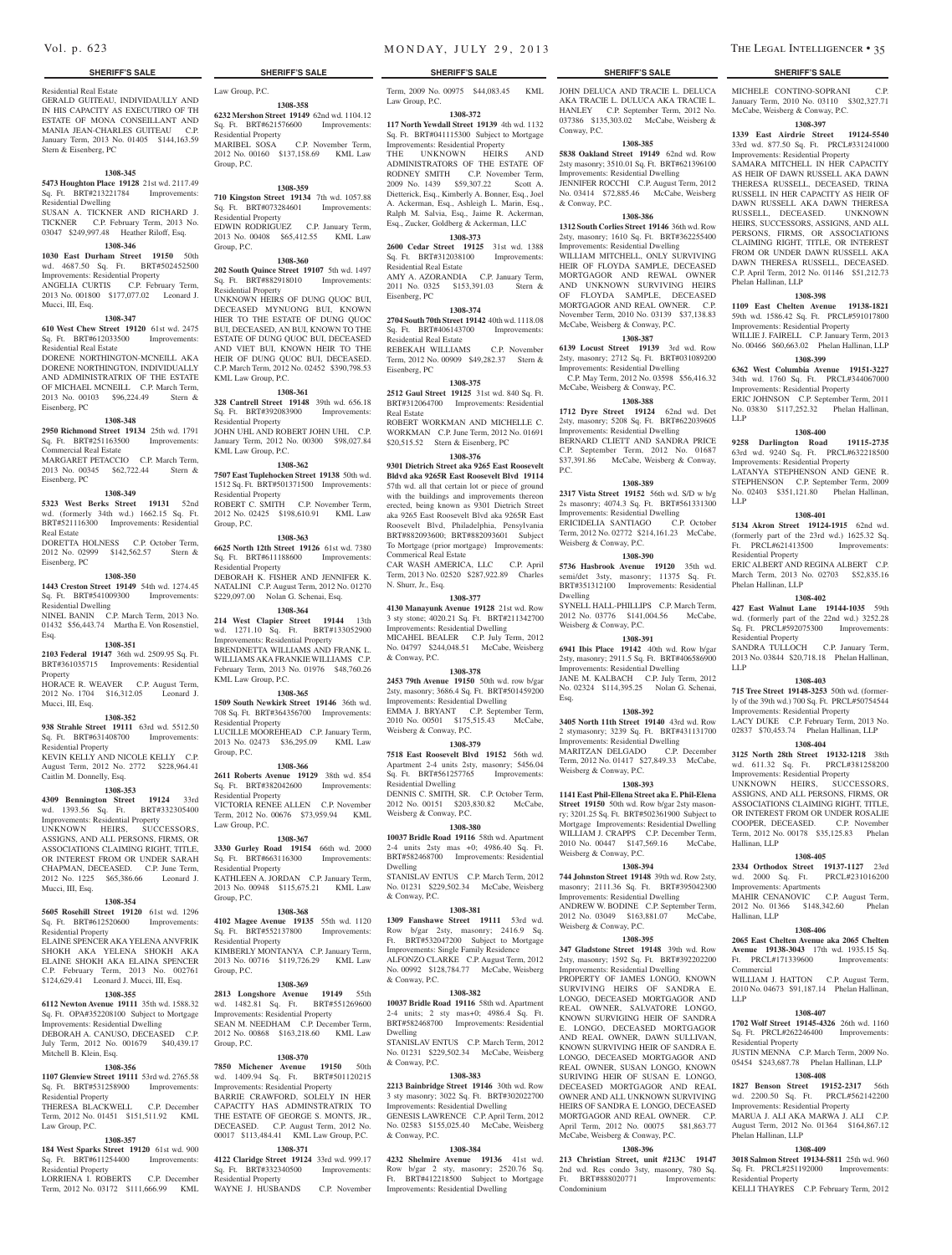No. 00019 \$106,408.78 Phelan Hallinan, LLP

#### **1308-410**

**5922 Bustleton Avenue 19149-3406** 62nd wd. 2047.63 Sq. Ft. PRCL#621503000

Improvements: Residential Property RUTH BARRETO AND MARIA SERRANO C.P. June Term, 2011 No. 02230 \$132,788.01 Phelan Hallinan, LLP

#### **1308-411**

**2428 South Hutchinson Street 19148-3726**  39th wd. 665 Sq. Ft. PRCL#393477500

#### Improvements: Residential Property BARBARA A. DECICCO AND ANTHONY MARINACCIO C.P. February Term, 2013 No. 02005 \$96,556.75 Phelan Hallinan, LLP

### **1308-412**

**4209 Terrace Street 19128-5015** 21st wd. 1215.30 Sq. Ft. PRCL#211293200 Improvements: Residential Property MARTIN J. OTT, III C.P. February Term, 2013 No. 00166 \$172,088.47 Phelan Hallinan, LLP

#### **1308-413**

**2107 South 4th Street 19148-3302** 39th wd.  $1040$  Sq. Ft. Improvements: Residential Property JEANIE M. WISE AND CHARLES WISE C.P. February Term, 2012 No. 00972 \$135,873.42 Phelan Hallinan, LLP

# **1308-414**

**4210 Bleigh Avenue 19136-3913** 41st wd. 1458 Sq. Ft. PRCL#412145700 Improvements: Residential Property ROBERT YANCEY C.P. March Term, 2010

No. 03160 \$209,528.12 Phelan Hallinan, LLP

#### **1308-415**

**5542 North Lawrence Street 19120-2808**  42nd wd. 2134 Sq. Ft. PRCL#422491900 Improvements: Residential Property

GARNET C. MUSE C.P. February Term, 2012 No. 03604 \$49,843.85 Phelan Hallinan, LLP **1308-416**

**8616 Rugby Street 19150-2706** 50th wd. 1534.40 Sq. Ft. PRCL#502089500 Improvements: Residential Property LEONARD M. WAKEFIELD AKA LEONARD WAKEFIELD C.P. January Term, 2012 No. 04366 \$163,868.11 Phelan Hallinan, LLP

# **1308-417**

**1659 Bridge Street 19124-1356** 62nd wd. 1872.56 Sq. Ft. PRCL#622110800 Improvements: Residential Property MODESTO BRITO C.P. September Term, 2010 No. 02637 \$112,948.32 Phelan Hallinan, LLP

#### **1308-418**

**5355 North Sydenham Street 19141-1619**  17th wd. 1680 Sq. Ft. PRCL#172087300 Improvements: Residential Property BEATRICE LEWIS C.P. January Term, 2013 No. 00029 \$86,153.52 Phelan Hallinan, LLP

# **1308-419**

**450 Durfor Street 19148-3930** 39th wd. 728 Sq. Ft. PRCL#392176400 Improvements: Residential Property

DYLAN CLEMENTS C.P. August Term, 2012 No. 02383 \$147,089.32 Phelan Hallinan, LLP

#### **1308-420**

**3129 North Marston Street 19132-1237**  38th wd. 609 Sq. Ft. PRCL#381226600 Improvements: Residential Property ROBERT LUMPKIN C.P. November Term, 2012 No. 03017 \$50,812.79 Phelan Hallinan,

#### **1308-421**

LLP

**6719 Emlen Street 19119-2630** 22nd wd. 10899.90 Sq. Ft. PRCL#223219400 Improvements: Residential Property BRIAN J. PADILLA NKA KATHLEEN RITA

PADILLA C.P. December Term, 2012 No. 01406 \$146,525.12 Phelan Hallinan, LLP **1308-422**

# **1718 South Dorrance Street aka 1718**

**Dorrance Street 19145-2109** 36th wd. 630 Sq. Ft. PRCL#363196700 Improvements: Residential Property JOHN J. CHEATLEY C.P. February Term,

#### 2013 No. 02003 \$103,434.88 Phelan Hallinan, LLP

### **1308-423 3911 Brandywine Street 19104** 24th wd. 633.15 Sq. Ft. BRT#242202600 Improvements: Residential Dwelling ZANE BOOKER C.P. August Term, 2012 No.

03550 \$56,912.54 Udren Law Offices, P.C. **1308-424**

#### **2331 Hoffnagle Street 19152** 56th wd. 3097.60 Sq. Ft. BRT#562123700 Improvements: Residential Dwelling

IGOR SHILKO AND VAL SHISHKIN C.P. February Term, 2013 No. 00545 \$207,835.86 Udren Law Offices, P.C.

**1308-425 2732 Haworth Street 19137** 45th wd. 1309.27 Sq. Ft. BRT#453136300 Improvements: Residential Dwelling BARBARA GANGLOFF AKA BARBARA L. GANGLOFF C.P. March Term, 2013 No.

01634 \$102,894.77 Udren Law Offices, P.C. **1308-426 231 East Upsal Street 19119** 22nd wd. 1440.00 Sq. Ft. BRT#221093400 Improvements:

Residential Dwelling REGINA DAVIS AKA REGINA J. DAVIS C.P. October Term, 2012 No. 00165 \$129,040.42 Udren Law Offices, P.C. **1308-427**

**1044 Camas Drive 19115** 63rd wd. 7488 Sq. Ft. BRT#632086700 Improvements: Residential Dwelling MOHAMAD YAGHNAM AND NIMEH YAGHNAM C.P. August Term, 2010 No. 03784 \$336,785.53 Udren Law Offices, P.C. **1308-428**

# **1934 West Spencer Street 19141** 17th wd.

1320 Sq. Ft. BRT#171252800 Improvements: Residential Dwelling CHAD WILLIAMS C.P. November Term, 2010 No. 03104 \$114,680.33 Mark J. Udren, Esq.

#### **1308-429**

**2137 North Hope Street 19122** 19th wd. 680 Sq. Ft. BRT#191011000 Improvements: Residential Dwelling WILLIAM CLAUDIO AND ANGIE VALENTIN C.P. March Term, 2013 No. 03304 \$119,636.45 Udren Law Offices, P.C.

**1308-430 3200 Cottman Avenue 19149** 55th wd. 1744 Sq. Ft. BRT#551510600 Improvements: Residential Dwelling JOSEPH F. FITZGERALD AND NANCY

FITZGERALD C.P. February Term, 2011 No. 04894 \$120,998.57 Mark J. Udren, Esq. **1308-431 2732 North Garnet Street 19132** 38th

wd. 787.50 Sq. Ft. BRT#111234800 Improvements: Residential Dwelling ABDUR-RAHIYM NEEQUAYE C.P. January Term, 2013 No. 01953 \$70,580.40 Udren Law Offices, P.C.

#### **1308-432**

**3509 Sheffield Avenue 19136** 84th wd. 1600 Sq. Ft. BRT#642226900 Improvements: Residential Dwelling ILHAM DRAISSI AND MOUNIR DRAISSI C.P. July Term, 2011 No. 03203 \$143,341.94 Udren Law Offices, P.C.

#### **1308-433**

**8237 Williams Avenue 19150** 50th wd. 1604.70 Sq. Ft. BRT#502269200 Improvements: Residential Dwelling ESTATE OF PORTIA ANN SMITH C/O JERMAINE A. MORRISON, PERSONAL REPRESENTATIVE ESTATE OF PORTIA ANN SIMTH C/O KEIA N. SMITH-MORRISON, PERSO REPRESENTATIVE. UNKNOWN HEIRS, SUCCESSORS, ASSIGNS, AND A PERSONS, FIRMS, OR ASSOCIATIONS CLAIMING RIGHT, TITLE, OR INTEREST FROM OR UNDER PORTIA ANN SMITH, DECEASED. JERMAINE A. MORRISON, PERSONAL REPRESENTATIVE OF THE ESTATE OF PORTIA ANN SMITH. KEIA N. SMITH-MORRISON, PERSONAL REPRESENTATIVE OF THE ESTATE OF PORTIA ANN SMITH, PORTIA ANN SMITH, DECEASED. C.P. April Term, 2012 No. 00083 \$92,077.66 Udren Law Offices, P.C.

#### **1308-434**

**2955 Tremont Street 19136** 57th wd. 3200 Sq. Ft. BRT#572060500 Improvements: Residential Dwelling MICHAEL KIRLIN C.P. April Term, 2012 No. 00346 \$251,855.26 Udren Law Offices,

# **1308-435**

P.C.

**3110 Tyson Avenue 19149 55th wd. 2273.35**<br>Sq. Ft. BRT#551328400 **Improvements:** Sq. Ft. BRT#551328400 Residential Dwelling

STEPHEN M. GALLAGHER C.P. March Term, 2011 No. 02031 \$246,858.61 Udren Law Offices, P.C.

# **1308-436**

**3517 Aldine Street 19136** 64th wd. (formerly part of the thirty-fifth wd.) 1606.91 Sq. Ft. BRT#642119500 Improvements: Residential Dwelling

LYNN M. COPPOLA FKA LYNN M. ARMSTRONG AND EUGENE L. COPPOLA, JR. C.P. April Term, 2012 No. 00350 \$130,087.38 Udren Law Offices, P.C.

### **1308-437**

**3057 Tulip Street 19134** 25th wd. 683.62<br>
Sq. Ft. BRT#252358000 Improvements: Sq. Ft. BRT#252358000 Residential Dwelling DANNY L. BUSHEY AND SHARON ANN

BUSHEY C.P. November Term, 2012 No. 00181 \$18,811.50 Udren Law Offices, P.C.

### **SHERIFF'S SALE SHERIFF'S SALE SHERIFF'S SALE SHERIFF'S SALE SHERIFF'S SALE**

**1308-451 432 Lemonte Street 19128** 21st wd. 928 Sq. Ft. BRT#212322900 Improvements:

JULIO A. RIVERA C.P. July Term, 2011 No. 03199 \$33,595.16 Phelan Hallinan, LLP **1308-466 4622 Meridian Street 19136-3205** 65th wd. (formerly in the 41st wd.) 1072 Sq. Ft. PRCL#651154000 Improvements: Residential

JULIE E. CAPPELLO C.P. March Term, 2012 No. 01556 \$122,247.22 Phelan Hallinan,

**1308-467 628 Martin Street 19128-1621** 21st wd. 1450 Sq. Ft. PRCL#213177100 Improvements:

ROBERT D. BIDDLE C.P. September Term, 2011 No. 03840 \$60,264.10 Phelan Hallinan,

**1308-468 350 East Eleanor Street 19120-3910** 42nd wd. 1209.69 Sq. Ft. PRCL#421099100 Improvements: Residential Property NELSON TIRADO C.P. January Term, 2013 No. 01114 \$74,486.39 Phelan Hallinan, LLP **1308-469 2239 North Park Avenue 19132-4510**  37th wd. 1472 Sq. Ft. PRCL#371282000 Improvements: Residential Property Y. THOMAS ODOM-ROBINSON AKA YUMY THOMAS ODOM-ROBINSON C.P. November Term, 2012 No. 01225 \$152,731.31

**1308-470 1928 South Croskey Street 19145-2708**  48th wd. 764.64 Sq. Ft. PRCL#482218500 Improvements: Residential Property GEORGE J. RECHNER, JR. C.P. December Term, 2012 No. 00805 \$41,243.12 Phelan

**1308-471 904 North 29th Street 19130-1114** 29th wd. 1117.74 Sq. Ft. PRCL#292228300 Improvements: Residential Property GREGORY HUNTER C.P. March Term, 2012 No. 03109 \$235,006.91 Phelan Hallinan,

**1308-472 65 East Clapier Street 19144-5932** 12th wd. 1580 Sq. Ft. BRT#121028200 Improvements:

ROY SMITH AND BRNADY HOLDEN C.P. November Term, 2011 No. 01034 \$193,181.96

**1308-473 2940 Tulip Street 19134-4125** 25th wd. 945.78 Sq. Ft. PRCL#252367800 Improvements:

DEBORAH L. SINKLER C.P. October Term, 2011 No. 03847 \$69,032.52 Phelan

**1308-474 5365 Charles Street 19124-1403** 62nd wd. 2325 Sq. Ft. PRCL#622291900 Improvements:

CARLIN H. BELL C.P. March Term, 2010 No. 04791 \$73,056.70 Phelan Hallinan, LLP **1308-475 2422 East Firth Street 19125-3109** 31st wd. 805 Sq. Ft. PRCL#314055300 Improvements:

RICHARD C. WELLS, JR., DOROTHY A. SICKELS AND DOROTHY M. SICKELS C.P. November Term, 2009 No. 04590 \$112,748.76

**1308-476 1639 Pennington Road 19151-2719** 34th wd. 1475.59 Sq. Ft. PRCL#343321500 Improvements: Residential Property ANTHONY WATSON, IN HIS CAPACITY AS ADMINSTRATOR AND HEIR OF THE ESTATE OF BRIDGET A. TOPPING, ALYSSA WATSON, IN HER CAPACITY AS HEIR OF THE ESTATE OF BRIDGET A. TOPPING. UNKNOWN HEIRS, SUCCESSORS, ASSIGNS, AND ALL PERSONS, FIRMS, OR ASSOCIATIONS CLAIMING RIGHT, TITLE OR INTEREST FROM OR UNDER BRIDGET A. TOPPING, DECEASED. C.P. December Term, 2012 No. 02948 \$73,183.30 Phelan

**1308-477 658 East Wensley Street 19134-1828** 33rd wd. 637 Sq. Ft. PRCL#331130500 Improvements:

ROBERT E. CICCONE, JR. C.P. August Term, 2012 No. 01894 \$63,053.25 Phelan

**1308-478 4326 Potter Street 19124-4428** 33rd wd. 1602 Sq. Ft. PRCL#332559600 Improvements:

TOMASA GARCIA C.P. July Term, 2012 No. 04242 \$60,107.58 Phelan Hallinan, LLP **1308-479 5848 Walton Avenue 19143-2430** 3rd wd. 937.50 Sq. Ft. PRCL#032173700 Improvements: Residential Property MATTHEW J. PEEBLES, JR. INDIVIDUALLY

Property

Residential Property

Phelan Hallinan, LLP

Hallinan, LLP

Residential Property

Phelan Hallinan, LLP

Residential Property

Residential Property

Residential Property

Phelan Hallinan, LLP

Hallinan, LLP

Hallinan, LLP

Residential Property

ial Property

Hallinan, LLP

LLP

LLP

LLP

MICHAEL J. ALTEMUS C.P. February Term, 2011 No. 003367 \$197,187.61 Leonard J.

**1308-452 5249 Hutchinson Street aka 5249 North Hutchinson Street 19141** 49th wd. 1270 Sq. Ft. BRT#492154600 Improvements:

EARL THORNTON C.P. July Term, 2012 No. 001594 \$85,642.81 Leonard J. Mucci,

**1308-453 4140 Fairdale Road 19154** 66th wd. 1260 Sq. Ft. BRT#662568400 Improvements:

GARY A. HILBERT AND TINA L. HILBERT C.P. May Term, 2011 No. 003101 \$136,872.50

**1308-454 2228 West Ontario Street 19140** 28th wd. 1714.77 Sq. Ft. BRT#11205600 Improvements: Residential Property JAMES KELLER, ADMINISTRATOR OF THE ESTATE OF JOSEPH KELLER, DECEASED. C.P. March Term, 2013 No. 002362 \$32,403.20

**1308-455 6557 Torresdale Avenue 19135** 41st wd. 1360 Sq. Ft. BRT#411322400 Improvements:

DENNIS RICH C.P. June Term, 2012 No. 0982 \$31,768.34 Leonard J. Mucci, III, Esq. **1308-456 3446 Salmon Street 19134** 45th wd. BRT#451185700 Subject To Mortgage, mortgage dated 07/09/1999 Improvements:

DOROTHY SIDERIO C.P. February Term, 2013 No. 03188 \$14,945.90 Dominic A.

**1308-457 1100 East Cheltenahm Avenue 19124** 35th wd. The southwesterly side of Cheltenham Avenue (70 ft wide) and the southeasterly side of Sumerdale Avenue (80 feet wide) front: 24 ft 7-1/8 in depth: 30 ft 10 in OPA#351302100 Improvements: Commercial Property DAVID STEINER C.P. Juyly Term, 2011 No. 002052 \$110,233.43 David E. Stern, Esq. **1308-458 5238 Addison Street 19143** 46th wd. 967.50 Sq. Ft. BRT#602144400 Improvements:

LEROY NELSON BROWN C.P. March Term, 2013 No. 03549 \$37,970.58 Stern &

**1308-459 3904 Arcadia Street 19124-5009** 45th wd. 686.25 Sq. Ft. BRT#453162400 Improvements: Row 3 Story Masonry IGOR DOVMAN C.P. February Term, 2012 No. 03486 \$54,025.20 Milstead &

**1308-460 1653 Foulkrod Street 19124-2776** 23rd wd. 15'x61'7" BRT#232179500 Improvements:

DAVID B. STEINER C.P. March Term, 2013 No. 03870 \$107,626.46 John J. Kelly, Jr.,

**1308-461 3568 Stouton Street 19134-2026** 45th wd. 14'7"x56' BRT#452396500 Improvements:

DAVID B STEINER C.P. March Term, 2013 No. 03869 \$31,611.91 John J. Kelly, Jr., Esq. **1308-462 5918 North 11th Street 19141** 49th wd. 1344 Sq. Ft. BRT#493075800 Improvements:

LORETTO M. GRIER C.P. March Term, 2013 No. 03883 \$61,724.65 Stern & Eisenberg,

**1308-463 4557 Shelmire Avenue 19136-3707** 65th wd. 1263.06 Sq. Ft. PRCL#651052600 Improvements: Residential Property OONON HULL C.P. October No. 04109 \$87,007.23 Phelan Hallinan, LLP **1308-464 625 East Chelten Avenue 19144-1213** 59th wd. (formerly the 22nd wd.) 3936.77 Sq. Ft. PRCL#591008200 Improvements:

NINA MOORE AND METHUSELAH Z.O. BRADLEY, V AKA METHUSELAH BRADLEY C.P. December Term, 2012 No. 03326 \$233,140.14 Phelan Hallinan, LLP **1308-465 4751 North 2nd Street 19120-4201** 42nd wd. 984.50 Sq. Ft. PRCL#422392100 Improvements: Residential Property

Residential Property

Residential Property

Residential Property

Leonard J. Mucci, III, Esq.

Leonard J. Mucci, III, Esq.

Residential Property

Residential Real Estate

Residential Real Estate

Eisenberg, PC

Associates, LLC

Single Family Home

Single Family Home

Residential Real Estate

Residential Property

Esq.

PC

DeCecco, Esq., Hartman Shurr

III, Esq.

Mucci, III, Esq.

**1308-438 5410 Large Street 19124** 62nd wd. 1455.36 Sq. Ft. BRT#621334000 Improvements: Residential Dwelling GREGORY JONES C.P. December Term, 2012 No. 02661 \$108,845.78 Udren Law Offices, P.C.

#### **1308-439**

**5737 Woodcrest Avenue 19131** 52nd wd. 1392 Sq. Ft. BRT#522155600 Improvements: Residential Dwelling GEORGIA BURSE C.P. April Term, 2012 No.

03714 \$87,836.78 Udren Law Offices, P.C. **1308-440**

### **4774 Loring Street 19136** 65th wd. 946.26  $Sa. \tFt. \tBRT#651028500$

Residential Dwelling DAVID CONNOR AND SHIRLEE E. COUNTS-CONNOR C.P. May Term, 2012 No. 02009 \$63,817.76 Udren Law Offices, P.C.

#### **1308-441**

**2031 68th Avenue 19138** 50th wd. 734.40 Sq. Ft. BRT#102440300 Improvements: Residential Dwelling DAVID L. MANSFIELD C.P. January Term, 2013 No. 03446 \$29,449.59 Udren Law Offices, P.C.

#### **1308-442**

**2601 Pennsylvania Avenue, Apartment 929 19130** 15th wd. 0 Sq. Ft. BRT#888073134 Improvements: Residential Dwelling JOYCE M. ANDERSON C.P. September Term, 2012 No. 03424 \$202,505.48 Udren Law Offices, P.C.

# **1308-443**

**3102 Tyson Avenue 19149** 55th wd. 2267.65 Sq. Ft. BRT#551328000 Improvements: Residential Dwelling

ESTAE OF AIDA E. PADILLA AKA AID E. VAZQUEZ C/O SALOMON EUGENIO VAZQUEZ, AS ADMINISTRATOR OF THE ESTATE OF AIDA E. PADILLA AKA AIDA E. VAZQUEZ. UNKNOWN HEIRS, SUCCESSORS, ASSIGNS, AND A PERSONS, FIRMS, OR ASSOCIATIONS CLAIMING RIGHT, TITLE, OR INTEREST FROM OR UNDER AIDA E. PADILLA AKA AIDA E. VAZQUEZ, DECEASED. SALOMON EUGENIO VAZQUEZ, PERSONAL REPRESENTATIVE OF THE ESTAET OF AIDA E PADILLA AKA AIDA E. VAZQUEZ. C.P. May Term, 2010 No. 02927 \$291,168.39 Udren Law Offices, P.C.

#### **1308-444**

**6330 Theodore Street 19142** 40th wd. 840 Sq. Ft. BRT#402252100 Improvements:

Residential Dwelling JACK L. JANES, SR. C.P. August Term, 2012 No. 03156 \$63,049.51 Udren Law Offices, P.C.

### **1308-445**

**1918 Sigel Street 19145** 48th wd. 630.00 Sq. Ft. BRT#481046000 Improvements: Residential Dwelling JOE BERRY MARCELLO AND PRISCILLA REGINA MARCELLO C.P. March Term,

2011 No. 00611 \$93,985.96 Udren Law Offices, P.C. **1308-446**

**6624 Tackawanna Street 19135** 55th wd. 1383.20 Sq. Ft. BRT#552245300 Improvements: Residential Dwelling HAI THI TRAN C.P. August Term, 2012 No. 00157 \$125,916.42 Udren Law Offices, P.C.

# **1308-447**

**10848 Modena Drive 19154** 66th wd. 2486.55 Sq. Ft. OPA#662054800 Improvements: Residential Dwelling

PATRICK J. RICCA, AND KIMBERLY A. RICCA AKA KIMBERLY A. WAGNER C.P. February Term, 2012 No. 00455 \$84,169.75 Mitchell B. Klein, Esq.

#### **1308-448**

**2078 Anchor Street 19124** 41st wd. 915.20 Sq. Ft. BRT#411057500 Improvements:

Residential Dwelling IBIJOKE MORAKINYO C.P. February Term, 2013 No. 00391 \$45,272.55 Heather Riloff, Esq.

#### **1308-449**

**1824 East Hazzard Street 19125** 31st wd. 726.07 Sq. Ft. BRT#314101700 Improvements: Residential Dwelling CHRUNGCHAI LEODHUWAPHAN AS TRUSTTEE FOR THE CHRUNGCHAI LEODHUWAPHAN REVOCABLE TRUST C.P. February Term, 2013 No. 00375 \$45,707.98 Heather Riloff, Esq.

#### **1308-450 3873 Brandywine Street 19104** 124th wd.

Residential Dwelling

804 Sq. Ft. BRT#242029600 Improvements:

LEVON WARNER C.P. February Term, 2013 No. 00385 \$153,999.91 Heather Riloff, Esq.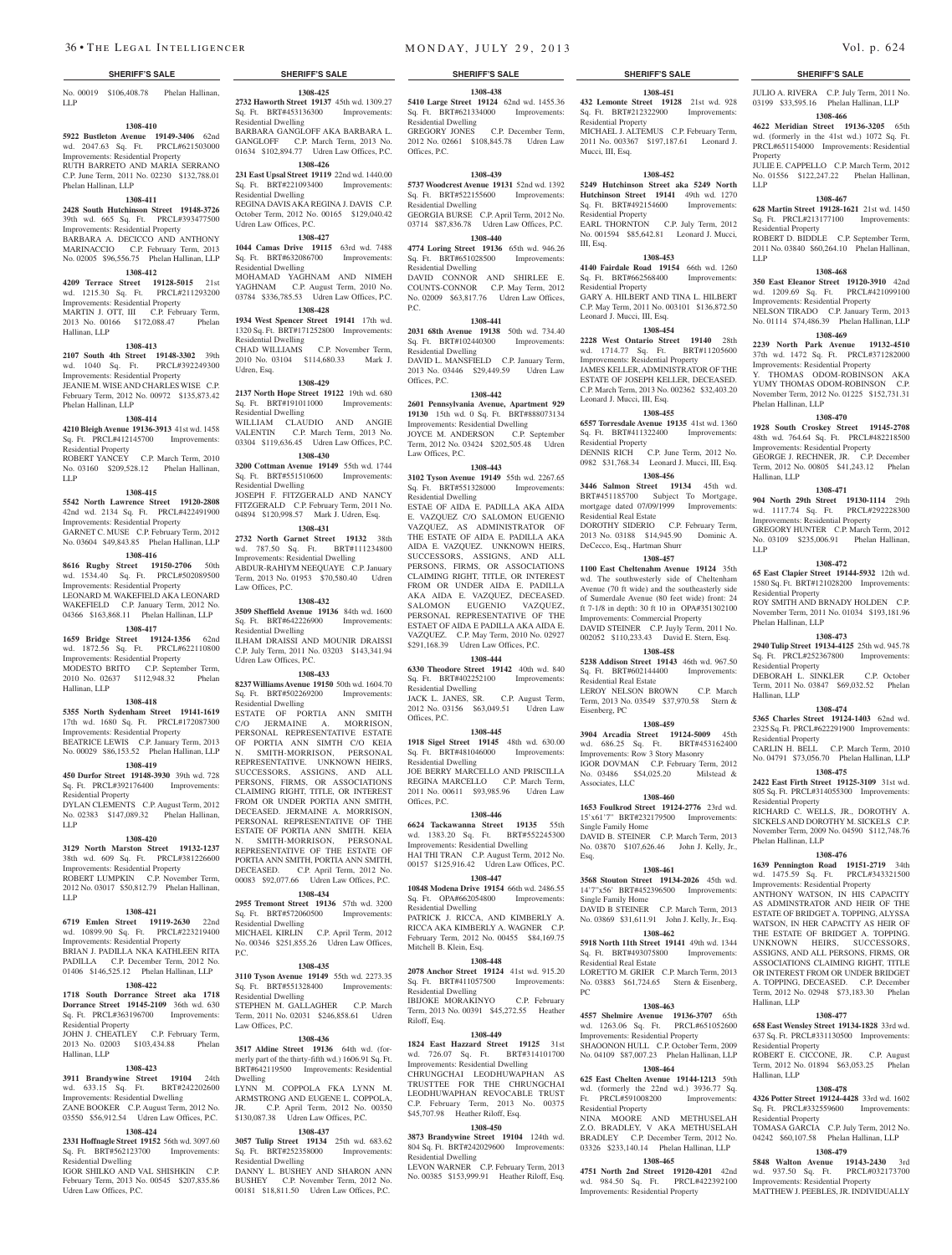AND IN HIS CAPACITY AS HEIR OF MABLE OLIVIA PEEBLES, DECEASED. UNKNOWN HEIRS, SUCCESSORS, ASSIGNS, AND ALL PERSONS, FIRMS, OR ASSOCIATIONS CLAIMING RIGHT, TITLE OR INTEREST FROM OR UNDER MABLE OLIVIA PEEBLES, DECEASED. DARRELL PEEBLES IN HIS CAPACITY AS HEIR OF MABLE OLIVIA PEEBLES, DECEASED. C.P. October Term, 2012 No. 00315 \$45,523.76 Phelan Hallinan, LLP

#### **1308-480**

#### **936 East Phil Ellena Street aka 936 Phil-Ellena Street 19150-3606** 50th wd. 2650 Sq. Ft. PRCL#502350200 Improvements: Residential Property

JACQUELINE M. JOHNSON C.P. September Term, 2010 No. 03793 \$168,095.41 Phelan Hallinan, LLP

### **1308-481**

**2152 West 74th Avenue aka 2152 74th Avenue 19138-1417** 50th wd. (formerly the 15th wd.) 1791 Sq. Ft. PRCL#501397300 Improvements: Residential Property JOEREL BESSON C.P. March Term, 2010 No. 01842 \$167.716.25 Phelan Hallinan, LLP

#### **1308-482**

**3054 North Water Street 19134-2828**  7th wd. 659.75 Sq. Ft. PRCL#071341200 Improvements: Residential Property ROBERT E. CICCONE, JR. C.P. August Term, 2012 No. 01720 \$51,889.28 Phelan Hallinan, LLP

#### **1308-483**

**5528 Hunter Street 19131-3507** 4th wd. 1492.24 Sq. Ft. PRCL#041260500 Improvements: Residential Property

### VINCENT HEATH C.P. March Term, 2013 No. 01564 \$82,715.73 Phelan Hallinan, LLP **1308-484**

**4908 Penn Street 19124-2784** 23rd wd. 4584.48 Sq. Ft. PRCL#234291900 Improvements: Residential Property

KAREN M. STEINER AND DAVID B. STEINER C.P. July Term, 2012 No. 02164 \$122,705.90 Phelan Hallinan, LLP

# **1308-485**

**6919 Buist Avenue 19142-2104** 40th wd. 1157.76 Sq. Ft. PRCL#406252900 Improvements: Residential Property ANISE L. CARY C.P. February Term, 2012 No. 02489 \$81,209.14 Phelan Hallinan, LLP

# **1308-486**

**1601 Spring Garden Street, Unit 206 19130- 3942** 8th wd. Together with all right, title, and interest, being a .7212% undivided interest of, in, and to the Common Elements as set forth in the aforesaid Declaration of Condominium. PRCL#888086188 Improvements: Residential Property ROBERT P. BROWN, JR. C.P. March Term,

2012 No. 02140 \$54,255.45 Phelan Hallinan, LLP

#### **1308-487**

**1236 North 55th Street 1931-4208** 4th wd. 1575 Sq. Ft. PRCL#041180300 Improvements: Residential Property VINCENT HEATH C.P. February Term, 2013 No. 01606 \$108,776.84 Phelan Hallinan, LLP

#### **1308-488**

**191 Widener Street 19120** 61st wd. (formerly of the 49th wd.) 1014.90 Sq. Ft. PRCL#612124300 Improvements: Residential Property

DARLENE CANNON C.P. December Term, 2012 No. 03122 \$78,051.02 Phelan Hallinan, LLP

# **1308-489**

**1447 North 57th Street 19131-3806** 4th wd. 984.45 Sq. Ft. PRCL#043093700 Improvements: Residential Property TERESA HINTON C.P. April Term, 2010 No. 02950 \$56,926.18 Phelan Hallinan, LLP

# **1308-490**

**601 Anchor Street 19120-1707** 35th wd. 2091 Sq. Ft. BRT#351278400 Improvements:

Residential Property C.P. April Term, 2012 No. 4246 \$79,986.90 Scott A. Dietterick, Esq., Kimberly A. Bonner, Esq., Joel A. Ackerman, Esq., Ashleigh L. Marin, Esq., Ralph M. Salvia, Esq., Jaime R. Ackerman, Esq., Zucker, Goldberg & Ackerman, LLC

# **1308-491**

**5128 Westford Road 19120-3620** 42nd wd. 2659.68 Sq. Ft. BRT# 421393900 Subject to Mortgage Improvements: Residential Property JIMMY ALTIDOR C.P. January Term, 2012 No. 3271 \$162,483.71 Scott A. Dietterick, Esq., Kimberly A. Bonner, Esq., Joel A. Ackerman, Esq., Ashleigh L. Marin, Esq., Ralph M. Salvia, Esq., Jaime R. Ackerman, Esq., Zucker, Goldberg & Ackerman, LLC

**1308-492 5841 North 6th Street 19120** 61st wd. 1712 Sq. Ft. BRT#612287900 Improvements: Residential Property WILLIAM TAYLOR C.P. January Term, 2011 No. 1245 \$119,089.40 Scott A.

Dietterick, Esq., Kimberly A. Bonner, Esq., Joel A. Ackerman, Esq., Ashleigh L. Marin, Esq., Ralph M. Salvia, Esq., Jaime R. Ackerman, Esq., Zucker, Goldberg & Ackerman, LLC **1308-493**

# **1817 Filmore Street 19124** 23rd wd. 1952.71 Sq. Ft. BRT#232195700 Improvements:

Residential Property ARTURO A. BING C.P. September Term, 2011 No. 2989 \$66,779.43 Scott A. Dietterick, Esq., Kimberly A. Bonner, Esq., Joel A. Ackerman, Esq., Ashleigh L. Marin, Esq., Ralph M. Salvia, Esq., Jaime R. Ackerman, Esq., Zucker, Goldberg & Ackerman, LLC

**1308-494 1927 Poplar Street, Unit B aka 1927 Poplar Street 19130** 29th wd. 1314 Sq. Ft. BRT#888290557 Improvements: Residential Property ELLA REPIK C.P. March Term, 2012 No.

2336 \$306,657.12 Scott A. Dietterick, Esq., Kimberly A. Bonner, Esq., Joel A. Ackerman, Esq., Ashleigh L. Marin, Esq., Ralph M. Salvia, Esq., Jaime R. Ackerman, Esq., Zucker, Goldberg & Ackerman, LLC

### **1308-495**

**1203 East Columbia Avenue 19125-3924**  18th wd. 1500 Sq. Ft. BRT#181103500 Improvements: Residential Property

JENNA J. WEBER AKA JENNA JOY WEBER C.P. August Term, 2011 No. 4756 \$215,539.89 Scott A. Dietterick, Esq., Kimberly A. Bonner, Esq., Joel A. Ackerman, Esq., Ashleigh L. Marin, Esq., Ralph M. Salvia, Esq., Jaime R. Ackerman, Esq., Zucker, Goldberg & Ackerman, LLC

### **1308-496**

**2514 South 13th Street 19148-4306** 39th wd. Beginning point: containing in front or breadth on the said Thirteenth Street sixteen feet and extending of that width in length or depth westward between lines parallel at right anlges to said Thirteenth Streeet. Subject to Mortgage Improvements: Row 2 Sty Masonry ANTOINETTE TUMOLO (DECEASED) C.P. February Term, 2012 No. 00082 \$302,695.66 Chandra M. Arkema, Esq.

# **1308-497**

**1220 N 51st Street 19131-4401** 44th wd. Beginning point: Situate on the southwest corner of fifth-first Street and Stiles Street; thence westward along the south side of said Stiles Street sixty-nine feet, two inches Subject to Mortgage Improvements: Row W/det Gar 2sty, Masonry HIAWATHA TAYLOR (DECEASED) C.P.

March Term, 2012 No. 03379 \$76,450.50 Chandra M. Arkema, Esq.

### **1308-498**

**5750 Virginian Road 19141-1724** 49th wd. Beginning point: Situate on the northwesterly side of Virginian Road at the distanxce of 396 feet 5-3/8 inches northward from the northerly side of Chew street Subject to Mortgage Improvements: Row B/gar 2 Sty Masonry FLORENCE W. HARDY AND HERBERT HARDY, SR. (DECEASED) C.P. December Term, 2012 No. 03893 \$139,205.82 Chandra M. Arkema, Esq.

#### **1308-499**

**233 North Ruby Street 19139** 44th wd. 765 Sq. Ft. BRT#441197700 Improvements:

Residential Property CHANTE C. THOMAS C.P. April Term, 2009 No. 00740 \$108,139.10 KML Law Group, P.C.

#### **1308-500**

**4909 N 15th Street 19141** 13th wd. 1186.95 Sq. Ft. BRT#132051100 Improvements: Residential Property NONDAS BROWN AKA NONDAS DAVIS

C.P. September Term, 2007 No. 03038 \$59,839.44 KML Law Group, P.C. **1308-501**

**573 Martin Street 19128** 21st wd. 1945.93 Sq. Ft. BRT#213180000 Improvements: Residential Property MICHAEL J. FELICCITTI AND NICOLE T. VANFOSSEN C.P. October Term, 2012 No. 01210 \$213,032.10 KML Law Group, P.C.

#### **1308-502**

**1536 South 24th Street 19146** 36th wd. 930 Sq. Ft. BRT#364143900 Improvements: Residential Property ESTHER THORNTON C.P. December Term, 2012 No. 00823 \$26,389.23 KML Law Group, P.C.

#### **1308-503**

**5737 Cedar Avenue 19143** 46th wd. 1280 Sq. Ft. BRT#463044200 Improvements: Residential Property

TERESA MORRISON C.P. January Term,

#### **SHERIFF'S SALE SHERIFF'S SALE SHERIFF'S SALE SHERIFF'S SALE SHERIFF'S SALE**

2009 No. 03647 \$88,745.51 KML Law Group, P.C. Group, P.C.

#### **1308-504**

**3600 Conshohocken Avenue, unit #111 19131** 52nd wd. 815 Sq. Ft. BRT#888520360 Improvements: Residential Property BENJAMIN D. GOFF, AS ADMINISTRATOR OF THE ESTATE OF HELEN D. GOFF, DECEASED. C.P. January Term, 2013 No. 00809 \$85,090.42 KML Law Group, P.C.

#### **1308-505**

**2605 East Dauphin Street 19125** 31st wd. 826 Sq. Ft. BRT#313096600 Improvements: Residential Property JOSEPH KENNEY AND THE UNITED STATES OF AMERICA C.P. December Term, 2007 No. 01376 \$85,005.13 KML Law Group, P.C.

#### **1308-506**

**922 West York Street 19133** 37th wd. 786.37 Sq. Ft. BRT#371358200 Improvements: Residential Property CONSUELA WILLIAMS C.P. September Term, 2008 No. 03297 \$12,869.96 KML Law Group, P.C.

#### **1308-507**

**5162 North 8th Street 19120** 49th wd. 1574.64 Sq. Ft. BRT#492132200 Improvements: Residential Property KIM FIELDS C.P. August Term, 2012 No. 03243 \$98,341.87 KML Law Group, P.C.

### **1308-508**

**4924 Rosehill Street 19120** 42nd wd. 1102.50 Sq. Ft. BRT#421338700 Improvements: Residential Property KEILA RIVERA C.P. February Term, 2013 No. 02536 \$93,548.19 KML Law Group,

#### **1308-509**

P.C.

**319 East Gale Street 19120** 42nd wd. 1410 Sq. Ft. BRT#421243700 Improvements: Residential Property RACQUELINE QUINTERO AND PEDRO L. QUINTERO C.P. October Term, 2012 No. 02183 \$106,932.97 KML Law Group, P.C.

**1308-510 5118 Harlan Street 19131** 44th wd. 1065

Sq. Ft. BRT#442169100 Improvements: Residential Property JOAN JONES C.P. January Term, 2008 No. 00645 \$31,263.50 KML Law Group, P.C.

# **1308-511**

**6013 Edmund Street 19135** 41st wd. 1435.50 Sq. Ft. BRT#411400700 Improvements: Residential Property DANIEL RAMOS C.P. February Term, 2013

No. 01638 \$59,626.47 KML Law Group, P.C.

#### **1308-512**

**4338 Dexter Street 19128** 21st wd. 1324.33 Sq. Ft. BRT#211319800 Improvements: Residential Property CONSTANCE D. THORNTON C.P. February Term, 2013 No. 00180 \$186,741.20 KML Law Group, P.C.

### **1308-513**

**4320 Vista Street 19136** 41st wd. 979.80 Sq. Ft. BRT#412193900 Improvements: Residential Property ANN MARIE BERES C.P. February Term, 2013 No. 01671 \$126,592.56 KML Law Group, P.C.

### **1308-514**

**1519 West Pike Street 19140** 13th wd. 1395 Sq. Ft. BRT#131092600 Improvements: Residential Property NORIS FLORES C.P. December Term, 2011 No. 01635 \$75,341.90 KML Law Group,  $PC$ .

#### **1308-515**

**874 Foulkrod Street 19124** 35th wd. 1705 Sq. Ft. BRT#351078400 Improvements: Residential Property MAREK FOLTA AND MARTA FOLTA C.P. February Term, 2013 No. 01679 \$62,477.78 KML Law Group, P.C.

### **1308-516**

**2051 Morris Street 19145** 36th wd. 1076 Sq. Ft. BRT#363120900 Improvements: Residential Property NICKOLE PORTER C.P. October Term, 2009 No. 01028 \$58,911.94 KML Law Group, P.C.

#### **1308-517**

**1503 North Redfield Street 19151** 34th wd. 1420 Sq. Ft. BRT#342165200 Improvements: Residential Property C.P. December Term, 2008 No. 00510 \$51,907.45 KML Law Group, P.C.

#### **1308-518**

**6426 Belfield Avenue 19119** 22nd wd. 2557.41 Sq. Ft. BRT#221243900 Improvements: Residential Property THERESA THURMAN C.P. August Term, 2012 No. 02184 \$146,384.17 KML Law

P.C. **1308-523 5313 Pulaski Avenue 19144** 12th wd. 821.66 Sq. Ft. BRT#124123905 Improvements:

Residential Property

Residential Property

Law Group, P.C.

Residential Property

Residential Property

Group, P.C.

Property

Property

Esposito, Esq.

Property

Property

Esq.

Esposito, Esq.

Esq.

Property

Law Group, P.C.

Residential Property

Property

Property

Law Group, P.C.

Residential Property DOROTHY HAYES C.P. December Term, 2012 No. 00910 \$45,560.92 KML Law Group, P.C.

Sq. Ft. BRT#251346100 Improvements:

NO AGENT PROPERTIES, LLC C.P. January Term, 2011 No. 01674 \$111,706.82 KML

**1308-525 7162 Edmund Street 19135** 65th wd. 1327.50 Sq. Ft. BRT#651287500 Improvements:

JACKLYN M. WESTBERRY C.P. December Term, 2012 No. 04264 \$167,427.30 KML

**1308-526 3215 Hurley Street 19134** 7th wd. 660 Sq. Ft. BRT#073140900 Improvements: Residential

TOD E. ARCHIE C.P. March Term, 2010 No. 02082 \$44,843.99 KML Law Group, P.C. **1308-527 5636 Pentridge Street 19143** 51st wd. 1040 Sq. Ft. BRT#513237100 Improvements:

TIFFINE NORMAN C.P. January Term, 2012 No. 04591 \$101,929.62 KML Law

**1308-528 421 Unruh Avenue aka 421-423 Unruh Avenue 19111** 35th wd. 2257.20 Sq. Ft. BRT#353128600 Improvements: Residential

SEAN INSELBERG C.P. May Term, 2012 No. 03181 \$207,493.62 KML Law Group, P.C. **1308-529 4135 Greeby Street 19135** 55th wd. 975 Sq. Ft. BRT#552123700 Improvements:

DENNIS RIVERA C.P. March Term, 2012 No. 00456 \$162,174.91 KML Law Group, P.C. **1308-530 4723-25 Leiper Street 19124** 23rd wd. 31 ft width x 119 feet depth OPA#471298300 Improvements: Multi-family Residential

DAVID STEINER C.P. February Term, 2013 No. 01471 \$137,881.43 Robert S. Esposito,

**1308-531 1366 Anchor Street 19124** 62nd wd. 21 ft width x 80 ft depth OPA#621065400 Improvements: Mutli-family Residential Property DAVID B. STEINER C.P. February Term, 2013 No. 01471 \$91,474.90 Robert S.

**1308-532 1813 Thompson Street 19121** 47th wd. 17 ft width x 100 ft depth OPA#471075300 Improvements: Multi-family Residential

DAVID B. STEINER C.P. February Term, 2013 No. 01309 \$198,638.21 Robert S.

**1308-533 1300 N 18th Street 19121** 47th wd. 17 ft width x 72 feet depth OPA#471298300 Improvements: Multi-family Residential

DAVID STEINER C.P. February Term, 2013 No. 01475 \$200,720.93 Robert S. Esposito,

**1308-519 5223 North Mascher Street 19120** 42nd wd. 1322.73 Sq. Ft. BRT#422358800 Improvements: Residential Property EFRAIN BERRIOS AND MARITZA BERRIOS C.P. August Term, 2011 No. 00042 \$39,298.98 KML Law Group, P.C. **1308-520 6129 Walton Avenue 19143** 3rd wd. 2250 Sq. Ft. BRT#032168800 Improvements:

**1308-534 2601-2611 West Girard Avenue 19130-1315** 

ZORA ENTERPRISES, INC. C.P. November Term, 2012 No. 00745 \$1,055,126.50 David

**1308-535 4745 North Mascher Street 19120-4207** 42nd wd. East side of Mascher St 175' 5/8" southward of Louden St; front 15 ft 0 in, depth 97

CAROL A. CLARK C.P. September Term, 2012 No. 02244 \$37,559.87 McGrath Law

**1308-536 5944 Cedar Avenue 19143-1128** 3rd wd. (formerly part of the 46th wd.) 1755 Sq. Ft. BRT#032144700 Improvements: Row Conv/

KATHARINE RORIE KING C.P. December Term, 2009 No. 02841 \$190,255.40 Milstead

**1308-537 468 Lyceum Avenue 19128** 21st wd. det 2.5 sty mas + other; 741.02 Sq. Ft. BRT#212106100 Improvements: Residential Dwelling DENNIS A. MORRISON WESLEY, II C.P. June Term, 2012 No. 03966 \$422,593.09 McCabe, Weisberg & Conway, P.C. **1308-538 2118 South 60th Street 19142** 40th wd. s/d conv apartment 2sty, masonry; 3116 Sq. Ft. BRT#401141600 Subject to Mortgage Improvements: Residential Dwelling CATHERINE PIERRE-ROSIA AKA MARIE CATHERINE ROSIA AND GREGOIRE ROSIA C.P. January Term, 2013 No. 03260 \$88,049.06 McCabe, Weisberg & Conway,

**1308-539 1150 Lakeside Avenue 19126** 61st wd. det w/det gar 2sty, stone; 29317 Sq. Ft. BRT#611437900 Improvements: Residential

SAE D. LEE AND CHONG SOL HWANG C.P. March Term, 2013 No. 02633 \$366,014.66 McCabe, Weisberg & Conway, P.C. **1308-540 4429 Princeton Avenue 19135** 41st wd. Row b/gar 2sty, masonry; 2320 Sq. Ft. BRT#412057600 Improvements: Residential

HARRY B. SEVERNS C.P. August Term, 2010 No. 01148 \$159,766.34 McCabe,

**1308-541 7134-7138 Theodore Street 19142** 40th wd. Row 2 sty, masonry vac land res<acre; vac land res <acre; 2498.19 Sq. Ft.; 1232.04 Sq Ft; 1231.27 Sq Ft BRT#404257600; BRT#404257705; BRT#404257710 Improvements: Residential

TEVA T. TRUONG AKA TEVA T. TRUONG C.P. December Term, 2012 No. 01799 \$142,169.53 McCabe, Weisberg & Conway,

**1308-542 7933 Fayette Street 19150** 50th wd. row b/gar 2sty masonry; 2775.1 Sq. Ft. BRT#501034500 Improvements: Residential Dwelling EDOUARD PAUL C.P. November Term, 2012 No. 00742 \$138,454.46 McCabe, Weisberg

**1308-543 2316 Coral Street 19125** 31st wd. Apt 2-4 units, 3sty, masonry; 3045 Sq. Ft. BRT#311100000 Improvements: Residential Dwelling SHANNON NILAND AKA SHANNON D. NILAND AND DEMETRIOS POUSATIS C.P. July Term, 2012 No. 02979 \$256,821.43 McCabe, Weisberg & Conway, P.C. **1308-544 552 Marwood Road 19120** 42nd wd. Row w/det gar 2sty masonry; 2644.9 Sq. Ft. BRT#421222000 Subject to Rent Improvements: Residential Dwelling RONALD FULTON C.P. September Term, 2012 No. 03045 \$139,898.78 McCabe,

28th wd. BRT#882751600

apartment 2 Story Masonry

& Associates, LLC

A. DeFlece, Esq.

ft 0 in

Group

P.C.

Dwelling

Dwelling

Dwelling

& Conway, P.C.

Weisberg & Conway, P.C.

P.C.

Dwelling

P.C.

**1308-545 10758 Jeanes Street 19116** 58th wd. Apt 2-4 units 2sty masonry; 5197.5 Sq. Ft. BRT#582445100 Subject to Rent Improvements: Residential Dwelling VALLIATH T GEORGE AND MARIAMMA GEORGE C.P. May Term, 2010 No. 02129 \$325,181.86 McCabe, Weisberg & Conway,

**1308-546 2023 South Colorad Street 19145** 48th wd. Row 2 sty, masonry; 1540 Sq. Ft. BRT#481233200 Improvements: Residential

BRENT A. WALLACE AND MICHELLE J. WALLACE C.P. May Term, 2012 No. 01135<br>\$66,549.53 McCabe, Weisberg & Conway,

McCabe, Weisberg & Conway,

P.C.

Weisberg & Conway, P.C.

VENEDA SAMUEL C.P. July Term, 2010 No. 00740 \$52,966.21 KML Law Group, P.C. **1308-521 6142 Irving Street 19139** 3rd wd. 1464 Sq. Ft. BRT#031113800 Improvements: Residential

SHAWN T. WASHINGTON C.P. February Term, 2013 No. 00126 \$82,145.03 KML

**1308-522 2452 Amber Street 19125** 31st wd. 915 Sq. Ft. BRT#311127800 Improvements: Residential

SHARI B. LEVINE C.P. August Term, 2012 No. 01735 \$189,018.96 KML Law Group,

#### **1308-524 2846 Belgrade Street 19134** 25th wd. 2720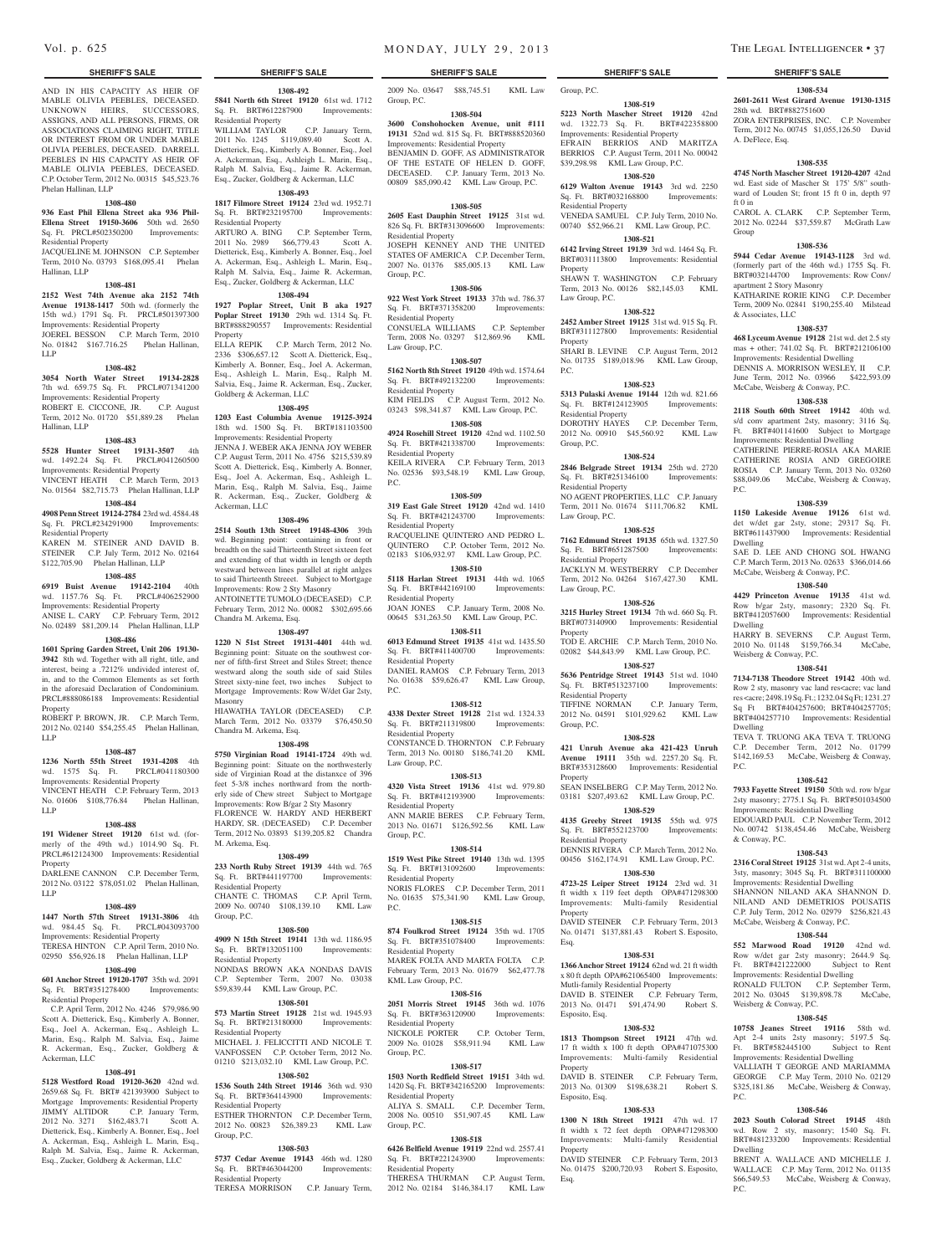**1308-547 6056 Belden Street 19149** 53rd wd. Row b/gar 2sty, masonry; 2764.88 Sq. Ft. BRT#531297000 Improvements: Residential Dwelling LITA DANIELS C.P. August Term, 2012 No. 00319 \$143,390.44 McCabe, Weisberg & Conway, P.C.

#### **1308-548**

**7135 Torresdale Avenue 19135** 65th wd. Semi det 2 sty masonry; 3240 Sq. Ft. BRT#651257400 Subject to Mortgage Improvements: Residential Dwelling BETH ANN ELLINGER C.P. December Term, 2010 No. 00383 \$125,277.93 McCabe, Weisberg & Conway, P.C.

#### **1308-549**

**1954 Beyer Avenue 19115** 56th wd. s/d w b/g 1 sty, masonry; 4906.37 Sq. Ft. BRT#562299500 Improvements: Residential Dwelling TEDDY A. WILLIAMS AND JANET D. WILLIAMS AKA JANET WILLIAMS C.P. November Term, 2010 No. 03640 \$223,368.23 McCabe, Weisberg & Conway, P.C.

### **1308-550**

**5137 North Hutchinson Street 19141** 49th wd. row b/gar 2sty, masonry; 2338.22 Sq. Ft. BRT#492151900 Subject to Mortgage Improvements: Residential Dwelling SANDRA SANDERS C.P. September Term,<br>2012 No. 03404 \$52,490.34 McCabe. 2012 No. 03404 \$52,490.34

Weisberg & Conway, P.C. **1308-551**

#### **2425 South 16th Street 19145** 26th wd. Row 2sty, masonry; 2390 Sq. Ft. BRT#261253400 Subject to Mortgage Improvements: Residential Dwelling

EDWARD WRIGHT AND ANNA MARIE WRIGHT C.P. December Term, 2011 No. 02371 \$155,115.87 McCabe, Weisberg & Conway, P.C.

#### **1308-552**

**1033 East Rittenhouse Street 19138** 59th wd. s/d w b/g 2s masonry; 4192 Sq. Ft. BRT#591137000 Improvements: Residential Dwelling VERONICA NAOMI HARRIS C.P. September Term, 2012 No. 03445 \$74,114.93 McCabe, Weisberg & Conway, P.C.

#### **1308-553**

**8227 Rodney Street 19150** 50th wd. Det w/det gar 2sty mason; 7034 Sq. Ft. BRT#502047200 Improvements: Residential Dwelling PATRICE M. HAWTHORNE C.P. October Term, 2012 No. 00170 \$130,232.12 McCabe,

#### **1308-554**

Weisberg & Conway, P.C.

**6023 Hazelhurst Street 19151** 34th wd. Row b/gar 2sty, masonry; 3290 Sq. Ft. BRT#342125200 Improvements: Residential Dwelling

#### ADDIE B. SIMMONS C.P. July Term, 2012 No. 04015 \$96,601.22 McCabe, Weisberg & Conway, P.C.

#### **1308-555**

**8200 Rose Petal Drive 19111** 56th wd. Det w/ gar 2sty frame; 9173 Sq. Ft. BRT#562313500 Improvements: Residential Dwelling C.P. January Term, 2012 No. 03950 \$329,620.12 McCabe, Weisberg & Conway, P.C.

#### **1308-556**

**7540 Brockton Road 19151** 34th wd. Row b/gar 2sty, masonry; 2874.50 Sq. Ft. BRT#343148400 Improvements: Residential Dwelling AARON OWENS C.P. June Term, 2012 No.

01354 \$104,279.15 McCabe, Weisberg & Conway, P.C.

### **1308-557**

**941 East Price Street 19138** 59th wd. Row b/ gar 2sty masonry; 2736 Sq. Ft. BRT#591089800 Improvements: Residential Dwelling CYNTHIA J. WARD C.P. August Term, 2008 No. 00640 \$106,549.80 McCabe, Weisberg & Conway, P.C.

### **1308-558**

**1920 Castor Avenue 19134** 45th wd. Row 2sty, marony; 2487.4 Sq. Ft. BRT#452197500 Improvements: Residential Dwelling TAMMY OSLOWSKI C.P. September Term, 2012 No. 01242 \$89,264.87 McCabe, Weisberg & Conway, P.C.

#### **1308-559**

**454 East Church Lane 19144** 12th wd. Semi/det 3sty, masonry; 5234.41 Sq. Ft. BRT#122035900 Improvements: Residential Dwelling

BARBARA GOLL C.P. December Term, 2011 No. 00783 \$95,928.89 McCabe, Weisberg & Conway, P.C.

#### **1308-560**

Semi det 2sty, masonry; 4126.96 Sq. Ft. BRT#033107500 Improvements: Residential Dwelling

BANCROFT HUNTER C.P. October Term,

2012 No. 00168 \$152,768.07 McCabe, Weisberg & Conway, P.C. **1308-561**

**3451 Helen Street 19134** 45th wd. Row 2 sty, masonry; 2134.74 Sq. Ft. BRT#452349900 Improvements: Residential Dwelling GUILLERMO PERALTA AKA GUILLERMO R. PERALTA C.P. April Term, 2012 No. 03657 \$57,052.55 McCabe, Weisberg & Conway, P.C.

#### **1308-562**

**41 North 50th Street 19139** 44th wd. Semi/det 3sty, masonry; 5069 Sq. Ft. BRT#441057500 Subject to Mortgage Improvements: Residential Dwelling GYEONG JIN MOON C.P. February Term, 2012 No. 1766 \$199,305.31 McCabe,

### Weisberg & Conway, P.C. **1308-563**

**6626 North Smedley Street 19126** 10th wd. Row b/gar 2sty, masonry; 2526 Sq. Ft. BRT#101039100 Improvements: Residential Dwelling JOSEPH SMALL C.P. July Term, 2012 No. 04017 \$68,809.46 McCabe, Weisberg & Conway, P.C.

#### **1308-564**

**7457 Forrest Avenue 19138** 50th wd. Det w/gar 2sty, frame; 3868.27 Sq. Ft. BRT#502217000 Subject to Mortgage Improvements: Residential Dwelling ALICIA BUNGY C.P. August Term, 2012 No. 02985 \$111,102.69 McCabe, Weisberg & Conway, P.C.

#### **1308-565**

**5942 North Park Avenue 19141** 49th wd. semi det 2sty, masonry; 3868.2 Sq. Ft. BRT#493239300 Improvements: Residential Dwelling TRAVIS L. WOODWARD C.P. August Term, 2012 No. 02232 \$97,611.24 McCabe, Weisberg & Conway, P.C.

# **1308-566**

**5009 Sheldon Street 19144** 12th wd. det 2 sty, masonry; 6938.15 Sq. Ft. BRT#121187010 Improvements: Residential Dwelling

ALLEN SPEARMAN C.P. February Term, 2012 No. 01501 \$199,097.07 McCabe, Weisberg & Conway, P.C.

#### **1308-567**

**1870 Schiller Street 19134** 45th wd. Row 2 sty, masonry; 2122.86 Sq. Ft. BRT#452098600 Improvements: Residential Dwelling ANTONIO SERRANO AKA ANTONIO SERRANO, JR. C.P. February Term, 2012 No. 02548 \$51,896.11 McCabe, Weisberg & Conway, P.C.

#### **1308-568**

**856 North Ringgold Street 19130** 15th wd. 864 Sq. Ft. BRT#151229400 Improvements: Residential Property WOLODYMYR STAROSOLSKY C.P. March Term, 2013 No. 00376 \$285,767.08 Leonard J. Mucci, III, Esq.

#### **1308-569**

**1609 Christian Street aka 1609 South Christian Street 19146** 30th wd. 2655 Sq. Ft. BRT#301170800 Improvements: Residential Property JOANNE THORNTON C.P. May Term, 2011 003442 \$75,580.10 Leonard J. Mucci, III,

### **1308-570**

Esq.

**5630 Sprague Street 19138** 22nd wd. 1554 Sq. Ft. BRT#122270000 Improvements: Residential Property RHONDA Y. SPEARMAN C.P. June Term, 2012 No. 1232 \$53,907.49 Leonard J. Mucci, III, Esq.

# **1308-571**

**3325 Fuller Street 19136** 64th wd. 1400 Sq. Ft. BRT#642306851 Improvements: Residential Property RICHARD J. DENNELL C.P. July Term, 2012 No. 1800 \$205,646.47 Leonard J. Mucci, III, Esq.

#### **1308-572**

**4227 Ormond Street 19124** 33rd wd. 930 Sq. Ft. BRT#332540700 Improvements: Residential Property UNKNOWN HEIRS, SUCCESSORS, ASSIGNS, AND ALL PERSONS, FIRMS, OR **SSOCIATIONS CLAIMING RIGHT, TITLE** OR INTEREST FROM OR UNDER GLORIA MARRERO. C.P. November Term, 2007 No. 003665 \$44,876.08 Leonard J. Mucci, III, Esq.

#### **1308-573**

**1943 Georgian Road 19138** 10th wd. 1664 Sq. Ft. BRT#101273800 Improvements: Residential Property JOHN NEAL AND LOUSE L. NEAL AKA

**6033 Washington Avenue 19143** 3rd wd. LOUISE L. NEIL C.P. July Term, 2012 No. 2345 \$78,147.99 Leonard J. Mucci, III, Esq.

#### **SHERIFF'S SALE SHERIFF'S SALE SHERIFF'S SALE SHERIFF'S SALE SHERIFF'S SALE**

Sq. Ft. BRT#622015900 Improvements: Residential Property BRIDGETTE A. TINNIN C.P. May Term, 2012 No. 1603 \$71,748.73 Leonard J. Mucci, III, Esq.

#### **1308-575**

**2950 North 6th Street 19133** 37th wd. 875 Sq. Ft. BRT#372005400 Improvements: Residential Property

NICHOLAS LOMAX C.P. January Term, 2013 No. 002129 \$60,004.08 Leonard J. Mucci, III, Esq.

#### **1308-576**

**1423 Grays Ferry Avenue 19143** 51st wd. 505.54 Sq. Ft. BRT#273032700 Improvements: Residential Property LEANORA WILLIAMS C.P. January Term, 2013 No. 001576 \$27,223.51 Leonard J. Mucci, III, Esq.

#### **1308-577**

**5016 Miriam Road 19124** 35th wd. 2890 Sq. Ft. BRT#351404000 Improvements: Residential Property BAKARY KOUMA C.P. December Term, 2012 No. 004031 \$90,424.84 Leonard J. Mucci, III, Esq.

### **1308-578**

**7832 Lorna Drive 19111** 56th wd. 4600 Sq. Ft. BRT#561088600 Improvements: Residential Property EDWARD J. KEPPOL AND MEGHAN

COSTELLO C.P. May Term, 2012 No. 3754 \$223,840.40 Leonard J. Mucci, III, Esq. **1308-579 15138 Endicott Street 19116** 58th wd. 3300

Sq. Ft. BRT#583175200 Improvements: Residential Real Estate C.P. February Term, 2010 No. 003391 \$290,409.78 Stern &

Eisenberg, PC **1308-580**

#### **323 Elwood Street 19144** 12th wd. (formerly

22nd wd.) 562.14 Sq. Ft. BRT#121010600 Improvements: Residential Real Estate ERIC HOLIDAY AND SOMAR HOLIDAY C.P. January Term, 2013 No. 02035 \$90,895.01 Stern & Eisenberg, PC

### **1308-581**

**5327 Castor Avenue 19124** 23rd wd. 3293.37 Sq. Ft. BRT#234195800 Improvements: Residential Real Estate JOHN J. THOMOAS AND TOI THOMAS AKA TOI D. THOMAS C.P. October Term, 2012 No. 02459 \$200,266.72 Stern & Eisenberg, PC

# **1308-582**

**1032 Bridge Street 19124** 23rd wd. 4025 Sq. Ft. BRT#234184300 Improvements: Residential Real Estate YESBEL DURAN C.P. August Term, 2012 No. 02778 \$222,608.29 Stern & Eisenberg,

#### **1308-583**

PC

**3540 Hartel Avenue 19136** 64th wd. 3136.36 Sq. Ft. (land area) BRT#642263500 Improvements: Residential Real Estate EUGENE E. HARKINS AND ROBIN L. HARKINS C.P. August Term, 2010 No. 004300 \$198,096.40 Stern & Eisenberg, PC **1308-584**

#### **6810 Ardleigh Street 19119** 22nd wd. 9501.87

Sq. Ft. BRT#222242000 Improvements: Residential Real Estate WALTER HENRY MOSS, JR. C.P. March Term, 2013 No. 00392 \$260,284.50 Stern & Eisenberg, PC

#### **1308-585**

**402 South 57th Street 19143** 60th wd. (formerly part of the 46th wd.) 1232 Sq. Ft. BRT#604255400 Improvements: Residential Real Estate JOHN R. PIGFORD C.P. January Term, 2013

No. 00992 \$58,955.98 Stern & Eisenberg, PC

### **1308-586**

**2858 North Hancock Street 19133** 7th wd. 896 Sq. Ft. BRT#071142600 Improvements: Residential Real Estate JOSE M. CRUZ AND ADELIA CRUZ C.P. August Term, 2010 No. 0004972 \$72,792.20 Stern & Eisenberg, PC

# **1308-587**

**5141 Cedar Avenue 19143** 46th wd. 1755 Sq. Ft. BRT#462045400 Improvements: Residential Dwelling RICHARD LOWE AND MARLENE LOWE C.P. February Term, 2013 No. 00404

\$57,123.29 Heather Riloff, Esq. **1308-588**

#### **3800 Terrace Street aka 139 Dawson Street 19128** 21st wd. 1681 Sq. Ft. BRT#211010700

Improvements: Residential Dwelling EDWARD R. SHAW C.P. February Term, 2013 No. 00402 \$202,730.81 Heather Riloff, Esq.

# **1308-589**

**1141 South 23rd Street 19146** 36th wd. 960 Sq. Ft. BRT#361332800 Improvements:

**1308-604 1153 Anchor Street 19124-1114** 62nd wd. 1273.44 Sq. Ft. PRCL#621069100 Improvements: Residential Property ANGIE GARCIA C.P. July Term, 2012 No. 03166 \$113,528.51 Phelan Hallinan, LLP **1308-605 1818 Kendrick Street 19152-1839** 56th wd. (formerly the 57th wd.) 2503.60 Sq. Ft. PRCL#562195000 Improvements: Residential

KOHA PHAM AND TRAM DINH C.P. December Term, 2012 No. 03553 \$210,797.44

**1308-606 2819 Willits Road 19114-3405** 57th wd. 3698 Sq. Ft. PRCL#572079719 Improvements:

TANIKA ALEXANDER AND PAMELA ALEXANDER C.P. April Term, 2010 No. 02284 \$257,476.81 Phelan Hallinan, LLP **1308-607 2232 South 65th Street 19142-2222** 40th wd. 990 Sq. Ft. PRCL#403013700 Improvements:

OSCAR CLARK C.P. December Term, 2012 No. 01957 \$38,900.65 Phelan Hallinan, LLP **1308-608 5925 Crystal Street 19120-1127** 35th wd. 1224.75 Sq. Ft. PRCL#352220500 Improvements: Residential Property KATRICE GREENE C.P. September Term, 2012 No. 00840 \$124,894.82 Phelan

**1308-609 2549 North Reese Street 19133-2623** 19th wd. 826 Sq. Ft. PRCL#192232000 Improvements:

MICAHEL E. STOSIC, ESQ, IN HIS CAPACITY AS ADMINISTRATOR DBN OF THE ESTATE OF FELIX M. TORRES-HERNANDEZ, MICAHEL VAN BUSKIRK, ESQ IN HIS CAPACITY AS ADMINISTRATOR DBN OF THE ESTATE OF FELIX M. TORRES-HERNANDEZ, VERONICA HERNANDEZ, IN HER CAPACITY AS HEIR OF ESTATE OF FELIX M. TORRES-HERNANDEZ. UNKNOWN HEIRS, SUCCESSORS, ASSIGNS, AND ALL PERSONS, FIRMS, OR ASSOCIATIONS CLAIMING RIGHT, TITLE OR INTEREST FROM OR UNDER FELIX M. TORRES HERNANDEZ, DECEASED. C.P. August Term, 2012 No. 02820 \$53,855.26 Phelan

**1308-610 1405 North 2nd Street 19122-3801** 18th wd. 1084.23 Sq. Ft. PRCL#182106500 Improvements: Residential Property KASEY JACKSON AND BRENDAN OLKUS C.P. August Term, 2012 No. 02358 \$309,051.59

**1308-611 2614 South 6th Street 19148-4625** 39th wd. 714 Sq. Ft. PRCL#392357700 Improvements:

SAMANTHA HO AKA SAMATHA HO C.P. July Term, 2012 No. 01846 \$111,604.20

**1308-612 14 Bonnie Gellman Court aka 14 Bonnie Gellman Court, unit A14 19114-3221** 88th wd. Together with a proportionate undivided interest in the common elements as defined in such declaration of 0.8772%. PRCL#888570228

MARION DEE MCCLOUD C.P. May Term, 2012 No. 03171 \$156,378.74 Phelan

**1308-613 522 South 55th Street 19143-1902** 46th wd. 1177.50 Sq. Ft. PRCL#463195100 Improvements: Residential Property LOERTTA GRACIA INDIVIDUALLY AND IN HER CAPACITY AS ADMINSTRATRIX AND HEIR OF THE ESTATE OF LEONARDO GARCIA; NICOLE GRACIA, IN HER CAPACITY AS HEIR OF THE ESTATE OF LOENARDO GRACIA: TENNILLE THORN IN HER CAPACITYAS HEIR OF THE ESTATE OF LEONARDO GRACIA. UNKNOWN HEIRS, SUCCESSORS, ASSIGNS, AND ALL PERSONS, FIRMS, OR ASSOCIATIONS

FROM OR UNDER LEONARDO GRACIA, DECEASED. C.P. October Term, 2012 No. 00451 \$73,985.66 Phelan Hallinan, LLP **1308-614 6955 Pawling Street 19128** 21st wd. 5000 Sq. Ft. BRT#212453200 Improvements:

STUART M. SCOTT AND CAROLYN T. SCOTT C.P. September Term, 2008 No. 01164 \$268,026.93 KML Law Group, P.C. **1308-615 4925 North Camac Street 19141** 49th wd. 1968 Sq. Ft. BRT#491477700 Improvements:

TITLE OR INTERFET

Property

Phelan Hallinan, LLP

Residential Property

Residential Property

Hallinan, LLP

Hallinan, LLP

Phelan Hallinan, LLP

Residential Property

Phelan Hallinan, LLP

Improvements: Condominium

Hallinan, LLP

Residential Property

Residential Property

Residential Property

BRENDA J. MIMS C.P. February Term, 2013 No. 00361 \$186,991.47 Heather Riloff, Esq.

**1308-590 1556 East Lycoming Street 19124** 33rd wd. 1117.50 Sq. Ft. BRT#332052800 Improvements: Residential Dwelling OLGA HENRY SATURNE C.P. March Term, 2013 No. 000331 \$58,696.18 Heather

**1308-591 1345 Ascot Place 19116** 58th wd. 3468 Sq. Ft. BRT#583077500 Improvements: Residential

STEPHEN J. GREGORY AND BARBARA GREGORY C.P. March Term, 2013 No. 01431 \$204,672.32 Heather Riloff, Esq. **1308-592 1207 Foulkrod Street 19124-2930** 23rd wd. Situate on the northeastwardly side of Foulkrod Street (as laid fiftty {50} ft wide Subject to Mortgage Improvements: S/d W Det Gar 2.5

JAIME RIVERA AND MELISA CRUZ-RIVERA C.P. April Term, 2012 No. 01673 \$168,393.40 Chandra M. Arkema, Esq. **1308-593 5522 Irving Street 19139-3925** 46th wd. Situate on the south side of Irving Street at the distance of Two hundred five feet westward from the west side of 55th Street Subject to Mortgage Improvements: Row 2 Sty Masonry DAISY BREWER (DECEASED) C.P. March Term, 2013 No. 01777 \$71,392.59 Chandra

**1308-594 5923 Windsor Avenue 19143** 3rd wd. (formerly 40th wd.) 17'8"X 64' BRT#034092500 KORPO K. SUMO AKA SUMO K KORPO NKA KORPO K FRANCIS C.P. May Term, 20120 2999 \$56,374.21 Leon P. Haller, Esq. **1308-595 2435 South Garnet Street 19145** 48th wd. 665.62 Sq. Ft. BRT#262133400 Improvements: Residential Dwelling SAMANTHA RICCI C.P. October Term, 2011 No. 00513 \$224,042.26 Udren Law

**1308-596 5630 Hazel Avenue 19143** 46th wd. 952.50 Sq. Ft. BRT#463020700 Improvements:

SYRETTA JEFFERSON AKA SYRETTA N. JEFFERSON C.P. April Term, 2012 No. 01083 \$50,829.71 Udren Law Offices, P.C. **1308-597 2005 South 22nd Street 19145** 48th wd. 922.50 Sq. Ft. BRT#482187400 Improvements:

MEI TIEN LAUW C.P. July Term, 2011 No. 02653 \$95,907.87 Udren Law Offices, P.C. **1308-598 1662 Orthodox Street 19124** 23rd wd. 1245 Sq. Ft. BRT#232087900 Improvements:

MIRIAM N. LOWE C.P. December Term, 2010 No. 01168 \$95,521.89 Udren Law

**1308-599 1646 Bridge Street 19124-1326** 62nd wd. 3000 Sq. Ft. PRCL#622095200 Improvements:

WILLIAM A. MACK C.P. March Term, 2012 No. 00347 \$186,709.19 Phelan Hallinan,

**1308-600 7247 East Walnut Lane aka 7247 Walnut Lane 19138-1310** 10th wd. 2020.35 Sq. Ft. PRCL#3101197700 Improvements:

SANDRA WILKERSON C.P. June Term, 2010 No. 00997 \$90,714.51 Phelan Hallinan,

**1308-601 546 North Wanamaker Street 19131- 4840** 4th wd. 840 Sq. Ft. PRCL#043150300 Improvements: Residential Property LARRY R. LEVIN AKA LARRY LEVIN AND TAMI LEVIN C.P. July Term, 2012 No. 03176 \$53,390.07 Phelan Hallinan, LLP **1308-602 725 South 56th Steet 19143-2507** 46th wd.

GEORGE AKANNO C.P. May Term, 2012 No. 01896 \$47,771.59 Phelan Hallinan, LLP **1308-603 5425 Spruce Street 19139-4061** 60th wd. 1280 Sq. Ft. PRCL#603062700 Improvements:

DONALD SMITH AND DENISE MASON AKA DENISE SMITH C.P. July Term, 2012 No. 02962 \$21,149.04 Phelan Hallinan, LLP

1232 Sq. Ft. PRCL#463214300

Residential Property

Residential Dwelling

Riloff, Esq.

Dwelling

S Masonry

M. Arkema, Esq.

Offices, P.C.

Residential Dwelling

Residential Dwelling

Residential Dwelling

Residential Property

Residential Property

Offices, P.C.

LLP

LLP